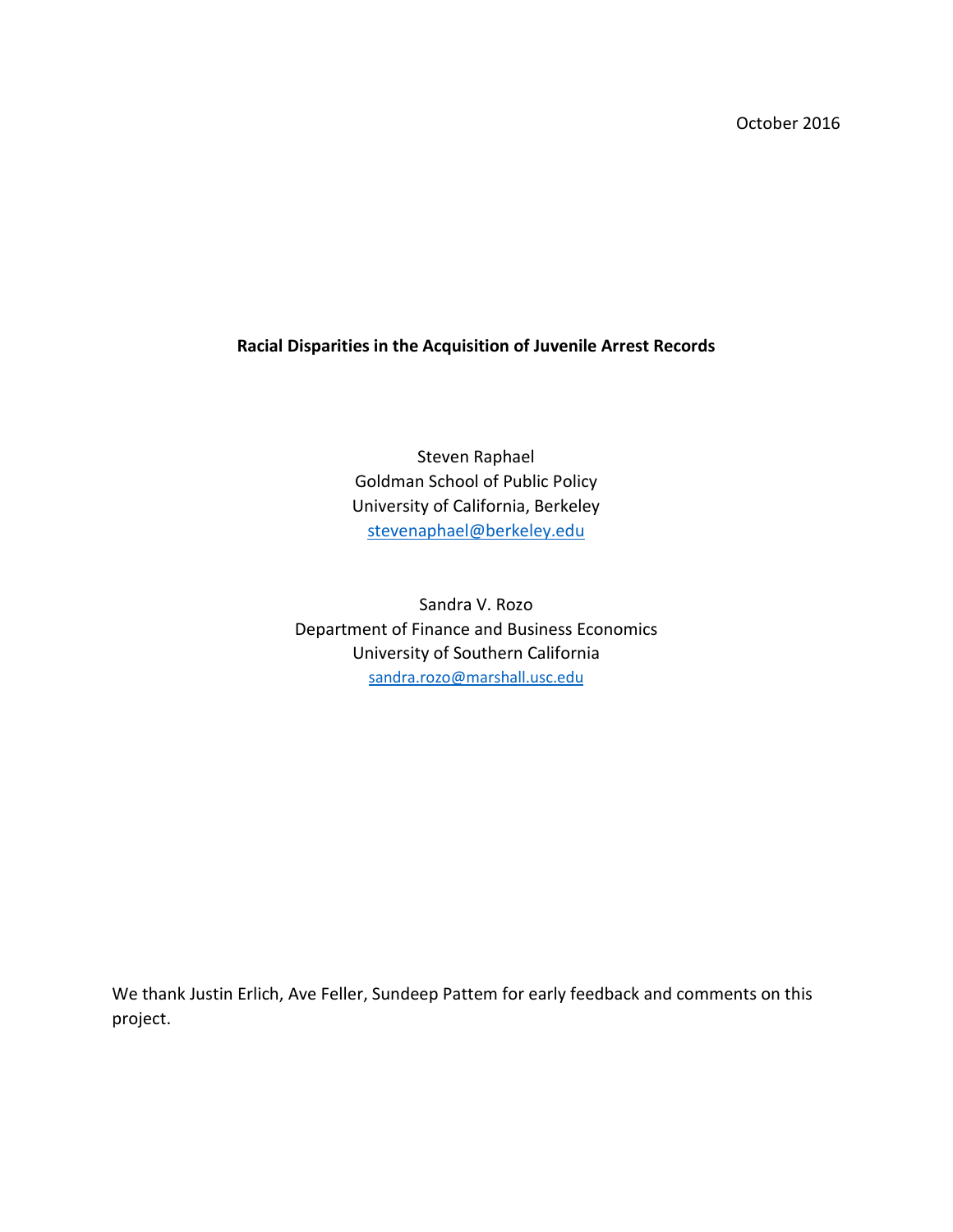#### **Abstract**

Using administrative data for California, we first estimate the effect of a prior booked arrest on the likelihood that a future interaction with law enforcement results in a formal booked arrest exploiting the discontinuous increase in the bookings probability at age 18. This analysis reveals evidence of a large causal effect of a prior booked arrest on the likelihood that a future arrest is booked rather than cited on the order of 11 percentage points. We then document very large racial and ethnic disparities in the propensity of law enforcement to formally book, and thus officially record juvenile arrests. A fair share of the black-white disparity can be attributed to difference in arrest offense severity and arrest history, though this is not true for Hispanic-white disparities. In addition, a very large share of the raw differences can be explained by differences in practice between law enforcement agencies that tend to arrest minority youth and law enforcement agencies that tend to arrest white youth. Racial disparities in the propensity to book arrests tend to be largest for offender age ranges, offenses, and in department where the greatest discretion is exercised. Our data reveal a surprisingly high fraction of youth who have prior interactions with the police. Focusing specifically on the 1990 to 1993 birth cohorts, the unduplicated counts of individuals with at least one juvenile arrest in the administrative data set amount to approximately two-thirds the population of African Americans in this birth cohort observed in the 2013 American Community Survey, 28 percent of the Hispanic population, and 20 percent of the white population. The comparable estimate for those with booked arrests (arrests that will appear on criminal history records) are 34 percent of black youth, 13 percent of Hispanic youth, and 8 percent of white youth. Closing the bookings rate differential would narrow the differentials in prevalence rates somewhat (by between 8 and 20 percent for the black-white gap). However, inter-racial differences in the overall frequency of interactions with the police as well as differences in the average recorded severity of the underlying incidents explain the lion's share of racial disparities in the prevalence of a juvenile arrest record among young adults.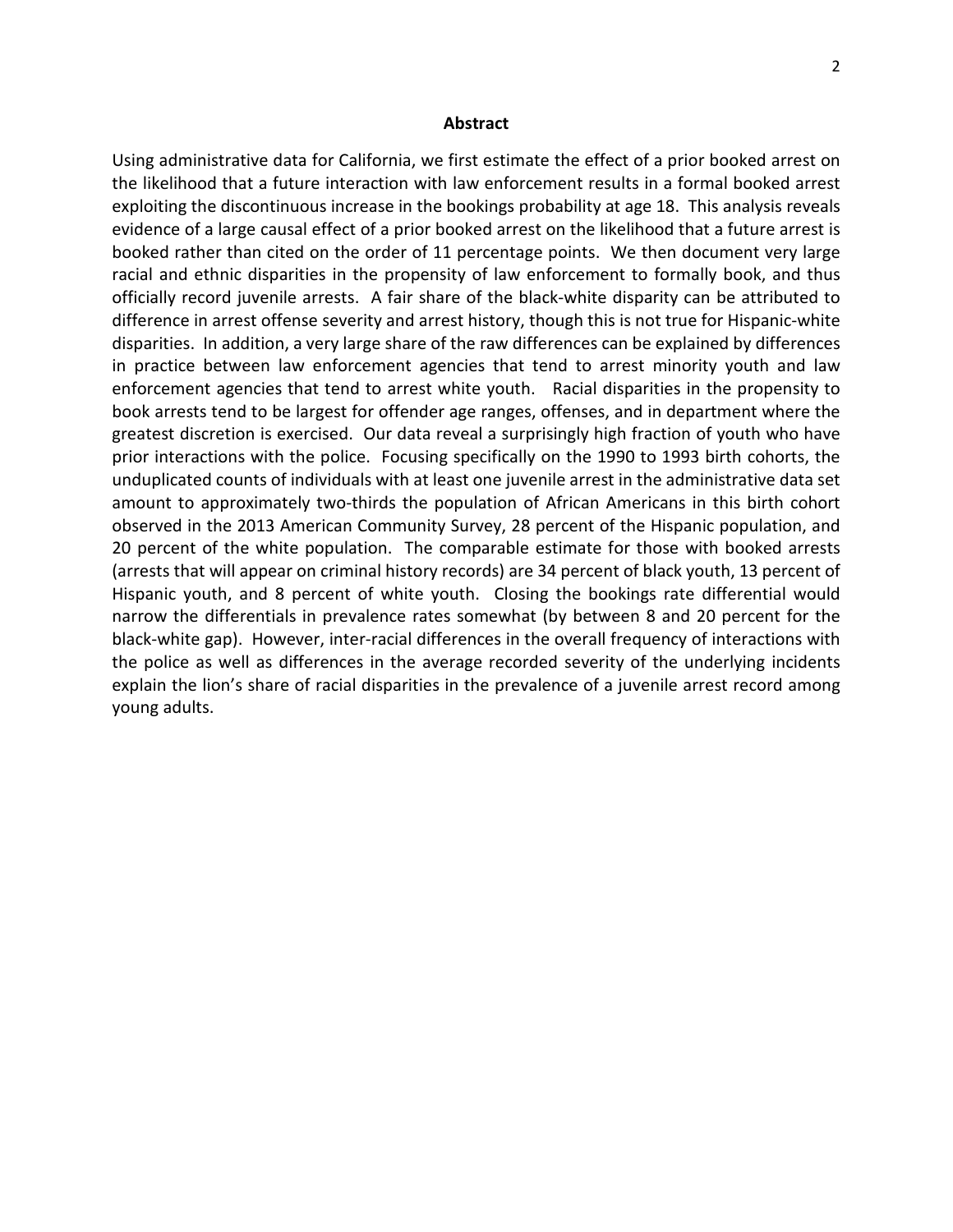### **1. Introduction**

Racial disparities in criminal justice involvement are evident in nearly all aspects of the U.S. criminal justice system. African Americans account for nearly 30 percent of arrests (Snyder 2013) and roughly one-third of individuals on probation or parole (Kaeble, Maruschak, and Bonczar 2015), shares that far exceed their numbers in the general population (roughly 13 percent). The lifetime likelihood of ever serving time in a state or federal prison is discretely higher for African Americans (Bonczar 2003) relative to other racial and ethnic groups as is the proportion incarcerated on any given day (Raphael and Stoll 2013). African Americans also tend to have more extensive criminal histories, a factor that plays an important role in determining pre-trial processing and sentencing (Harcourt 2010; Rehavi and Starr 2014).

In most instances, the lion' shares of these racial disparities are attributable to observable difference in case and individual characteristics. For example, Rehavi and Starr (2014) show that nearly 90 percent of the sentencing differential between African Americans and whites processed in federal criminal court is explained by differences in criminal history and the nature of the individual's current criminal conduct. McCrary and Raphael (2015) show that the racial disparity in the rate at which people are killed by police in the process of arrest are much more narrow when one uses arrests as a benchmark rather than population. Fryer (2016) finds that conditioning on observables narrows (though does not eliminate) inter-racial disparities in nonlethal uses of force by the police. However, Fryer also finds that once one limits the potential pool of incidents to those that might arguably merit lethal use of force, differences in the use of lethal force by police officers stratifying by the race of the suspect disappear.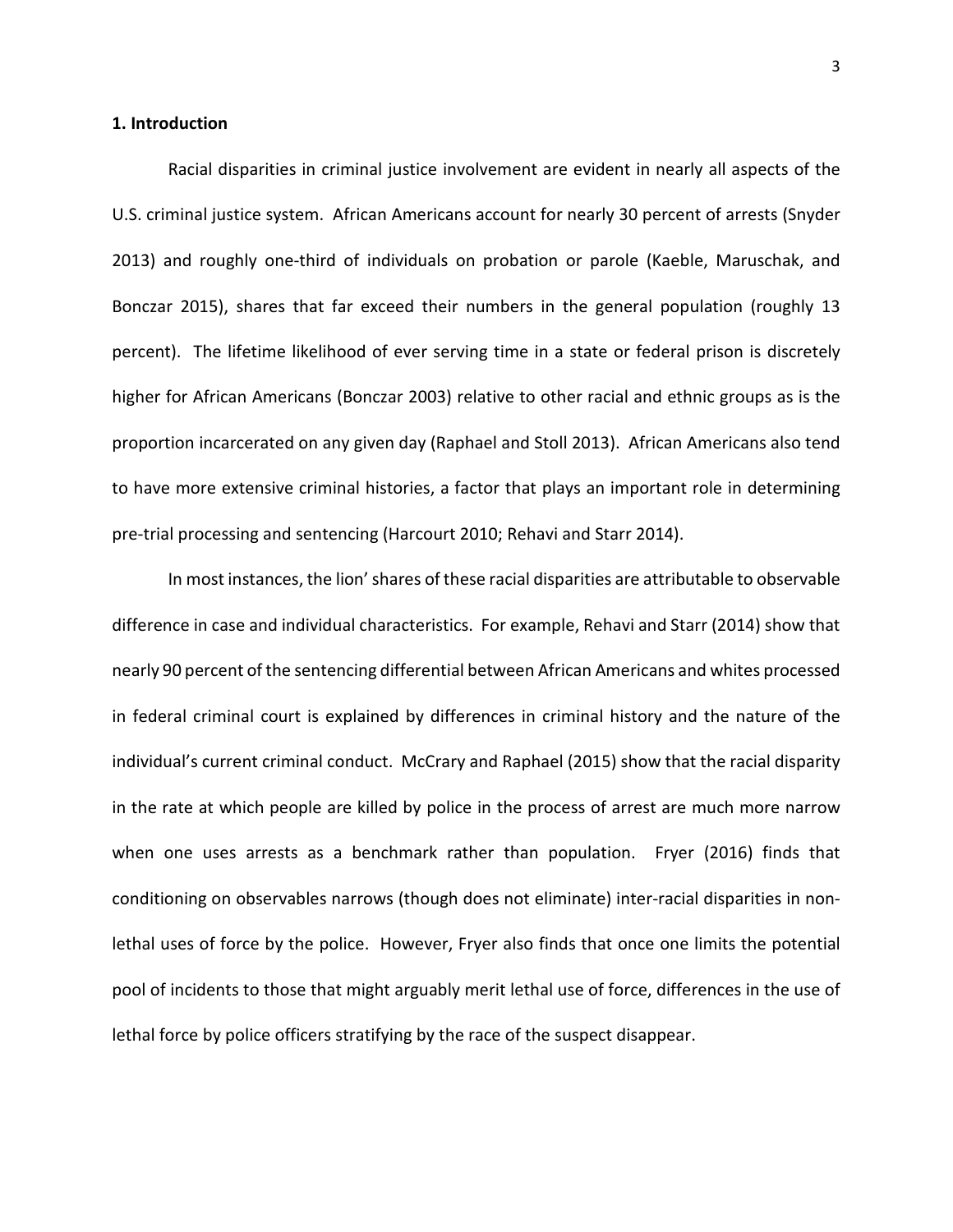Nonetheless, most analyses of such disparities find residual differences that cannot be explained by observable factors, suggesting that differential treatment by actors in the criminal justice system (citizens calling for service, police, prosecutors, judges) or disparate impacts of policy and practice may be a contributing factor. Moreover, slight differences in treatment beginning at a young age may have a cumulative impact on future criminal justice involvement and perpetuate and exacerbate racial disparities within specific birth cohorts. For example, several studies employing randomization of criminal cases to judges demonstrate that harsher sentencing begets future criminal activity and poor outcomes in other domains such as educational attainment, employment, and dependence on public aid (Aizer and Doyle 2015, Mueller-Smith 2015). In addition, there is evidence suggesting that pre-trial detention results in poorer sentencing outcomes for criminal defendants (Dobbie, Golden and Yang 2016), and current practice generally results in higher bail and a lower likelihood of supervised pre-trial release for those with more extensive criminal histories (Angwin et al. 2016). Age at first arrest and other markers of early criminal justice involvement are common elements in local risk assessment practices determining pre-trial release, mandatory conditions of community supervision, and in some instances, criminal sentencing (Monahan and Skeem 2015). To the extent that early interactions with the criminal justice system increases the likelihood of future criminality or flags an individual for harsher treatment in future criminal cases, small differences in treatment early in life may generate large disparities in criminal justice outcomes at later ages.

In this paper, we study racial disparities in the rate at which juvenile arrests are formally booked by the police. Booked arrests (arrests that are formally recorded via processing, and most importantly, finger printing at a local detention facility) along with criminal convictions are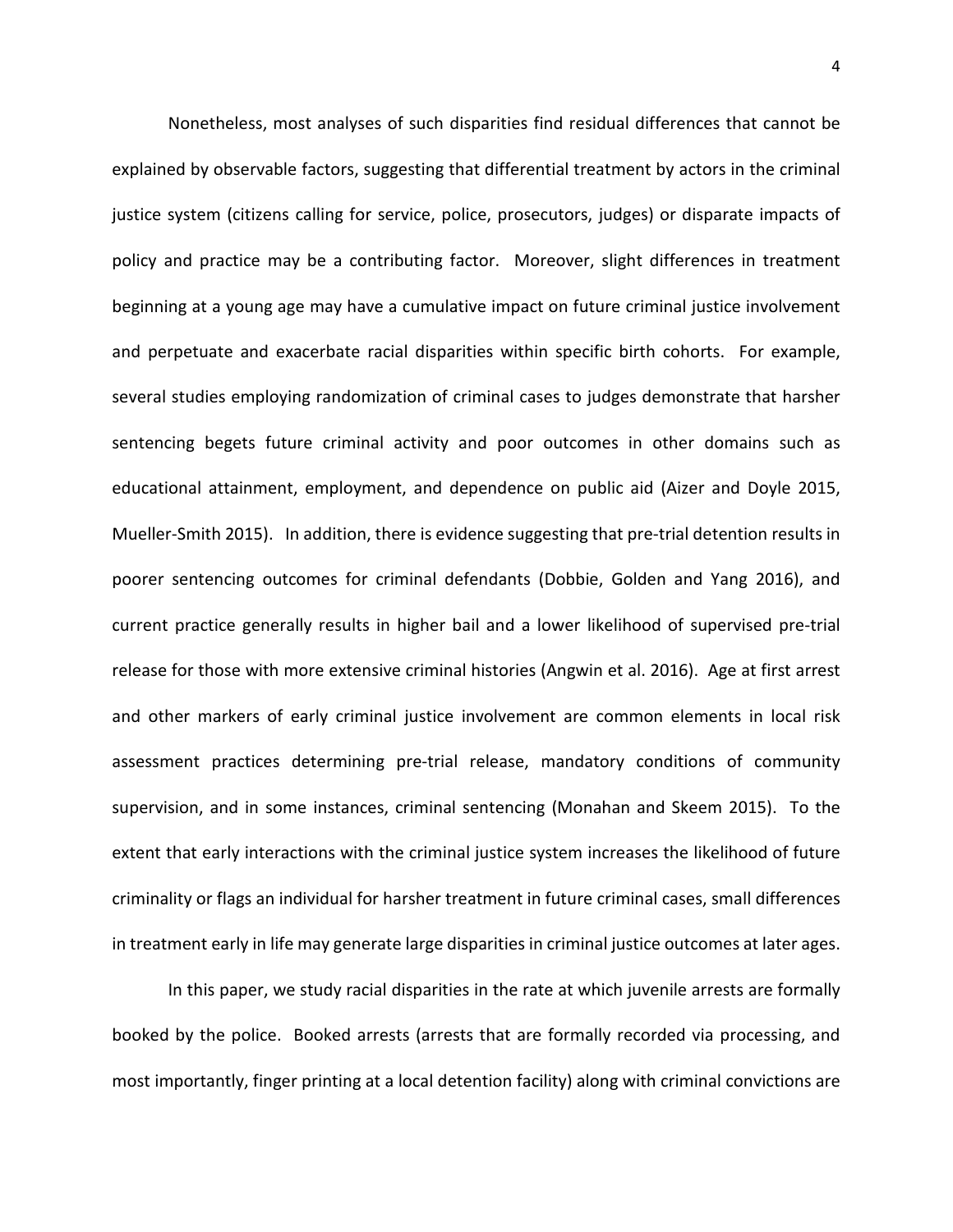the key building blocks of a criminal history record and provide the elements of one's past that are observed by law enforcement when querying rap sheets in the field. Booked arrests and convictions also enter into future risk assessments and may in some instances be obtained by non-criminal justice actors, such as employers, performing criminal background checks. In many jurisdictions, police are afforded and exercise greater discretion in the handling of youth arrests via a greater use of citations rather than bookings, and by simply resolving incidents through informal counseling and/or a call to parents.

We begin by exploiting the discontinuous increase in the proportion of arrests that are booked when arrestees turn 18 to establish a causal relationship between having been booked in the past and being booked during future interaction with law enforcement. In an analysis of administrative data for California, we find that youth arrested for the first time just before their  $18<sup>th</sup>$  birthday are significantly less likely to be booked during a subsequent arrest relative to youth arrested for the first time right after their  $18<sup>th</sup>$  birthday. Scaled by the first-stage change in booking rates for the first arrest, a prior booking increases the likelihood of a future booking conditional on a subsequent arrest by roughly 11 percentage points. This estimate is comparable in magnitude to the estimated marginal effect at the extensive margin of prior bookings on future bookings from a subsequent regression analysis of the determinants of whether juvenile arrests are booked.

Having established the importance of such early interactions to future criminal justice involvement, we analyze racial and ethnic disparities in the processing of juvenile arrests. We document large disparities in the rate at which black youth are booked at arrest relative to white youth (on the order of roughly 50 percent, or 16.8 percentage points), and smaller yet significant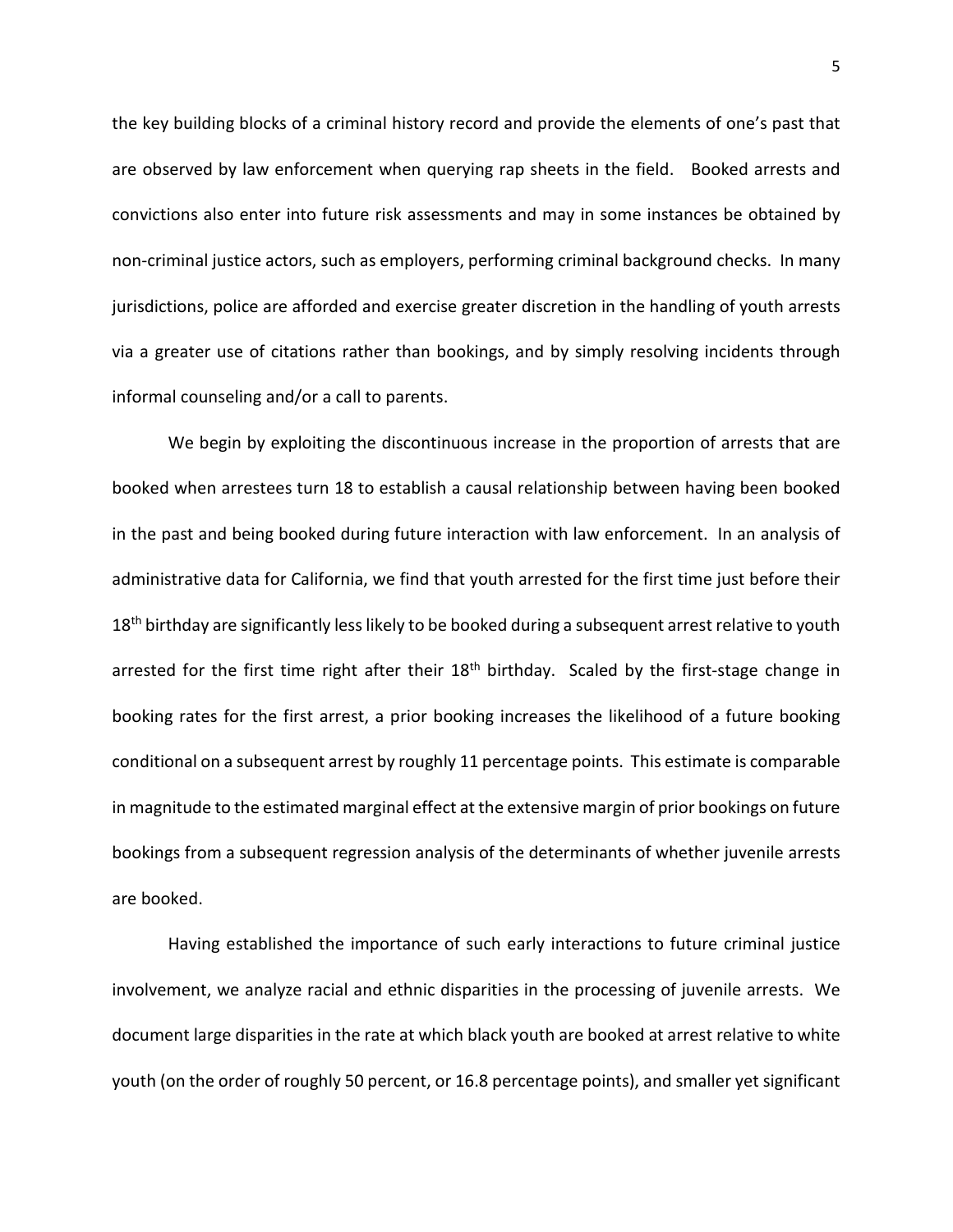disparities between Hispanic and White youth (on the order of 18 percent or 6.2 percentage points). Including detailed controls for current offense and prior arrest history explains roughly half of the black-white disparity, while controlling for the agency making the arrest (roughly corresponding to the city of arrest) narrows the unexplained residual difference to roughly onequarter of the unadjusted value. The latter finding reflects two facts. First, black youth and white youth tend to be arrested by different agencies, a pattern reflecting racial segregation across California cities. Second, youth bookings rates for all races and ethnicities are higher in cities with relatively large black and Hispanic populations. This latter pattern parallels the finding in Rehavi and Starr (2014) of more aggressive prosecutions in federal districts that generate disproportionate numbers of federal criminal cases against African Americans.

The data do not permit a sharp outcome test for whether the residual disparities reflect unwarranted differential treatment of African-American youth. While we include detailed controls for the nature of the criminal conduct resulting in the arrest, heterogeneity in aggravating or mitigating factors within offense categories may explain the observed disparities after controlling for current offense and arresting agency. We can however explore heterogeneity in the racial-booking disparities by offense and agency to assess whether they are larger for offenses and in agencies where greater discretion is typically exercised. Regarding heterogeneity by arrest offense, the largest disparities are observed for non-violent felony offenses, such as drug offenses and those that fall under the "other felony" category. In addition, racial disparities are the largest for offenses where the booking rate for whites exhibit the highest variance. We also observe a larger discontinuous increase in bookings rates at 18 for white youth relative to black and Hispanic youth and consequently a narrowing of racial disparities. Since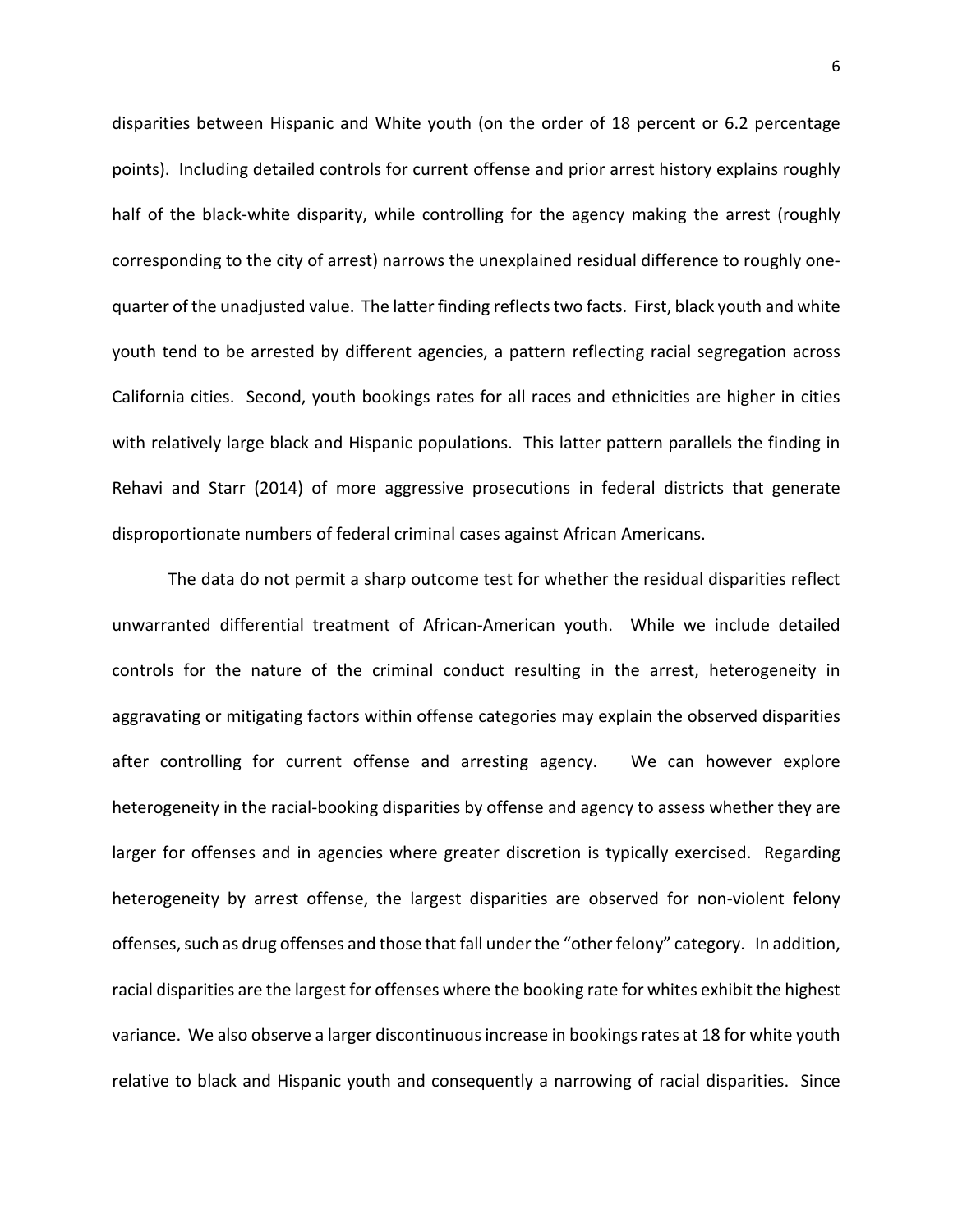officers have considerably less discretion in processing adult arrests, this pattern suggests that racial disparities are largest for age groups where discretion is the greatest and change discretely when discretion is limited.

Finally, we assess the likely contribution of the differential application of discretion to racial and ethnic disparities in the prevalence of a juvenile arrest record. Focusing specifically on the 1990 to 1993 birth cohorts, the unduplicated counts of individuals with at least one juvenile arrest in the administrative data set amount to approximately two-thirds the population of African American population in this birth cohort observed in the 2013 American Community Survey, 28 percent of the Hispanic population, and 20 percent of the white population. The comparable estimate for those with booked arrests (our proxy for the prevalence of a criminal history record) are 34 percent of black youth, 13 percent of Hispanic youth, and 8 percent of white youth. Completely eliminating the bookings disparity between black and white youth would lower the proportion of African-American youth with a juvenile arrest record to 24 percent, eliminating half the difference in the prevalence of juvenile arrest records between white and black youth. Eliminating the residual racial disparity after accounting for difference in offense characteristics and arresting agency would only narrow the black-white disparity in the prevalence of a juvenile record by eight percent. Bookings disparities explains relatively little of the Hispanic-white difference in the prevalence of juvenile arrest histories.

#### **2. Arrests, Bookings, and the Evolution of a Criminal History Record**

The definition of an arrest is somewhat ambiguous with the most general definition being when a suspect is no longer free to walk away from an arresting officer (Bergma and Berman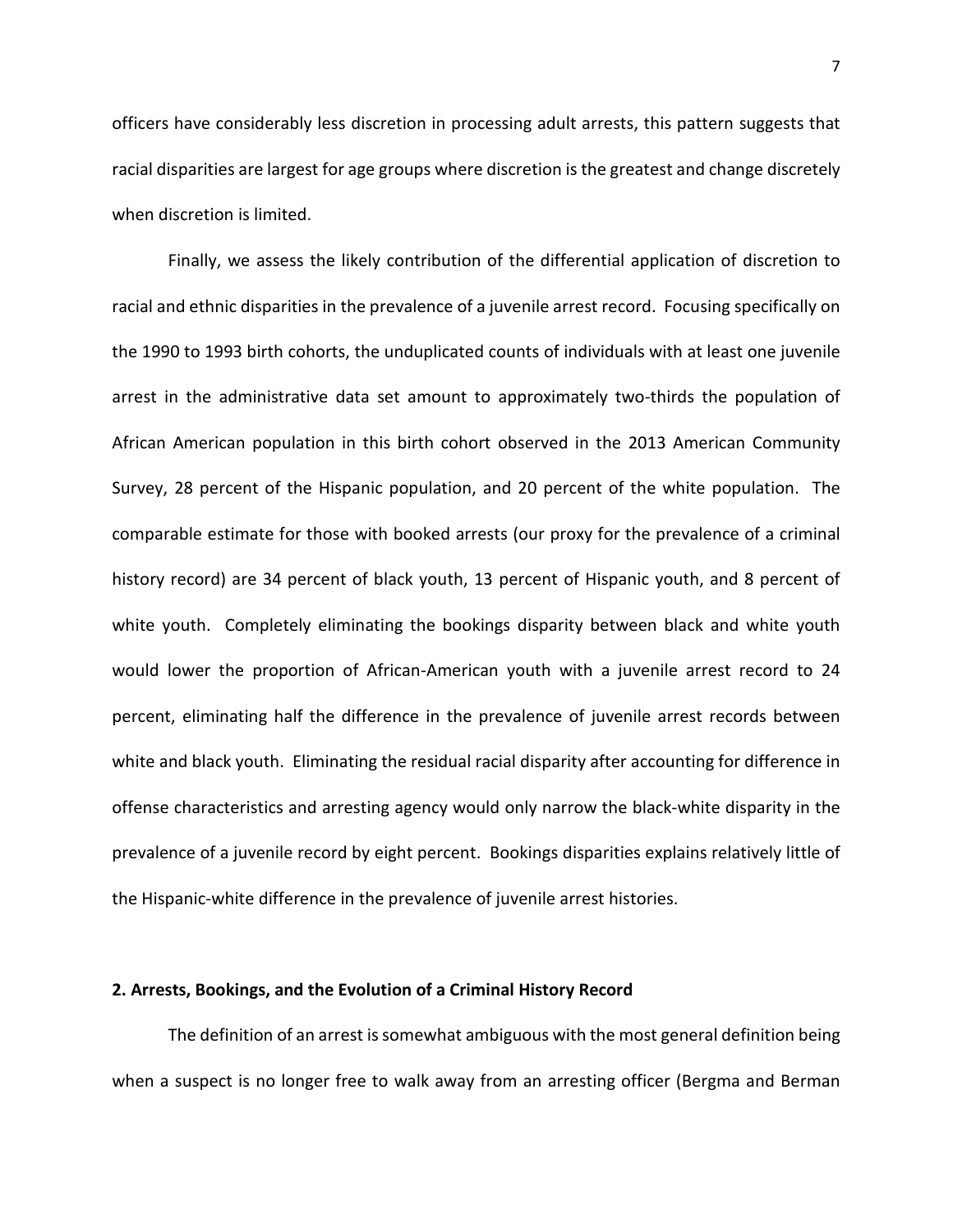2015) and a more specific definition being when a law enforcement officer detains a suspect with the intention of seeking charges and records the detention (UCR Handbook 2004). Police officers have discretion to handle the arrests in different ways depending on the seriousness of the offense. In the least serious cases, the suspect may simply be released with a warning. In the case of juveniles, this often takes the form of a call or visit to the parents or guardians of the child and officially recorded as having been handled internally. For more serious incidents, the suspect may be either issued a citation (a notice to appear in court) or booked and admitted to a local detention facility. A jail booking may take several hours and constitutes the official intake process for a jail admission. At booking, identifying information is collected (including name, address, other demographic characteristics, and a set of finger prints), the suspect is photographed (the mug shot), strip-searched, and often screened for security classification risk factors within the local detention facility and for various health and mental health problems.

Fingerprints taken at booking are used to create unique biometric identifiers that are key for linking interactions with the criminal justice system. Booked arrests along with prints are reported into state criminal history repositories (the information sources for criminal background checks) as well as to the Federal Bureau of Investigation (FBI) for entry into a 50-state and federal criminal history repository. Criminal arrests (reported at booking) and criminal convictions (reported at the time of case disposition) provide the building blocks for a criminal history record. Hence, arrests that are resolved informally (a call home to parents), citations where criminal charges are not filed, and citations where charges are filed but do not result in conviction will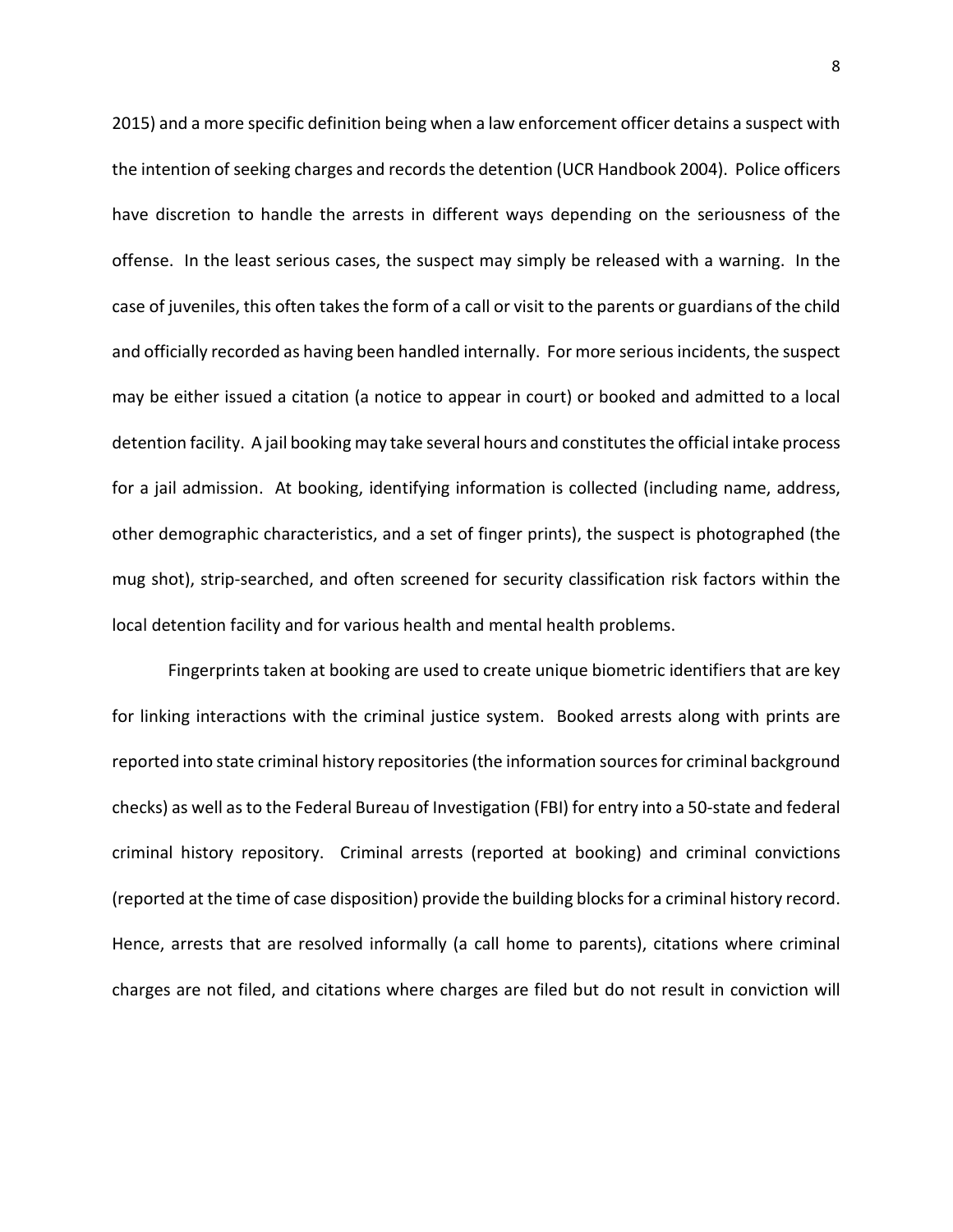often not be recorded in one's official criminal history record.<sup>[1](#page-8-0)</sup> With this in mind, the discretion exercised by police officers at the time of arrest may be the difference between having and not having a criminal history record or contribute to the extensiveness of one's official criminal history.<sup>[2](#page-8-1)</sup>

Police officers exercise greater discretion with youth arrests than they do with adult arrests. This is clearly evident in the data we analyze. Figure 1 presents the proportion of arrests that are either booked, cited, or neither booked nor cited (handled in another manner) for all recorded arrests in California for the year 2012. The figure presents these proportions by single year of age for all arrestees between 11 and 25 at the time of arrest. Less than 40 percent (for most ages) of juvenile arrests result in a formal booking while slightly over 40 percent of juvenile arrests result in citations. Roughly one-fifth of all juvenile arrests involve neither a citation nor a booking. Once the arrestee turns 18, however, arrests are handled more uniformly and more

<span id="page-8-0"></span> $<sup>1</sup>$  In some jurisdictions, individual receiving citations are required to eventually go through a booking process</sup> especially when charges are filed or a conviction is obtained. However, informal conversations with criminal justice officials throughout the state revealed that whether or not the individual complies with the booking requirement is not closely monitored in all jurisdictions. In addition, we learned through conversation with data analysts at the California Criminal Justice Information Center (the division of the state Department of Justice that maintains criminal history records) that they often received disposition information (convictions, acquittals etc.) for offenses with no corresponding arrest (referred to informally as an orphaned disposition). This fact suggests that arrests resulting in a citation are less likely to contribute incidents to one's official arrest history.

<span id="page-8-1"></span><sup>&</sup>lt;sup>2</sup> The generation of actual criminal charges and a prosecution requires further action on the part of police departments and local prosecutors. For adults, the police must present the case to the district attorney's office who can either file formal criminal charges or decline to pursue the case. The latter action may occur for several reasons, including referral of the case to probation or parole if the person is under active community supervision, perceived evidence problems, or assessment that the case is low priority. The police may also close a case by not presenting charges to the district attorney. For juveniles, further case processing requires that the officers refer the incident to the juvenile probation department. The alternative is to handle the case within the department through consultation with the youth or a call to parents. This may occur with or without a booking or citation. Many cases are indeed closed at intake by juvenile probation (roughly 36 percent in 2014). Another 10 percent received informal probation or some other form of diversion (Office of the Attorney General 2014). Hence, many booked juvenile arrests do not result in a petition filing against the juvenile. However, the booked arrest remains on the record.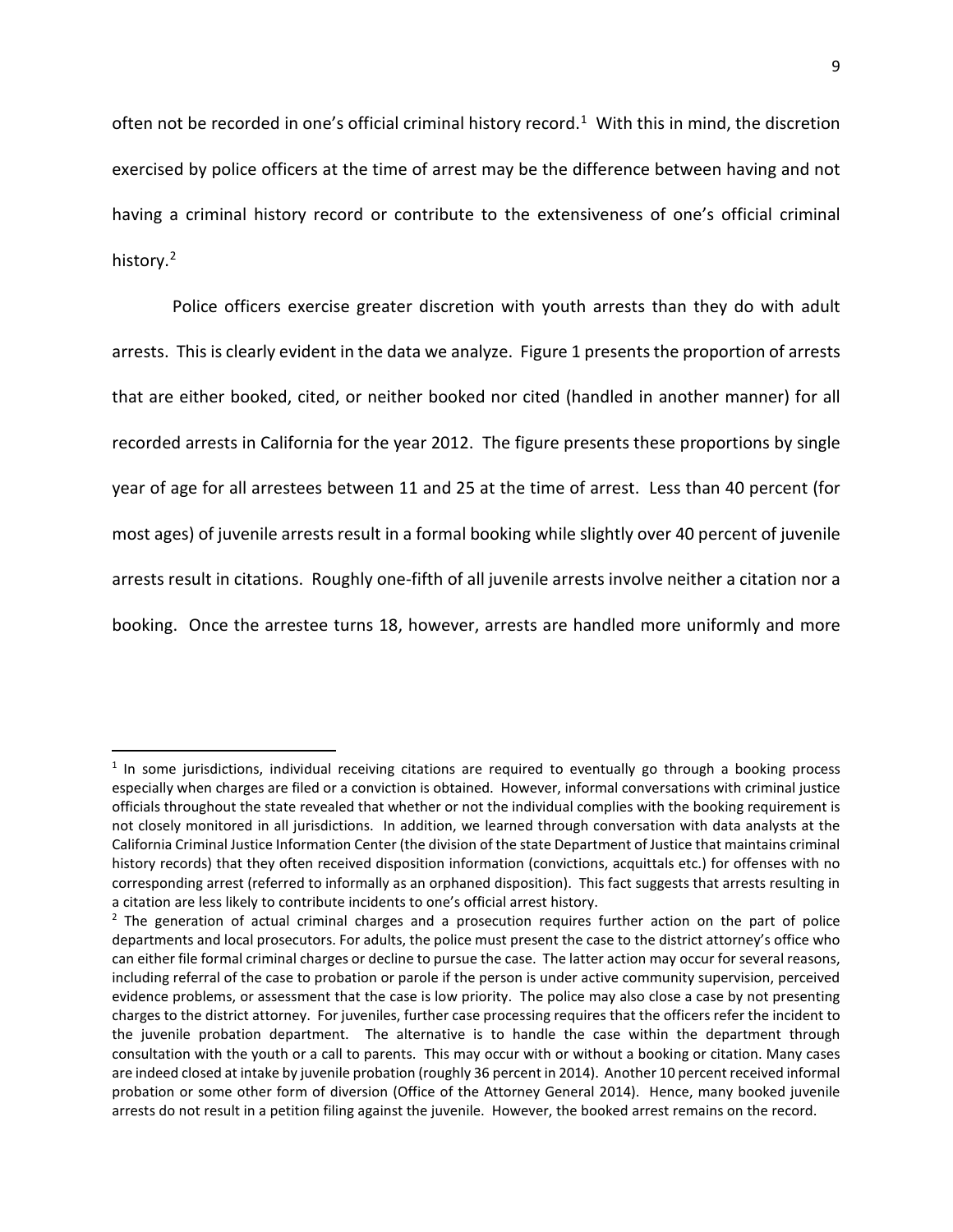harshly. Between 70 and 80 percent of young adult arrests are formally booked while slightly over a fifth are cited. Relatively few adult arrests involve neither a citation nor a booking.<sup>[3](#page-9-0)</sup>

In addition to officer level discretion, the processing of arrests (juvenile arrests in particular) varies considerably across departments with heterogeneity in local practice. In the data we analyze below, we observe juvenile arrests made by 708 separate law enforcement agencies in California. Roughly 75 percent of arrests are made by local municipal police departments, 20 percent by county sheriffs, and roughly 5 percent by other law enforcement agencies such as the California Highway Patrol, transit police departments, and other special district police departments. Table 1 shows key percentiles of the distribution of booking rates, citation rates, and arrests that are neither booked nor cited across law enforcement agencies in the state for 2012. The table presents separate figures for arrests of juveniles (11 to 17 years of age) and young adults (18 to 25 years of age). For both young adults and juveniles, there is considerable variation in these rates across departments, though much more so for juveniles. For example, the inter-quartile range for department-level juveniles booking rates is 0.373 compared to 0.251 for young adults. The comparable figures for the proportion of arrests neither booked nor cited are 0.193 for juveniles and 0.011 for young adults.

As we will soon document, there are enormous racial and ethnic disparities in how juvenile arrests are processed. In what follows we explore the consequences and sources of these disparities.

<span id="page-9-0"></span><sup>&</sup>lt;sup>3</sup> In informal conversations with current and former police officers around the country, we have also learned that the cost to the officer of a juvenile arrest is often higher than the cost of an adult arrest. Juveniles require additional handling, often involving a direct transfer to a juvenile detective that may take the officer off patrol for long periods of time. Some jurisdictions streamline this process or create specialized locations for juvenile processing that minimizes these transactions costs. Adult arrests on the other hand are easier to process and in some jurisdictions may actually involve handing off the suspect in the field.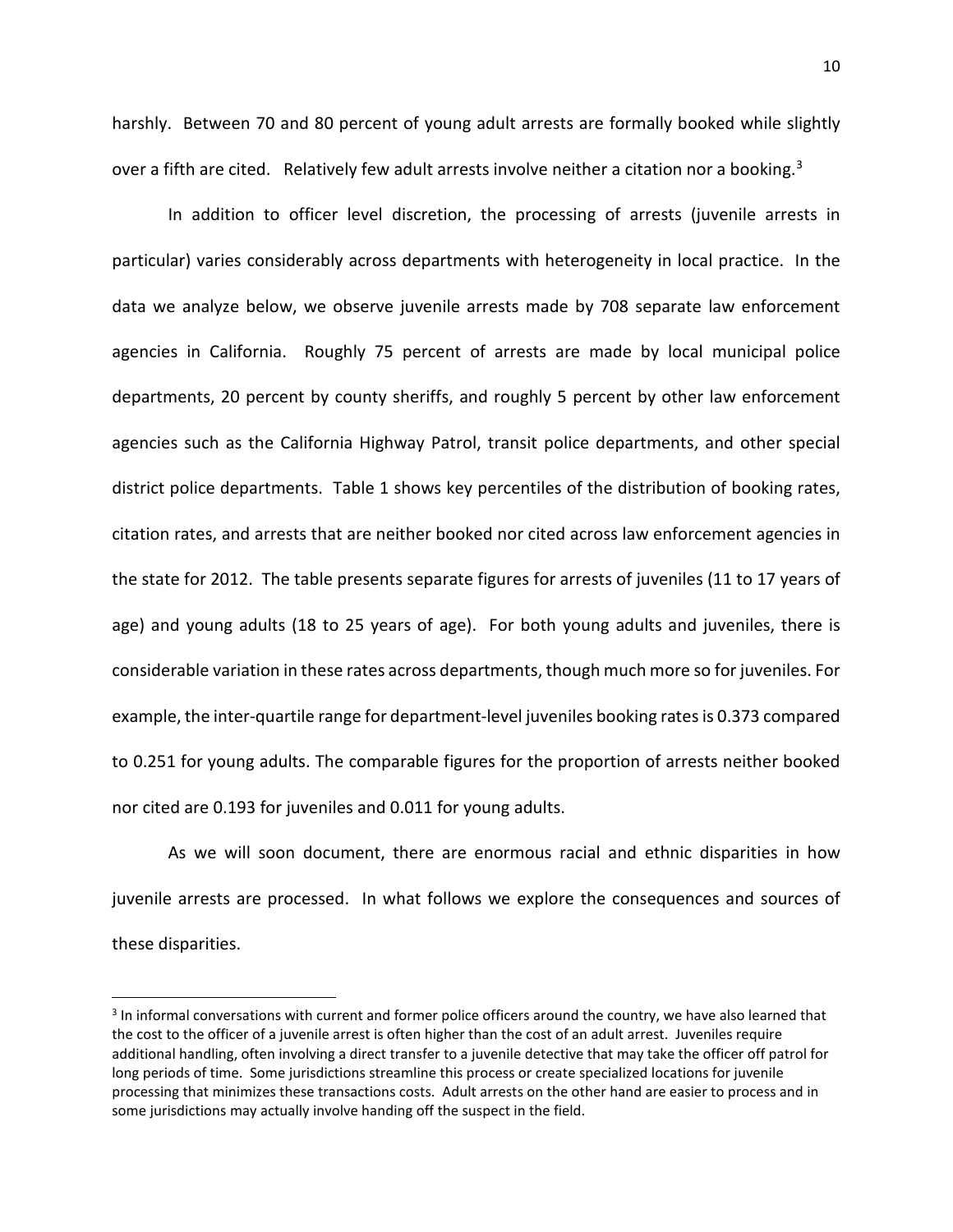### **3. Empirical Strategy and Description of the Data Source**

In this section, we lay out our empirical strategy for studying racial disparities in the processing of juvenile arrests. We begin by describing the administrative data used in this analysis. We then outline a regression-discontinuity design strategy to assess whether an initial booking causally increases the likelihood of a future booking conditional on being detained by the police. Finally, we describe our strategy for documenting racial disparities and assessing the degree to which such disparities reflect differential treatment.

### *3.1 Description of Multiple Arrest and Citation Register and Documentation of Racial Disparities*

The data for this project comes from the Monthly Arrest and Citation Register (MACR) collected by the California Department of Justice Criminal Justice Statistics Center. The MACR includes micro-level data on all recorded arrests and citations occurring in the state of California. Data are available back to 1980, though in this paper we use various subsamples of the arrests occurring between 1990 and 201[4](#page-10-0).<sup>4</sup> The dataset includes information on the arrest date, arrest status (booked, cited, or other), arrest disposition (handled internally or referred to another criminal justice agency), and various demographic characteristics of the arrestee (age, gender, and race/ethnicity as perceived by the arresting officer). The data also includes detailed information on the most serious charge recorded at arrest (with 274 separate offense code values) and the arresting agency (over 700 separate agencies for the period we analyze).

<span id="page-10-0"></span> <sup>4</sup> Youth booking rates in the data increase considerably during the 1980s suggestive of greater use of this particular field by officers. Rates stabilize in the late 1980s. For this reason, we do not use data from the 1980s.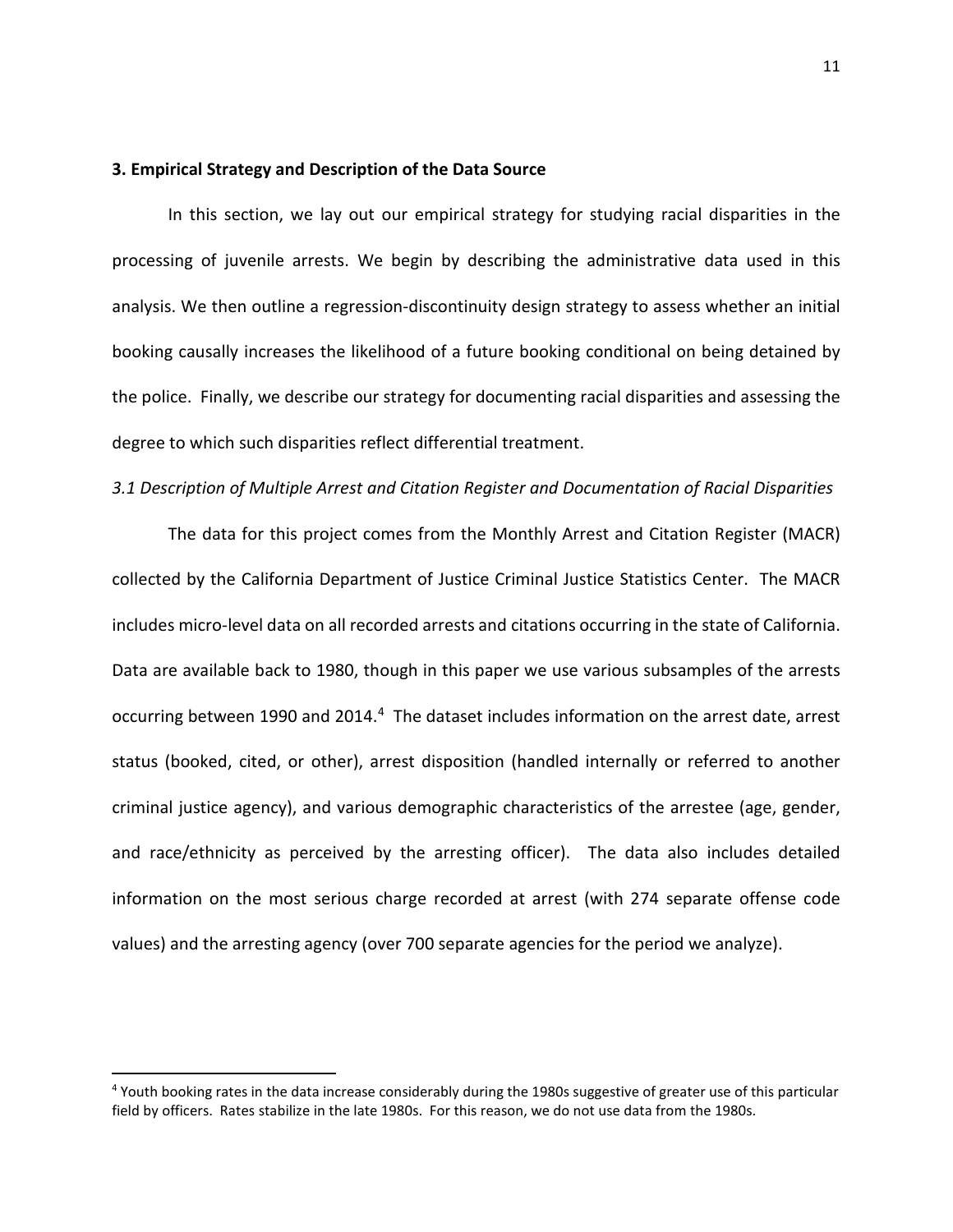We employ different subsets of these data in the analysis that follows. For the purpose of presenting descriptive statistics we focus here on the sample used for estimating racial disparities. Our analysis of racial disparities focuses on arrests of youth between the ages of 11 and 17 who are born in 1990 or later. We restrict the analysis samples to those individuals meeting these criteria who were arrested in the year 2012 or earlier. Hence, we are analyzing data on youth arrests from the years 2001 through 2012. The administrative data includes individual names as recorded by the arresting officer as well as birthdates. Using this information, we construct two analysis samples for the purpose of documenting and analyzing racial disparities. Our first sample includes all youth arrests that meet these age, birth cohort, and arrest year criteria. Our second sample is restricted to the first observable arrest for a given name-date of birth combination.[5](#page-11-0)

The data reveal very large racial and ethnic disparities in how juvenile arrests are processed. Figures 2 through 4 document this pattern. Figure 2 displays the proportion of youth arrests that result in a booking, a citation, or neither a booking nor a citation. The figure displays separate tabulations for black, Hispanic, and white youth. While the data include more race/ethnicity categories, these three groups constitute approximately 94 percent of juvenile arrests in the state. For all juvenile arrests combined, black youth are 17 percentage points more likely than white youth and 11 percentage points more likely than Hispanic youth to be booked when arrested. White youth are the most likely to be cited (0.49 for white youth, 0.46 for

<span id="page-11-0"></span> <sup>5</sup> Names are clearly measured with error (for example, variation in spelling, inclusion of middle names, reversing first and last name, etc). Hence, all variables that we construct based on names and date of birth will also contain some measurement error. Since the MACR do not constitute the official criminal histories of individuals and are simply administrative data used to generate arrest totals for the federal Uniform Crime Reporting Program, there is no biometric identifier that would permit linking incidents within this file.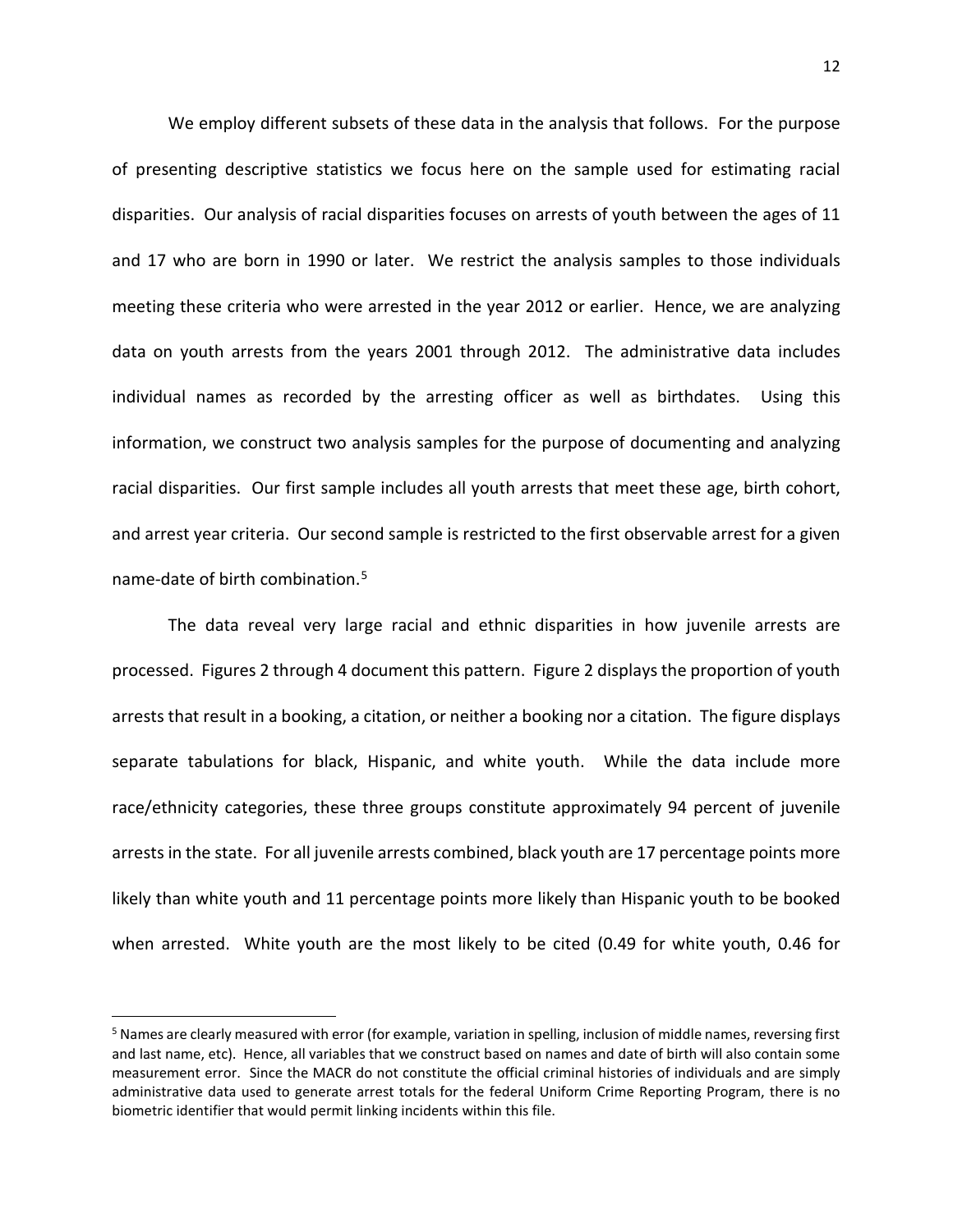Hispanic youth, and 0.37 for black youth), and are approximately 40 percent more likely to be neither booked nor cited relative to black youth (0.18 for white youth vs. 0.13 for black youth). Observable disparities are similar when we restrict the sample to first-time arrestees, though booking rates are slightly lower across the board.

Figure 3 explores whether theses disparities vary by age. The figure on the left shows the proportion booked by single year of age for all youth arrests while the figure on the right shows the racial/ethnic disparities for first time arrestees. In both instances we observe sizable differences with African-American youth most likely to be booked followed by Hispanic youth and white youth within all age groups. The disparities appear to widen between the ages of 11 and 17. In figure 4, we tabulate the proportion booked, proportion cited, and the proportion neither booked nor cited (labeled other in the figure) by arrest for highly criminally-active youth arrested at least four times. Within racial/ethnic groups, we observe booking rates increasing with subsequent arrests, citation rates declining, and the proportion that are neither booked nor cited declining as the youth accumulate additional arrests. Several factors may explain this pattern. First, police officers may grow increasingly impatient with youth who are repeatedly arrested and thus be more likely to formally book the arrest and refer the youth to juvenile probation. Alternatively, prior bookings may beget future bookings, to the extent that a prior booking generates an official criminal history record and officers in the field can observe the officially recorded criminal history on an individual's rap sheet. This would be an example of how official interactions with the criminal justice system may causally increase the likelihood of future recorded interactions. We return to this issue below in our formal statistical analysis of arrest processing.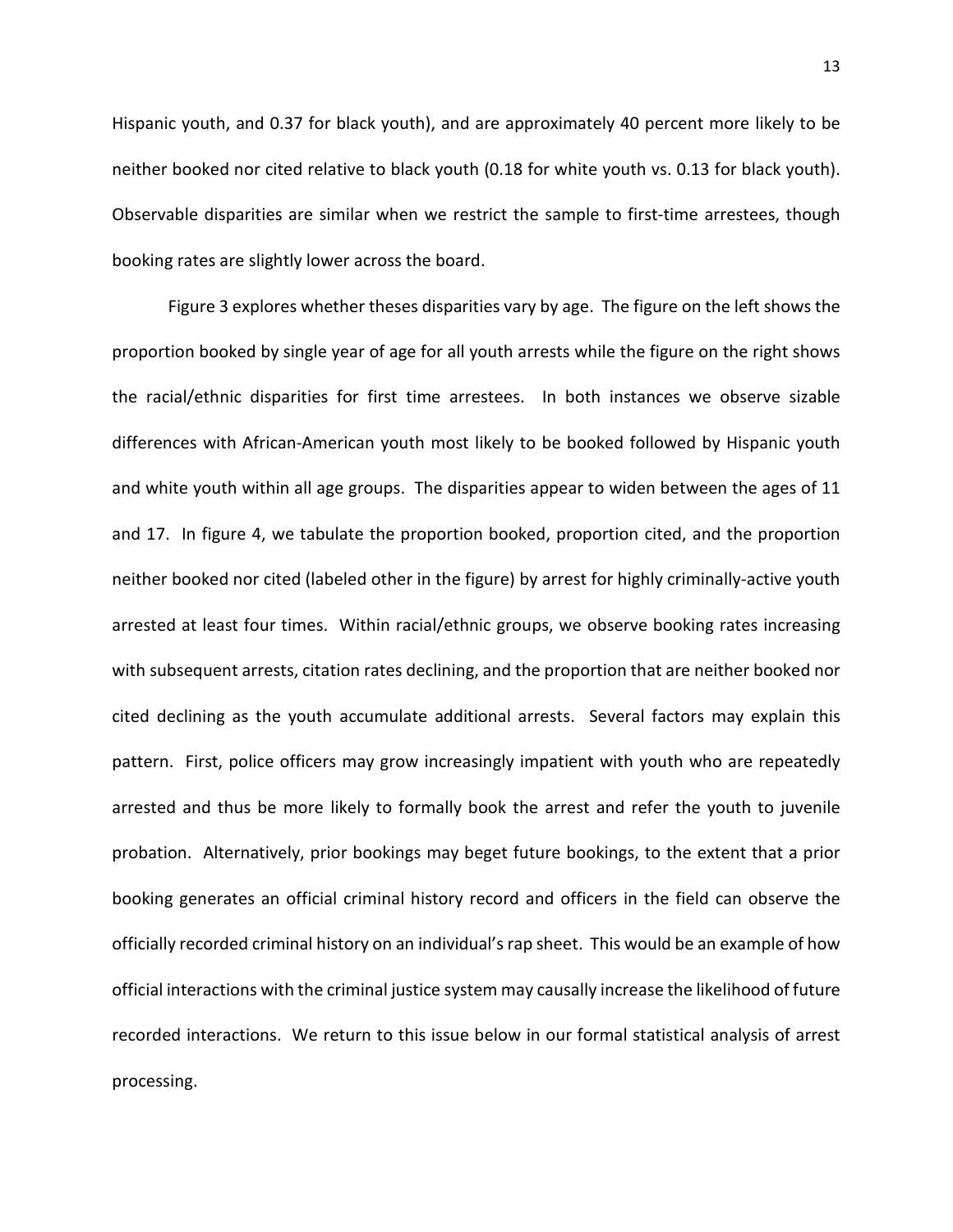Figure 4 also reveals sizable racial disparities in the processing of youth arrests even accounting for the number of prior arrests among this fairly criminally active sub-sample of juveniles. For example, the bookings rate for white youth on their fourth observed arrest (0.49) is 15 percentage points lower than comparable rate for black youth and only three percentage points higher than black youth in this sub-sample at their first arrest. Moreover, 15 percent of white youth on their fourth incident are neither booked nor cited compared with 9 percent of black youth on their fourth incident. The proportion neither booked nor cited among white youth on their fourth arrest actually exceeds slightly the comparable proportion for black youth on the first arrest.

To be sure, there are differences in the average characteristics of arrests involving youth of different racial and ethnic groups. Table 2 presents average characteristics for white, black, and Hispanic youth that we observe for all arrests and for first arrests. We use the names and birth date of each individual to generate their arrests and bookings history information at the time of arrest. To be specific, we bin all arrestsinto the following broad offense categories: felony person, felony property, felony drug, felony other, misdemeanor, and status offenses.<sup>6</sup> For each arrest incident we tabulate the total number of prior incidents for each of these categories. We also tabulate the prior number of booked arrests. These constructed variables provide our principal gauges of each individual's criminal history.

There are no appreciable racial difference in average age, average age at first arrest, or in gender composition. African-American and Hispanic youth are considerably more likely to have

<span id="page-13-0"></span> $6$  Status offenses are offenses that are defined for juveniles only, such as curfew violations, incorrigibility, being a runaway, or truancy.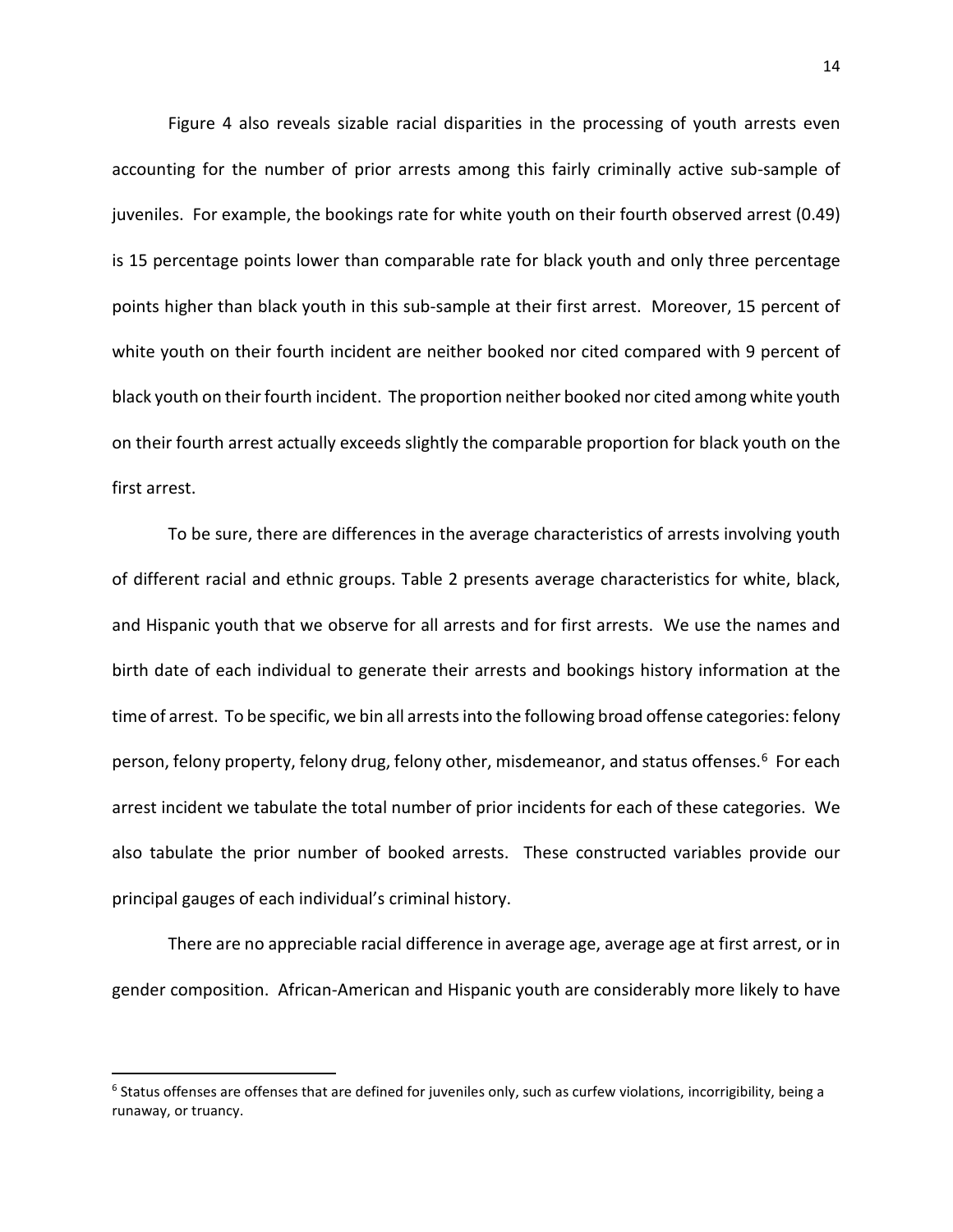a prior booking at the time of arrest relative to white youth (40 to 45 percent more likely) and have slightly more prior arrests on average. We do, however, see substantial differences in arrest histories and the composition of current and previous charges. For example, 23 percent of black juvenile arrestees have a prior incident where the most serious offense was a felony. The comparable figures for arrested white and Hispanic youth are 14 and 20 percent, respectively. African American youth are also more likely to have prior violent felony incidents (as indicated by a felony person offense). Regarding the current arrest offense, 25 percent of the arrests of whites are for felony charges, compared with 38 percent of black arrests, and 26 percent of Hispanic arrests. The comparable figures for first time arrests are similar. Again, we observe large disparities in the proportion of arrests for crimes against a person, with the highest proportion for African Americans and much lower proportions for white and Hispanic juvenile arrests.

Aside from differences in average demographic, incident, and criminal history characteristics, there are also large imbalances in which law enforcement agencies arrest which youth. Municipal police and county sheriff departments account for nearly 95 percent of arrests, with many small municipalities throughout the state contracting with the county sheriff for policing services.[7](#page-14-0) As the distribution of youth across municipalities differs by race, the distribution of juvenile arrests across municipalities also differs by race. To characterize the extent of this imbalance, we use the pooled arrest sample to calculate dissimilarity indices

<span id="page-14-0"></span><sup>&</sup>lt;sup>7</sup> In the empirical analysis below, we treat local municipalities that contract with county sheriffs as separate agencies. We do indeed have a crosswalk developed by the California Department of Justice showing which municipalities subcontract with sheriffs. In many instances, it appears that sheriff departments set up substations with separate staff for such municipalities and thus, we believe it is appropriate that they have their own fixed effect in our attempt to statistically adjust for heterogeneity in local practice. Our results and conclusions do not change appreciable when we allocate all sub-contracted agencies to the corresponding county sheriff.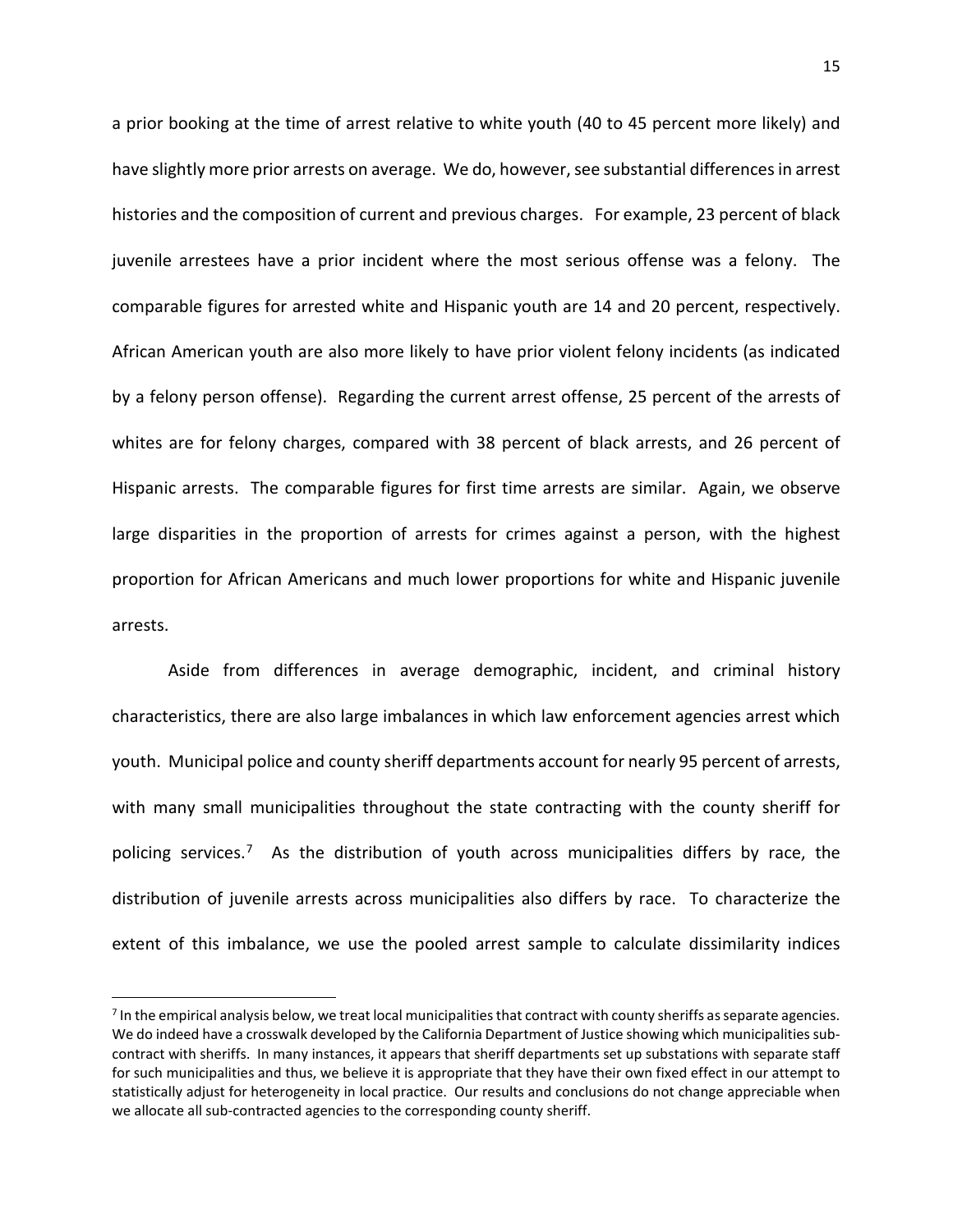between youth of different race and ethnicity. The dissimilarity index varies from zero to one and gives the proportion of youth arrests of any one group that would have to be reallocated across the 700 plus law enforcement agencies to yield comparable arrest distributions across agencies. For example, in Table 3 we see a dissimilarity value between black and white arrests of 0.53. This figure indicates that 53 percent of either black or white arrests would have to be hypothetically reallocated across jurisdictions for the white and black arrests distributions to be similar. In Table 3 we observe substantial dissimilarity in the distributions of juvenile arrests across agency by race and ethnicity.

### *3.2 Empirical Strategy*

Our empirical analysis focuses on two broad questions. First, we assess whether the formal recording of an arrest through booking causally increases the likelihood that future encounters with law enforcement will results in a formal arrest. Second, we assess the degree to which racial disparities in youth booking rates can be attributable to differences in offense and criminal history characteristics and evaluate whether the remaining residual disparities are consistent with differential treatment of juvenile suspects by race/ethnicity.

## *Do bookings beget future bookings?*

The descriptive statistics document large racial and ethnic disparities in the handling of juvenile arrests. Given the manner in which official criminal history records evolve, differential treatment will result in racial disparities in the prevalence of criminal history records. Such differences may beget future differential treatment by police, by prosecutors, and by judges. While our data do not permit analysis of decision points beyond the initial arrest (for example, charging decisions by prosecutors, or bail and sentencing decisions by judges), we can assess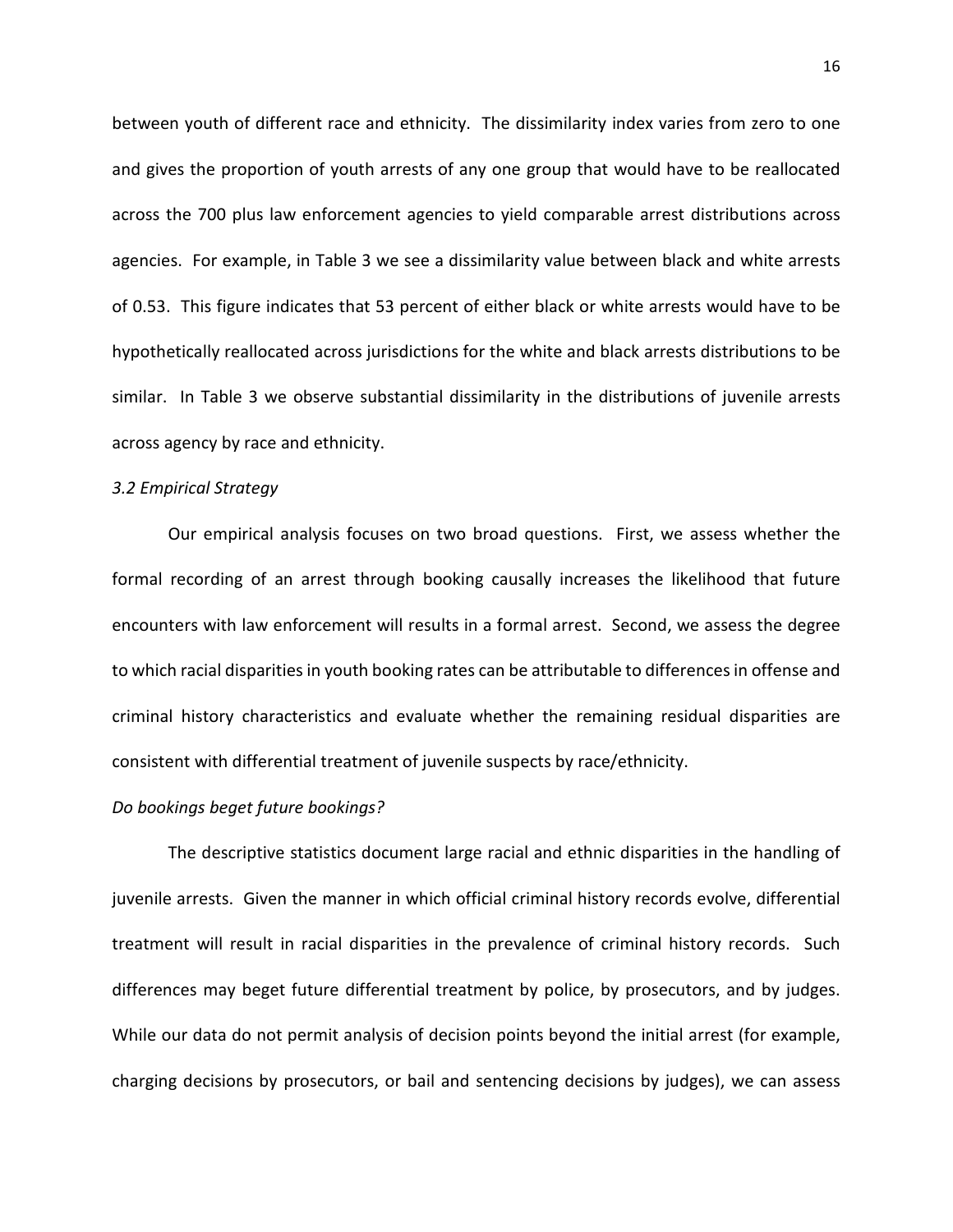whether a prior booking increases the likelihood of future booking using the personal identifier information in the administrative records to assess whether the outcome of the second arrest depends on the handling of the first.

To evaluate this relationship, we exploit the fact that booking rates increase discretely at age 18. Specifically, we identify all individuals in the state of California arrested at least twice between 1990 and 2014 where the two arrests occur between their 17<sup>th</sup> and 19<sup>th</sup> birthdays. We construct a running variable measuring the date of the first arrest relative to the arrestee's 18<sup>th</sup> birthday and estimate the effect of a prior booking on booking at the second arrest based on the discrete variation in the first-arrest booking rate occurring at the 18<sup>th</sup> birthday.

The top graph in Figure 5 presents the first stage relationship between the proportion of first arrests that are booked and the date of the first arrest relative to the arrestee's 18<sup>th</sup> birthday. The figure reveals a discrete and significant increase in the bookings rate at the 18<sup>th</sup> birthday of roughly 14 percentage points. The bottom half of figure 5 shows the reduced-form relationship between the proportion of second arrests that are booked and the date of arrest relative to the 18<sup>th</sup> birthday for the first arrest. The figure reveals a statistically significant break in second-arrest booking rates for those with first arrests that bracket the 18<sup>th</sup> birthday.

Figure 6 presents comparable averages for various demographic characteristics and for the number of arrests for each value of the running variable. There are slight increases in the proportion black at 18 as well as in the proportion female. We also observe a decline in the number of recorded arrest incidents in the days leading up to the 18<sup>th</sup> birthday and a discrete increase at 18. We do not know why the frequency totals follow this pattern. However, it may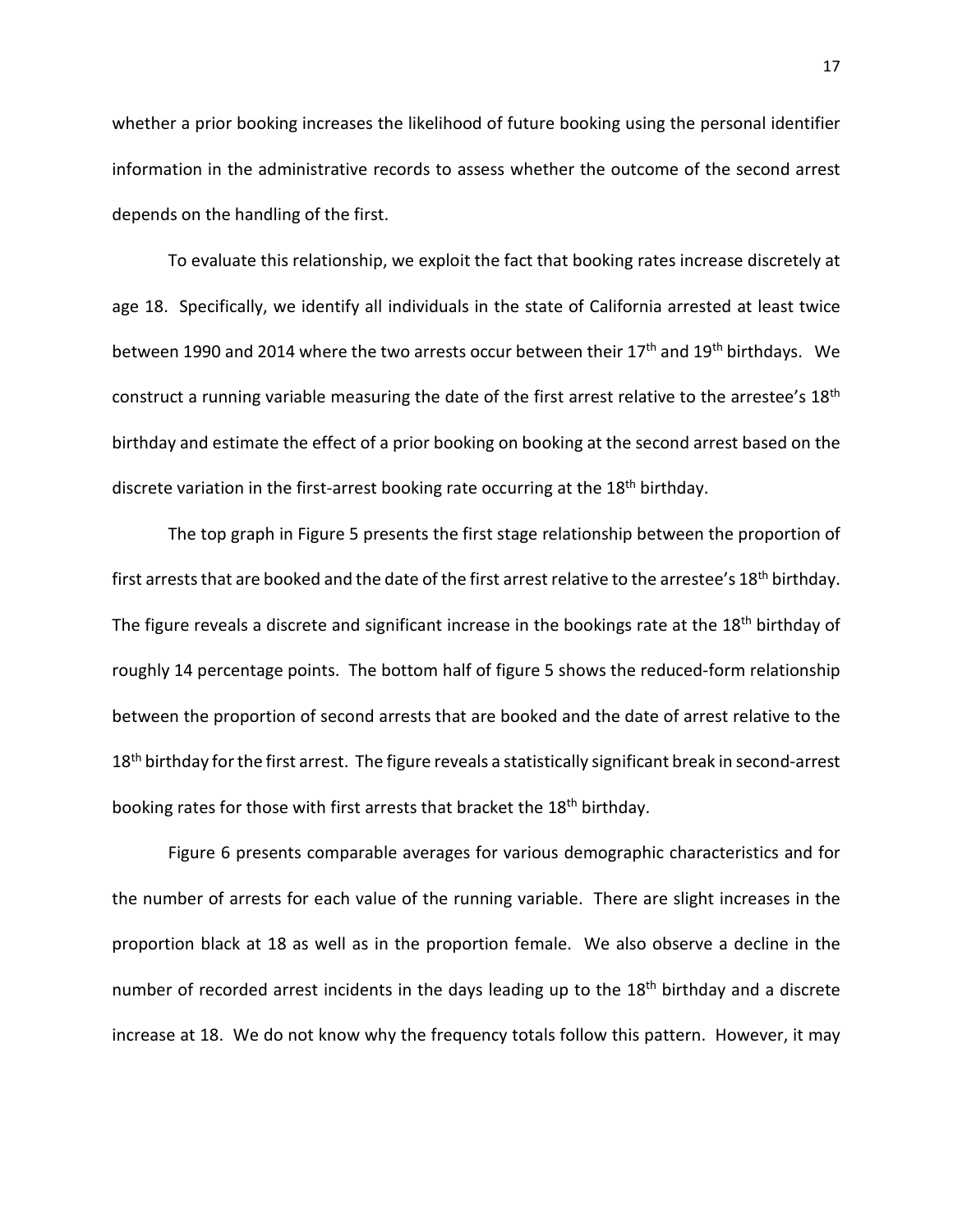be the case that officers are showing extra lenience during the time period immediately prior to the 18<sup>th</sup> and perhaps recording fewer incidents as a result.

Below, we present instrumental variables estimates of the effect of being booked at the first arrest on the likelihood of being booked during the second arrest. We specify the first-stage regression to include a dummy variable indicating that the individual is over 18 at the time of the first arrest, a quadratic function of the running variable (first arrest date relative to 18<sup>th</sup> birthday), interaction terms between the quadratic function and the dummy measuring over 18 at first arrest, and varying sets of additional covariates. We control extensively for the characteristics of the first and second arrest and for arresting agency. We also test for heterogeneity in the effect of a prior booking for different racial/ethnic groups and for differences in the broad offense category describing the second arrest.

*To what extent to differences in observable factors as opposed to differential treatment explain racial disparities in bookings rates?*

We use simple regression analysis to assess the degree to which inter-group disparities in the likelihood that an arrest is booked can be explained by group disparities in incident characteristics, individual characteristic, observable arrest history, and inter-agency variation in practice. We provide separate analyses for all pooled arrests and for youth arrested for the first time. In addition to assessing the sensitivity of observed racial disparities to controlling for these various sets of covariates, we are also interested in using these data to further explore the relationship between prior and future bookings.

As we will soon see, much of the disparities documented above are attributable to differences in offense characteristics, arrest and booking history, and distribution of arrests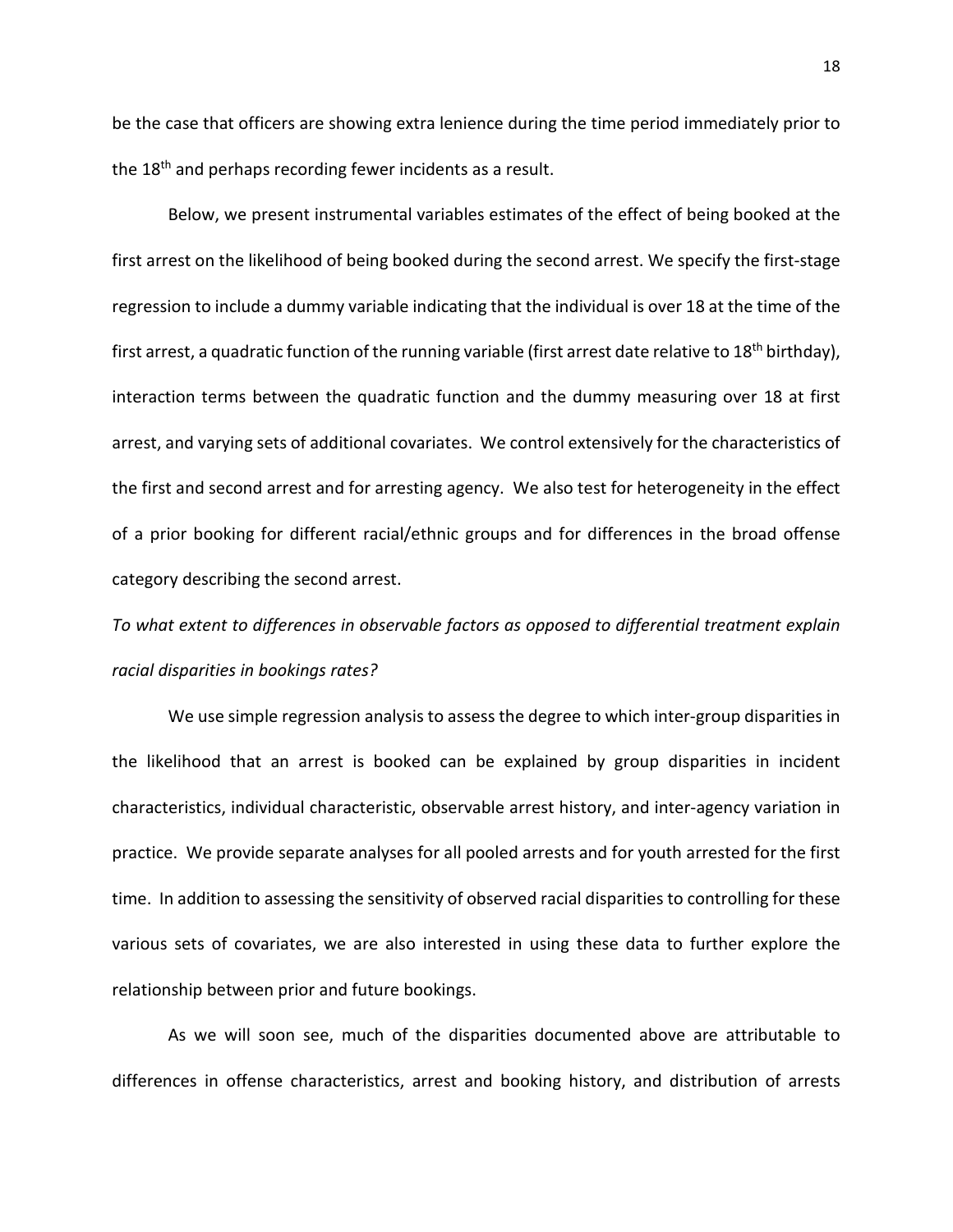across law enforcement agencies. However, after controlling for those covariates, statistically significant differences in bookings rates equal to roughly one quarter of the raw race and ethnicity differentials remain. Prior research on differential treatment by the criminal justice system has employed a variety of strategies to assess whether residual differences reflect differential treatment of minorities by law enforcement. For example, in an analysis of federal sentencing disparities, Mustard (2001) controls extensively and flexibly for criminal history, offense severity, and whether the defendant cooperates with authorities in the prosecution of another, and interprets residual disparities as reflecting differential treatment. Knowles, Persico, and Todd (2001) and Sanga (2009) test for differential contraband discovery rates between blacks and whites searched by police, the insight being that a lower hit rate for police searches of African Americans would indicate that black suspects are being held to a lower evidentiary standard. Ayres and Waldfogel (1994) assess whether the percent charged against a set bail amount by private bail bonds companies differs for African-American criminal defendants relative to white criminal defendants. Based on the finding that bail bondsman charge lower percentages to African-American defendants, the authors infer that judges are setting higher bail amounts for African Americans conditional on the risk of pre-trial misconduct. As one further example, Anwar and Fang (2006) as well as Antonovics and Knight (2009) derive tests for differential treatment of criminal suspects based on tests for interaction effects between officer and citizen race.

 One can certainly imagine potential outcome tests that could be deployed in this instance to test for a lower evidentiary/severity threshold in the booking of African-American youth. For example, if the cases of black youth were more likely to be closed at intake by juvenile probation or diverted to an informal alternative sanction, this would be consistent with differential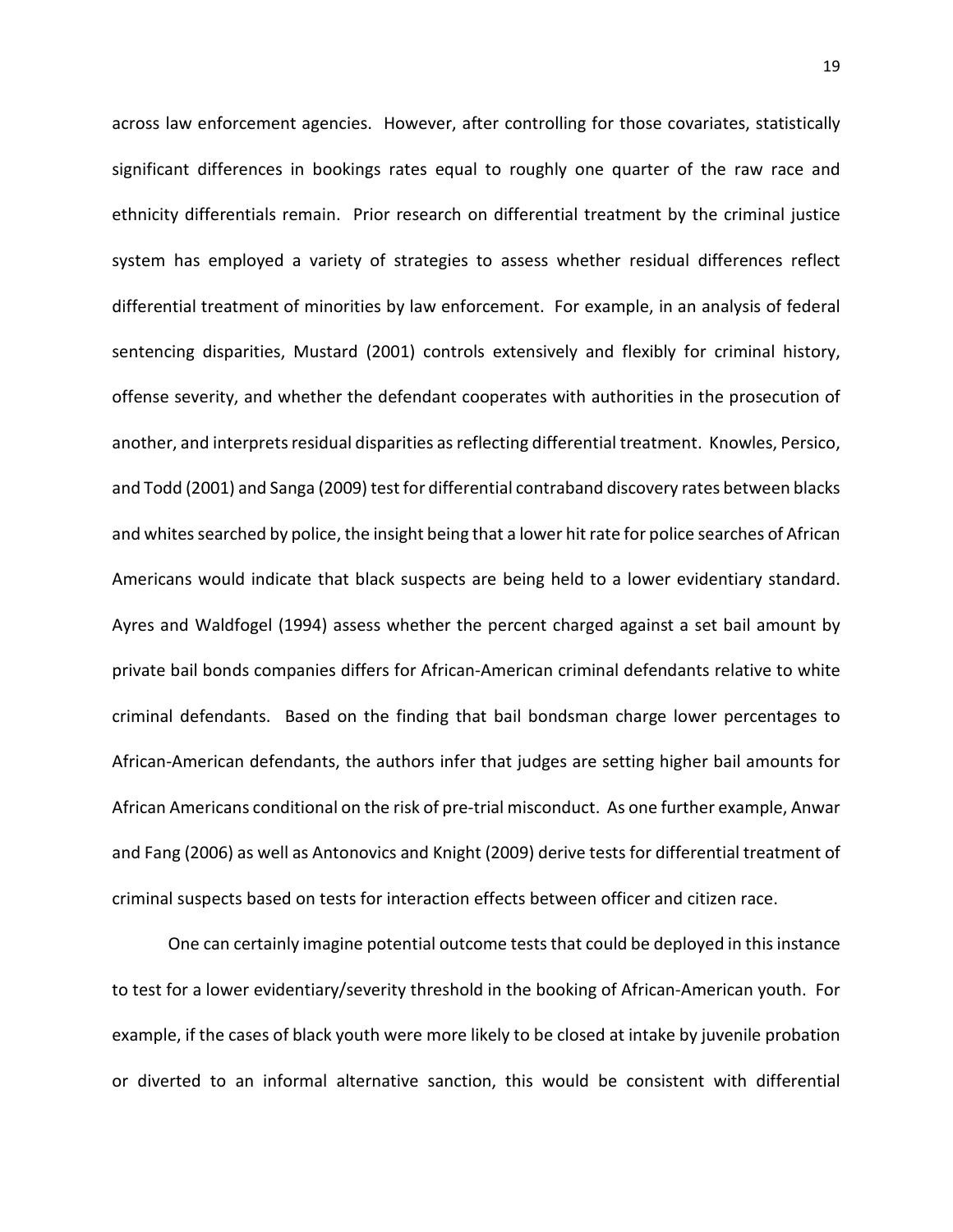treatment of black youth by the police and corrective, offsetting behavior by subsequent upstream criminal justice actors. Published aggregate data by the California Attorney General suggests the opposite; the cases of black youth referred to juvenile probation are less likely to be closed at intake or diverted than those of white youth (Office of the Attorney General 2014). However, as the descriptive statistics presented in Tables 2 reveal, cross racial differences in average case characteristics make it impossible to draw any conclusion from this aggregate pattern (e.g., what are the relative diversion rates for black and white youth arrested and referred to juvenile probation for similar crimes?). Unfortunately, we do not have case-level data at the current time on upstream actions taken by juvenile probation for these cases.

One could also imagine testing for whether race-concordance or discordance between the officer and suspect impacts the processing of an arrest. To be specific, with data on officer race, one could assess whether the likelihood that a youth from a given racial or ethnic group is booked at arrest depends on the race of the officer after adjusting for other observable characteristics. Unfortunately, the data do not include information about the arresting officer.

An alternative strategy would be to assess whether racial and ethnic disparities are larger for incidents, places, or age ranges where greater discretion is exercised. For example, suppose that juvenile homicide arrests are always booked. An officer who cites a juvenile homicide suspect or simply returns the suspect to his or her parents would certainly draw the scrutiny of a superior, and hence, would be unlikely to process such a severe incident in this manner. Alternatively, suppose that juveniles violating a local curfew are never booked. Harsh treatment of a juvenile for a minor violation may also draw the attention of a superior. In both examples, the circumstances of the case limit discretion and thus one would expect equal treatment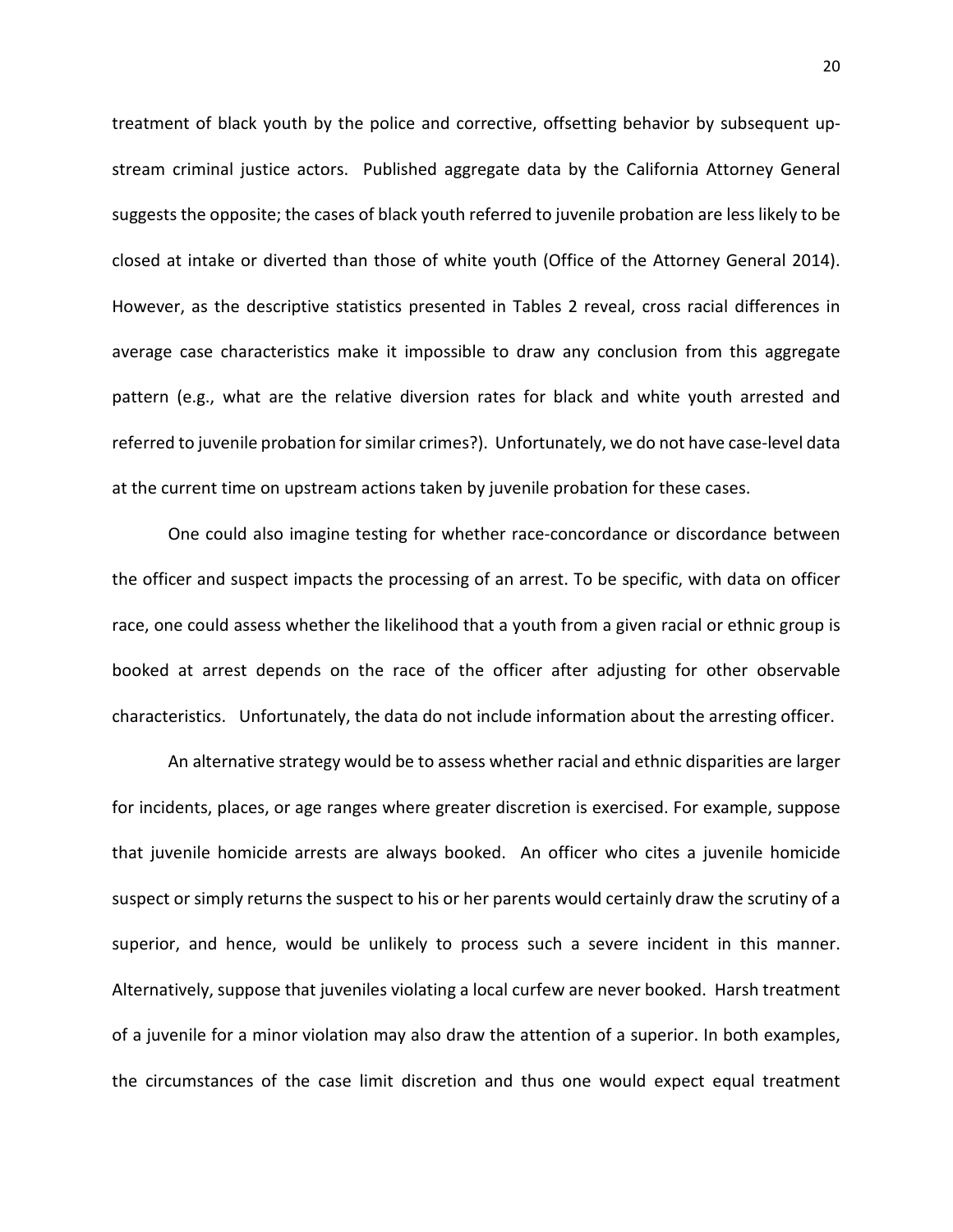regardless of irrelevant suspect demographic characteristics (and by extension relatively small racial disparities).

By contrast, offenses that are sometimes booked and sometimes not permit greater leeway for the officer to decide how to proceed based on aggravating and mitigating factors. A difference in outcome between any two given youth that may differ by race or ethnicity would not be unusual for offenses that are booked half the time and not booked the other half. To the extent that discretion is exercised in a biased manner, one would expect to see greater racial disparities in processing outcomes for arrest offenses where greater discretion is afforded. On the other hand, to the extent that racial disparities reflect unobservable heterogeneity in case characteristics, one would expect to see comparable racial processing differences in high and low discretion cases.

We operationalize this strategy by testing for difference in racial disparities across various dimensions where one might argue a priori that the discretion afforded to officers varies. First, we assess whether the discontinuous increase in bookings at age 18 is larger for white youth relative to black and Hispanic youth. Evidence of a relative larger increase for white youth would be indicative of a narrowing of racial disparities when moving from an age range where the officers have more discretion to an age range where the officers have less discretion.

Second, using white juvenile arrests we estimate booking rates for 76 broad offense types (an aggregation of the 274 offenses we observe) and stratify the offense into bins according to the mean booking rates. We test for larger racial disparities in the bins with higher variance in white booking rates (i.e., those arrests where mean booking rates are nearest to 0.5).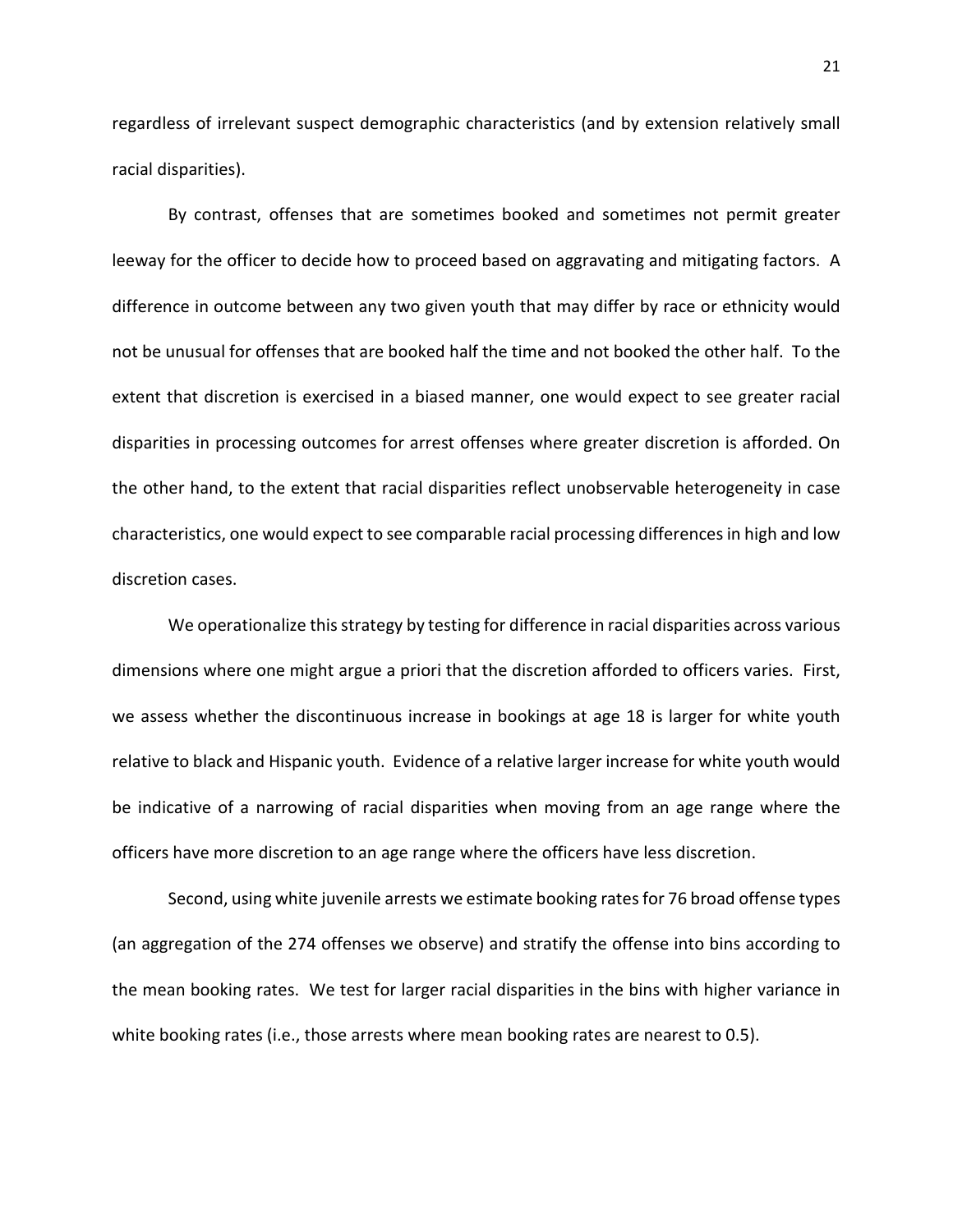Finally, we use the data on first-time arrests to calculate shrinkage estimates of the bookings rates for white youth in each law enforcement agency adjusting for differences in the local offense distribution.<sup>[8](#page-21-0)</sup> We then bin agencies into quartiles (weighted by total arrests) and assess whether racial disparities are larger in agencies that exhibit greater leniency toward white youth arrestees. We perform these tests for all arrests and for arrests by broad offense category. We infer that agencies with lower white bookings rates holding constant the offense distribution are exercising greater discretion. To the extent that racial disparities in bookings rates reflects the differential application of this discretion, we hypothesize that such disparities should be larger in agencies that show greater leniency towards white youth. We also hypothesize that this cross-agency relationship should be stronger for offense groups with larger overall racial and ethnic disparities.

## **4. Regression-Discontinuity Estimates of the Effect of Prior Bookings on Future Bookings**

Table 4 presents just-identified instrumental variable estimates of the effect of being booked at the first arrest on the likelihood that the second observed incident results in a booked arrest. The first model specification includes a quadratic function of the running variable, a dummy for over 18 at time of arrest, and interactions between the running variable function and this dummy in the first stage. Specification (2) adds fixed effects for the race/ethnicity gender, the most serious charge at first arrest, and the most serious charge at the second arrest.

<span id="page-21-0"></span><sup>&</sup>lt;sup>8</sup> We calculate the department level estimates of white-youth booking rates in the following manner. First, we restrict the sample to first-time arrests of white youth. Second, we estimate a mixed effects model where the dependent variable is whether the arrest is booked. The explanatory variables are single year of age dummies, arrest year dummies, a dummy for male, and a complete set of dummies for the most serious charge. The model allows for agency-level random effects. Third, we calculate the random effects for each agency. Finally, we add to these random effects the average predicted value from the model to center the distribution of agency level effects around the sample average.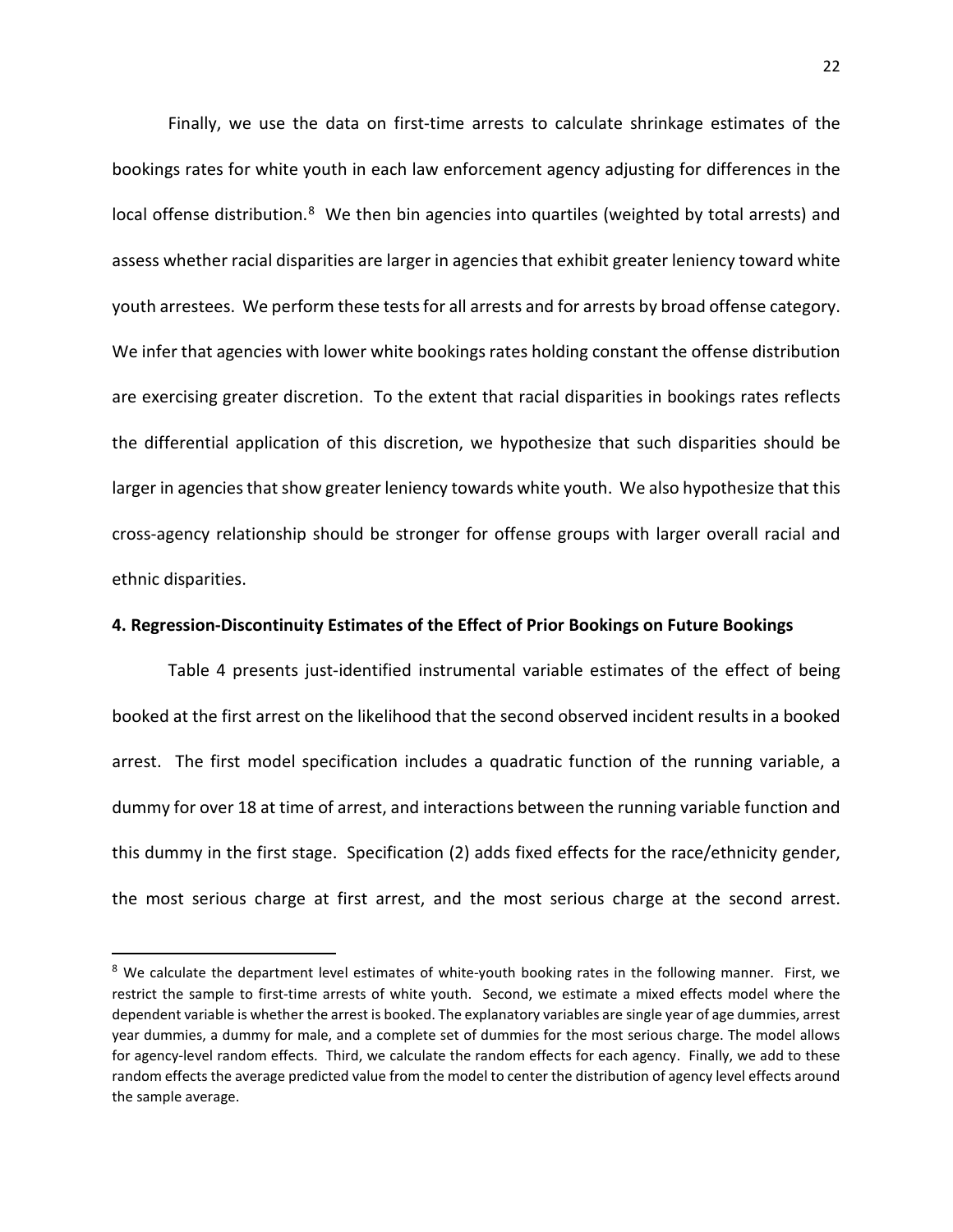Specification (3) adds dummy variables for arresting agency (over 700 additional fixed effects). The table reports only the estimated effect of a prior booking on the likelihood of being booked at the second arrest. We present estimates for all second arrests, for felony and misdemeanor second arrests, for the second arrests of black, white and Hispanic defendants, and for the second arrests of males and females.

Beginning with the results for all arrests, all estimates are positive and statistically significant at the one percent level. However, adding controls for first arrest charge and second arrest charge causes a large decline in the estimated effect from roughly 24 percentage points to 12. The distribution of arrest charges changes somewhat as youth pass through their  $18<sup>th</sup>$ birthday, as a series of charges that are usually labelled "status offenses" are no longer available to the arresting officer (these charges include the categories truancy, runaway, curfew violation, incorrigible, and other status offense, and are defined as juvenile offenses). These offenses constitute roughly 10 percent of charges for arrests occurring right before the 18<sup>th</sup> birthday and mechanically drop to zero percent at the 18<sup>th</sup> birthday. Consequently, the underlying first-stage effect of crossing the age-18 threshold on booking at first arrest declines from roughly 15 percentage points to 10 percentage points when the fixed effects for first arrest charge are included (the first-stage results and reduced form equations are presented in appendix Table 1 for all arrests for the three specifications). Adding controls for arresting agency reduces the estimate slightly to 11 percentage points. As we will see in the next section, this estimate is similar in magnitude to a simple estimate of prior bookings among juvenile arrestees that simply conditions on observable covariates.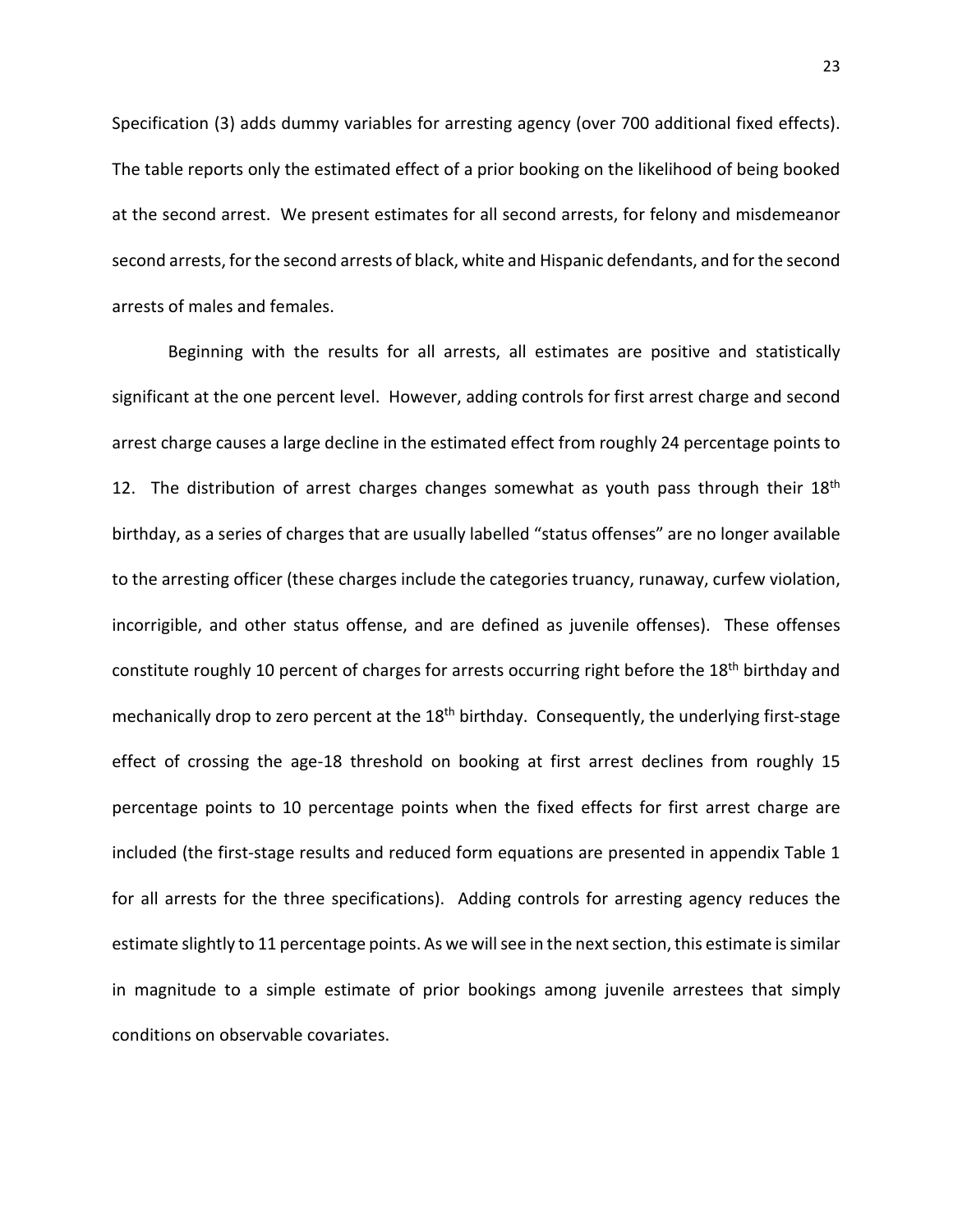The effect is considerably smaller yet still marginally significant when the second offense is a felony (roughly 4 to 5 percentage points). Here, adding fixed effects for first arrest and second arrest charge has no measurable impact on the prior-booking effect. Neither does adding controls for arresting agency. Effects are much larger for misdemeanor arrest and exhibit greater sensitivity to control for first and second arrest charges. The estimates from the base specification is an implausible 39 percentage points. Adjusting for first and second offense characteristics as well as fixed effects reduces this estimate ton15 percentage points. All of the estimates for misdemeanor second arrests are statistically significant at the one percent level of confidence.

When models are estimates separately by race, there is some evidence consistent with larger effects or prior bookings for white youth relative to black and Hispanic youth. However, the estimates by race in the final specification have overlapping confidence intervals. Finally, we observe the largest effects of prior booking for female criminal defendants. From the final specification, a prior booking increases the likelihood of being booked at the second arrest by 33 percentage points for females and roughly eight percentage points for males.

## **5. Estimation of Residual Racial Disparities Conditional on Observables**

Tables 5 through 7 contain our principal analysis of racial disparities in the likelihood that a juvenile arrest is booked. Table 5 presents the results from linear probability models using the sample of all juvenile arrests. Table 6 presents estimates using the first observed arrest incident. Table 7 presents analysis of the sub-samples defined by broad offense categories. In all models, we cluster the standard errors by law enforcement agency.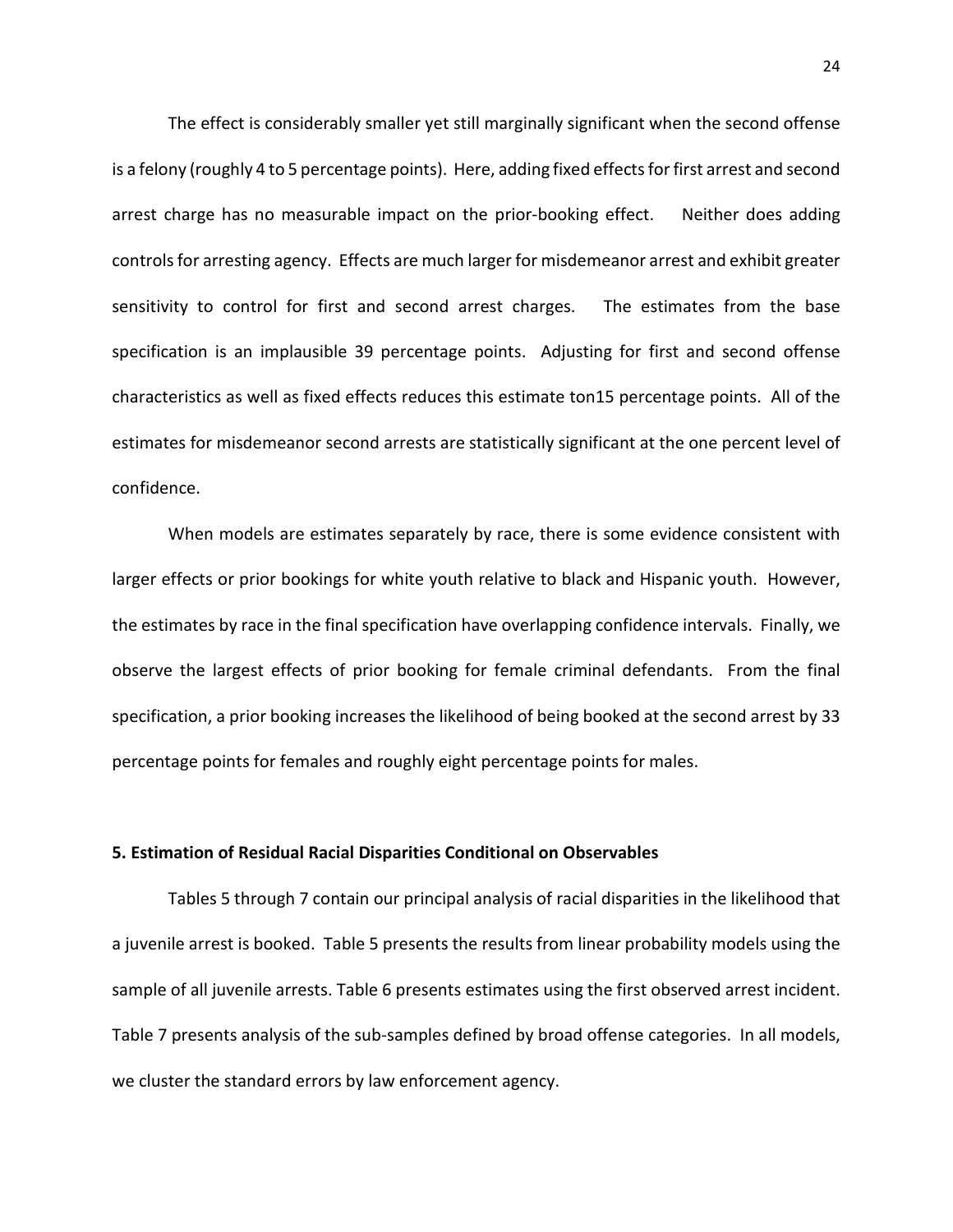Starting with all juvenile arrests in Table 5, we begin by estimating unadjusted differences in booking rates relative to white youth. We then consecutively add basic demographics (gender, age), 274 dummy variables indicating the most serious current charge, controls for the number of prior arrests by offense type, the number of prior bookings, and in the final model, 708 fixed effects indicating the arresting agencies. Collectively, adjusting for these alternative sets of control variables reduces the unexplained black-white differential in bookings rates from 0.163 to 0.039, basically closing 76 percent of the gap. Analyzing the results across specifications reveal two key sets of variables, which explain much of the racial disparity in arrest processing. First, holding constant the most serious current charge reduces the black-white gap from 0.164 to 0.092 (a 44 percent decline). Controlling for prior arrests and prior bookings narrows the difference further, but only slightly. Second, adding controls for arresting agency reduces the residual black-white difference to 0.039. Hence, black-white differences in the types of offenses generating arrests and in the practices of agencies that typically arrest black as opposed to white youth are key factors. The remaining disparity is statistically significant at the one percent level of confidence.

We observe a somewhat different pattern for Hispanic-white bookings differences. While smaller in magnitude relative to the black-white disparities, Hispanic youth are roughly six percentage points more likely to be booked at arrest relative to white youth. In sharp contrast to the results for the black-white disparity, the relatively higher booking rate for Hispanic youth is not explained by differences in demographics, current offense characteristics, prior arrests by type, nor prior bookings. Across the first five specifications of the table, the disparity is relatively stable at approximately six percentage points. Adjusting for arresting agency, however, explains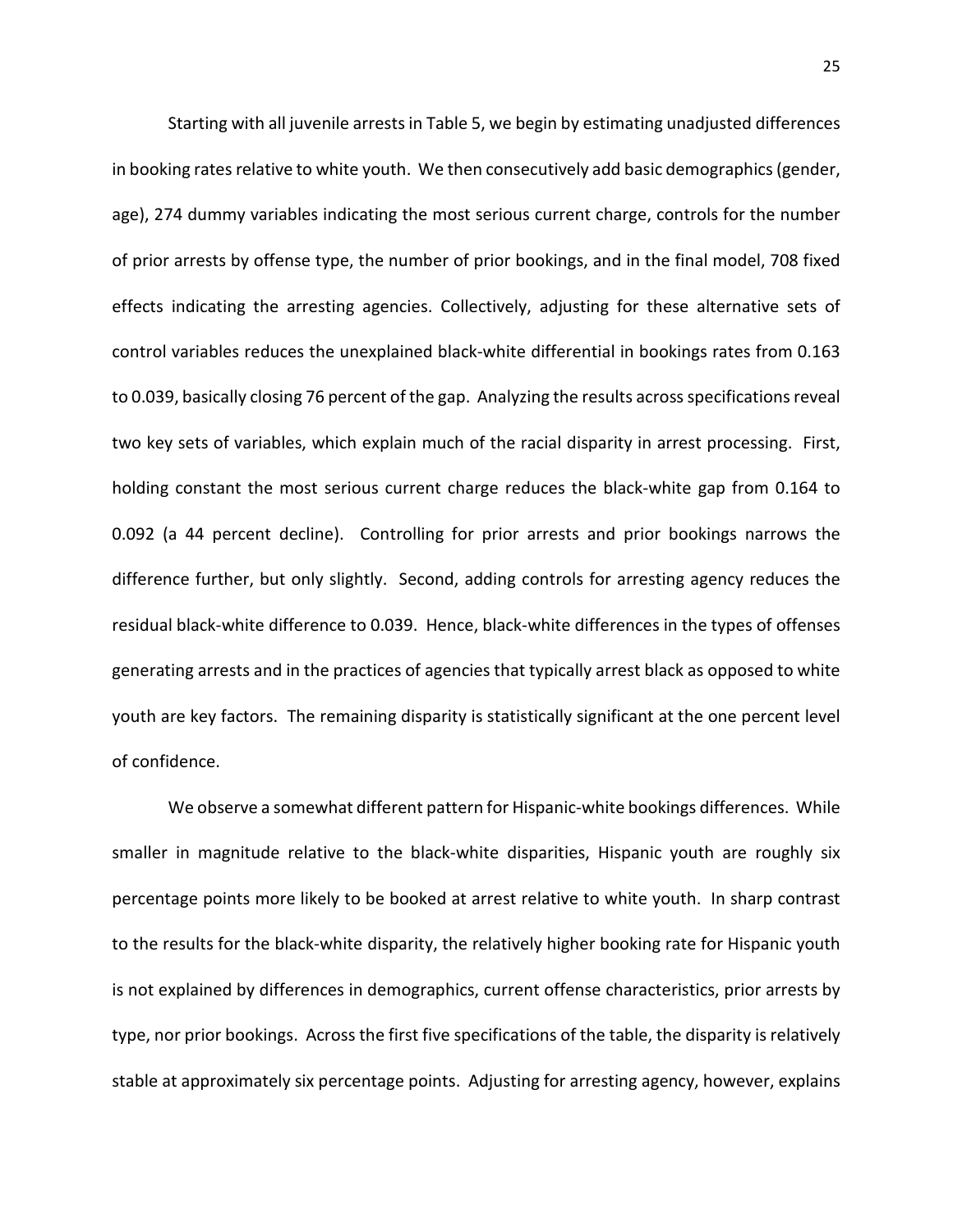nearly all of this disparity, narrowing the residual gap to a statistically significant 1.6 percentage points.

 The remaining results in Table 5 reveal several interesting patterns, with perhaps the most important pertaining to the role of prior arrest incidents in determining the likelihood that a juvenile arrest is booked. When prior bookings are omitted from the specification, we observe positive and significant coefficients on the number of prior arrest, especially for prior felony arrests. Adding prior-bookings to the analysis reverses the sign of these effects, suggesting that prior arrests impact current booking through an increased likelihood of having been booked in the past. These results (presented in column (5)) suggest very large effects of prior bookings on future bookings that increase discretely for the first booking (by 25 percentage points) and for each subsequent booking (by between 9 and 14 percentage points). The results in the final column inclusive of agency fixed effects, however, paint a somewhat different portrait. First, all of the coefficients on the prior arrest totals are very near zero, though often statistically significant. Regarding prior bookings, the results from the complete specification suggest that crossing the extensive margin between having ever been booked and never having been booked increases the likelihood of future booking at arrest by roughly 9 percent. However, increases along the intensive margin (more bookings) do not increase the likelihood for the current case. This pattern is consistent with the conjecture that a prior booking, by creating an official criminal record accessible on a squad car screen, increases the likelihood that subsequent arrests are handled more formally. The point estimate of the effect of crossing the extensive margin in the final specification is similar in magnitude to our RD estimates from the previous section.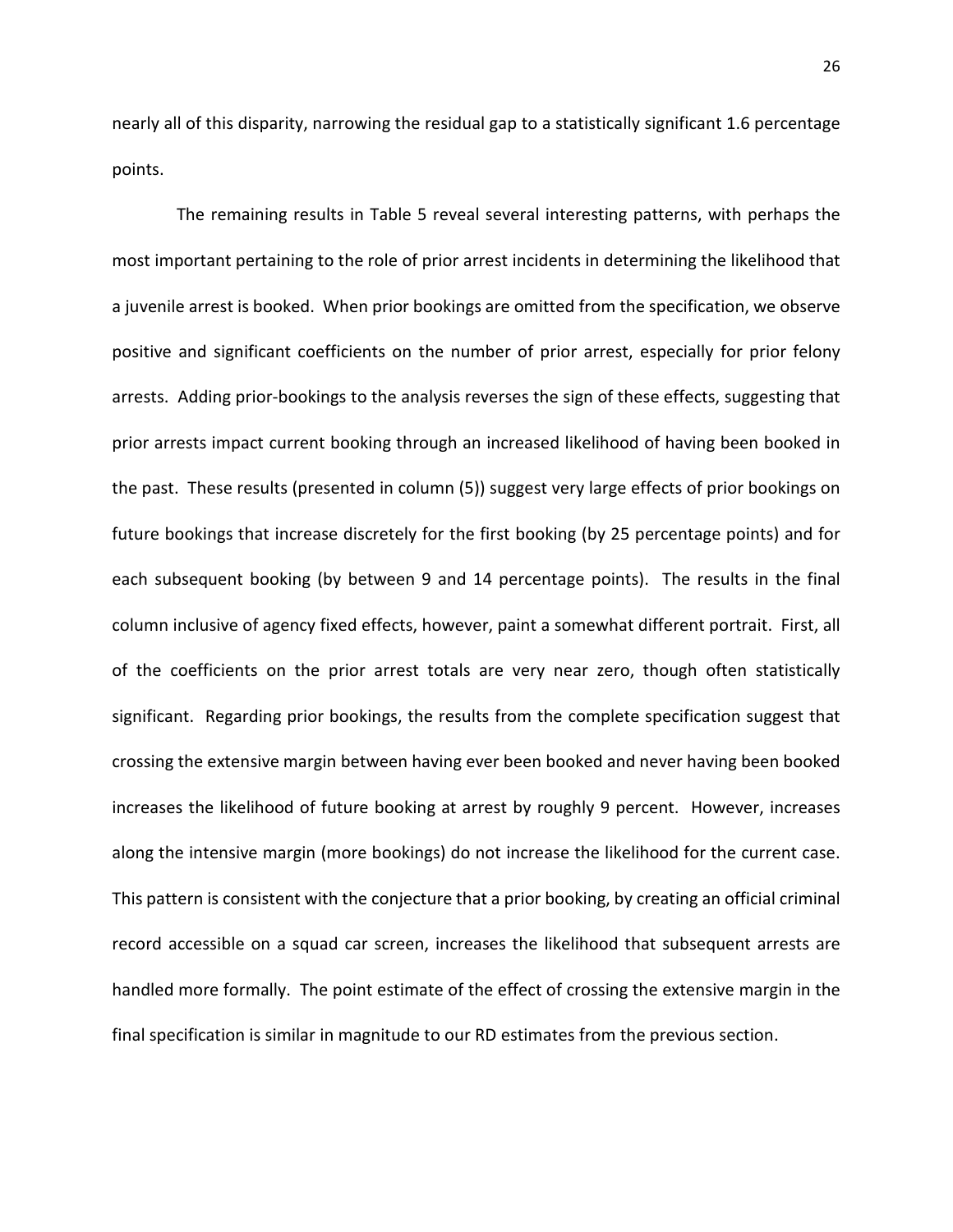Table 6 presents comparable model results where the dependent variable is whether the arrest is booked for the sub-sample of first-time arrestees. Here we present the results from only four models specifications (unadjusted racial /ethnic disparities, adding basic demographics, adding offense dummies, and adding agency dummies), as the arrest history and prior booking variables have zero values for all arrests in this sub-sample. The basic patterns for first time arrestees are quite similar to the results for all arrest. The unadjusted black-white differential of 0.162 declines to roughly 0.041 when demographic variables, arrest offense dummies, and law enforcement agency dummies are added to the specification. Again, we see that controlling for offense dummies causes a large decline in the residual difference (from 0.162 to 0.100) as does controlling for agency dummies (a decline from 0.100 to 0.041). We also see sizable Hispanic-White differentials that are not explained by differences in arrest offense. In fact, controlling for arrest offense widens the disparity by two percentage points from 0.059 to 0.077. Adding law enforcement agency dummies, however, narrows the residual Hispanic-white disparity to a statistically significant 1.7 percentage points.

Finally, Table 7 presents bookings disparities estimates for all offenses (figures were reproduced from table 5) and for broad offense categories using all juvenile arrests in our data. We present estimates for three specifications (controlling for basic demographics, adding offense and arrest history variables, and adding controls for arresting law enforcement agencies) and seven broad offense categories. Panel A presents results for black-white disparities while panel B presents results for Hispanic-white disparities. The results reveal relatively small differences for the least serious offenses (misdemeanor and status offenses) and the largest disparities for less serious felony offenses (drug offenses, other felony offenses). Controlling for specific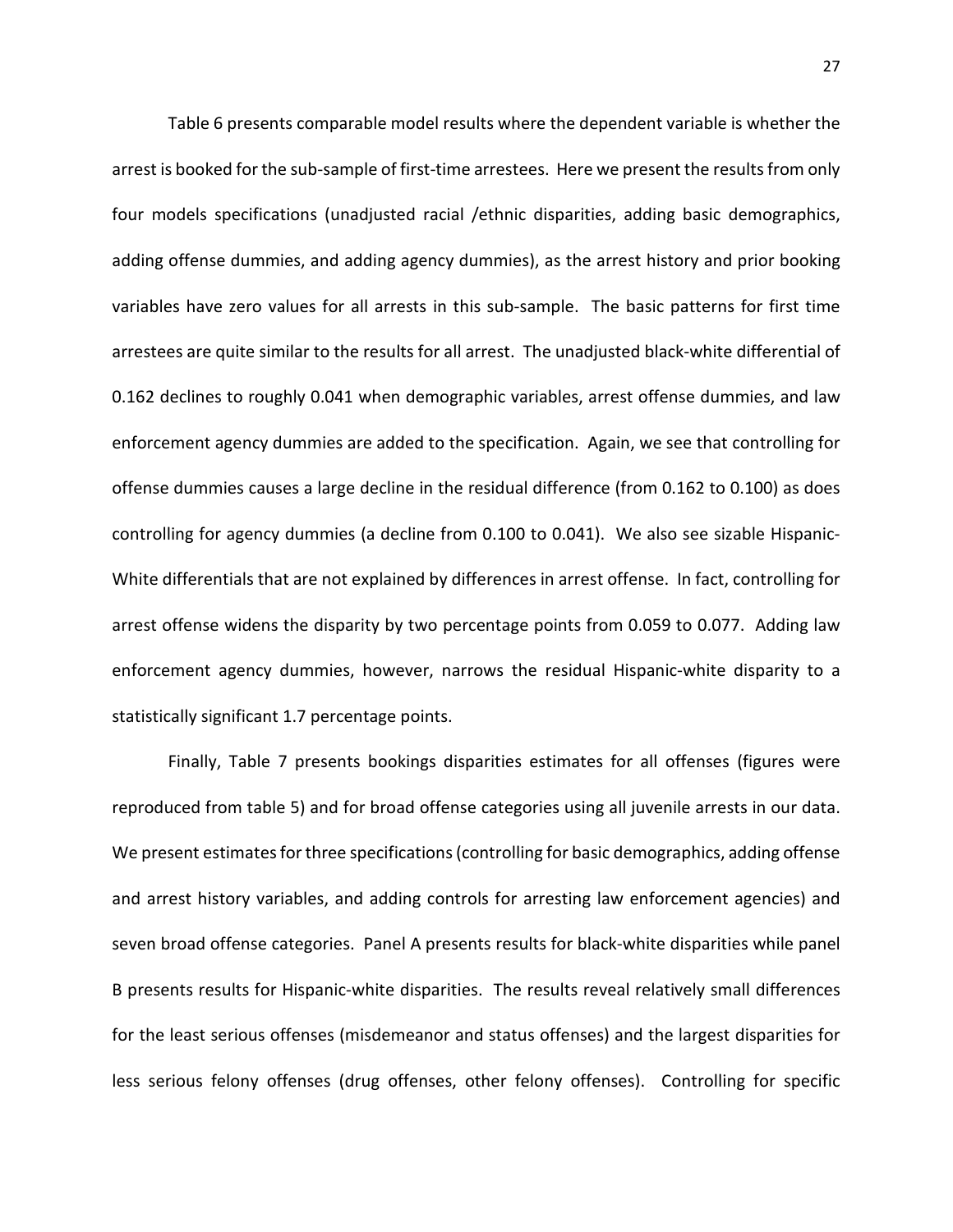offenses within broad offense categories and arrest and booking history does not alter this pattern. However, adding a complete set of law enforcement dummies greatly narrows the degree of heterogeneity across offense types. The comparisons of the results in columns (2) and (3) of the table are indicative of the manner in which inter-agency heterogeneity in practice contributes to racial and ethnic disparities in bookings rates. Adding agency dummies leads to particularly large declines in residual black-white bookings disparities for felony property offenses (from 0.161 to 0.054), felony drug offenses (0.186 to 0.047), and other felony offenses (0.166 to 0.065), suggesting that agencies that disproportionately arrest African-American youth are the most likely to book juveniles for non-violent felony offenses. Similar patterns are observed for the Hispanic-white disparities.

## **6. Differential Treatment or Unobserved Heterogeneity?**

The patterns thus far suggest that (a) a prior bookings increases the likelihood that future interactions with the police results in a formal arrest, (b) minority youth are much more likely to be booked than white youth, and (c) most though not all of the racial and ethnic disparities in how juvenile arrests are handled can be explained by factors readily observable at the time of arrest. In this section we turn to an assessment of whether the residual disparities reflect differential treatment as opposed to unobserved heterogeneity.

Past research on differential treatment by the police has addressed this issue by either comparing particular outcomes to carefully chosen population benchmarks or by devising outcome tests to assess whether those who are arrested, searched, etc. were held to different evidentiary standards by race. In the context of the question we study here, one possible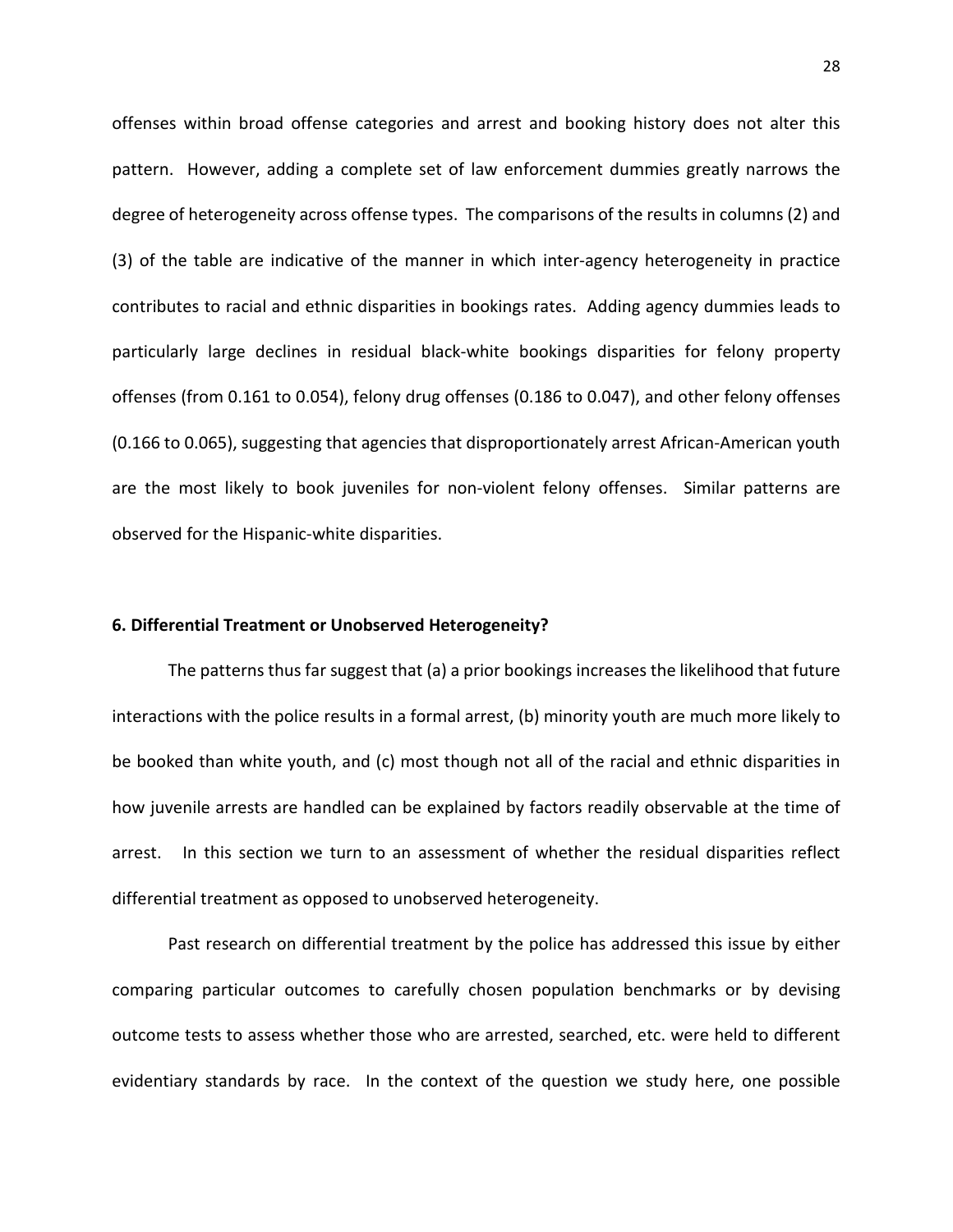outcome test would be to assess whether action taken by alternative criminal justice agencies serve to mitigate the racial disparities in bookings rates. For example, are referrals from law enforcement to juvenile probation more likely to be closed at intake for black youth booked at arrest relative to white youth booked at arrest? Or alternatively, are such cases more likely to result in a juvenile court dismissal for black youth?

Unfortunately, our data only permits observation of the processing of the arrest and hence, outcomes tests are not possible. Hence, here we take a different approach. Specifically, we assess whether racial and ethnic disparities in bookings rates are largest when discretion is the greatest. We exploit three sources of variation in discretion. First, we assess whether racial disparities decline for arrests occurring after the 18<sup>th</sup> birthday. Second, we assess whether disparities are larger for offenses where the variance in bookings rates are greatest. Finally, we assess whether racial disparities are larger in agencies that exhibit the greatest leniency towards white youth.

Figure 7 plots booking rates for arrest by date of arrest relative to the 18<sup>th</sup> birthday for all arrests of 17 and 18 year olds occurring between 2000 and 2014. Averages by day for white youth are marked by green triangles. The comparable averages for Hispanic youth are marked by red dots while the comparable averages for black youth are marked by blue x's. For all arrests, we observe discrete increases in bookings within groups, though important differences in levels among both youth arrested before and after their 18<sup>th</sup> birthdays. There appears to be somewhat larger visible increase for white youth. Within offense categories, however, the pre-post  $18<sup>th</sup>$ birthday differences by race and more visible. Within specific offense categories we observe much greater variance in these averages for arrests occurring prior to the 18<sup>th</sup> birthday relative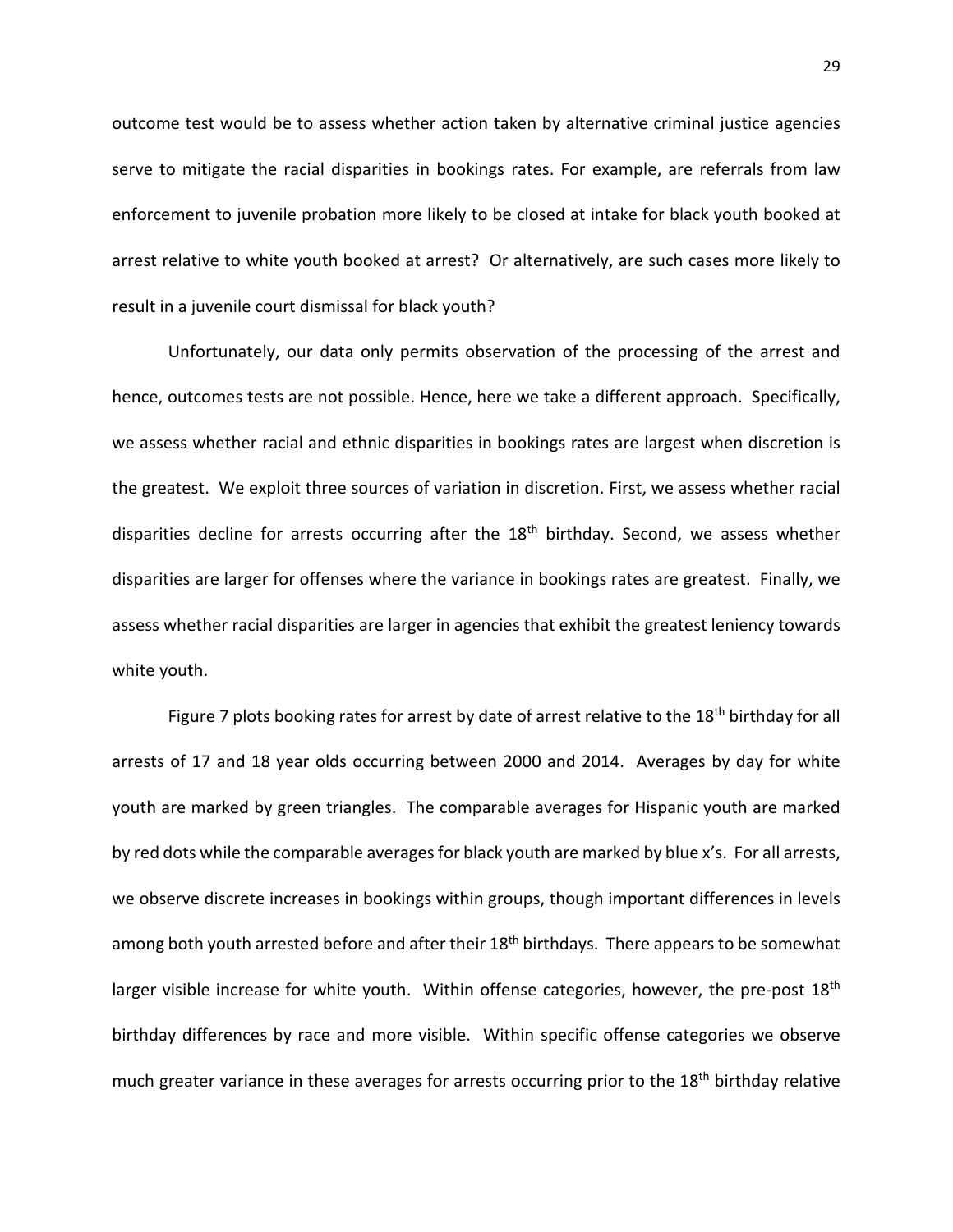to arrests made after. Moreover, the cloud of bookings observations for white youth generally lies below that for Latino youth, which in turn lies below that for black youth. The variance and these differentials narrow considerably for arrests made after the age of 18. This pattern is especially strong for felony drug offenses and other offenses.

Table 8 formally tests whether these inter-racial and inter-ethnic disparities narrow for arrests made on the 18<sup>th</sup> birthday or later. The table presents the pre-post 18 discontinuity in bookings rates for white youth (the coefficient on the variable over 18 in the table), and the extent to which the pre-post change differs for black and Hispanic youth. $9$  Specification (1) presents unadjusted estimates of these coefficients, specification (2) adds controls for gender and arrest offense, while specification (3) adds controls for arresting agency. For all offenses combined, there is a discontinuous increase in the bookings rate for white youth of roughly 20 percentage points. The increase is only slightly smaller for black youth (by four percentage points) and insignificantly smaller for Hispanic youth. Adjusting for observable in specifications (2) and (3) yield qualitatively similar results, though the change for Hispanic youth becomes statistically distinguishable from that for white youth.

Within offense category however, there is considerably greater evidence of pre-post 18 narrowing in racial bookings disparities. We observe the largest discontinuous increase in the booking rate for white youth for property and drug felonies, on the order of nearly 30 percentage points. For property offenses, the increase at 18 in the bookings rate for black youth is 12 to 14 percentage points lower than that for white youth. For drug offenses, this increases is14 to 15

<span id="page-29-0"></span><sup>&</sup>lt;sup>9</sup> The full specification of the underlying regression model is discussed in section 3 above and in the notes to table 8.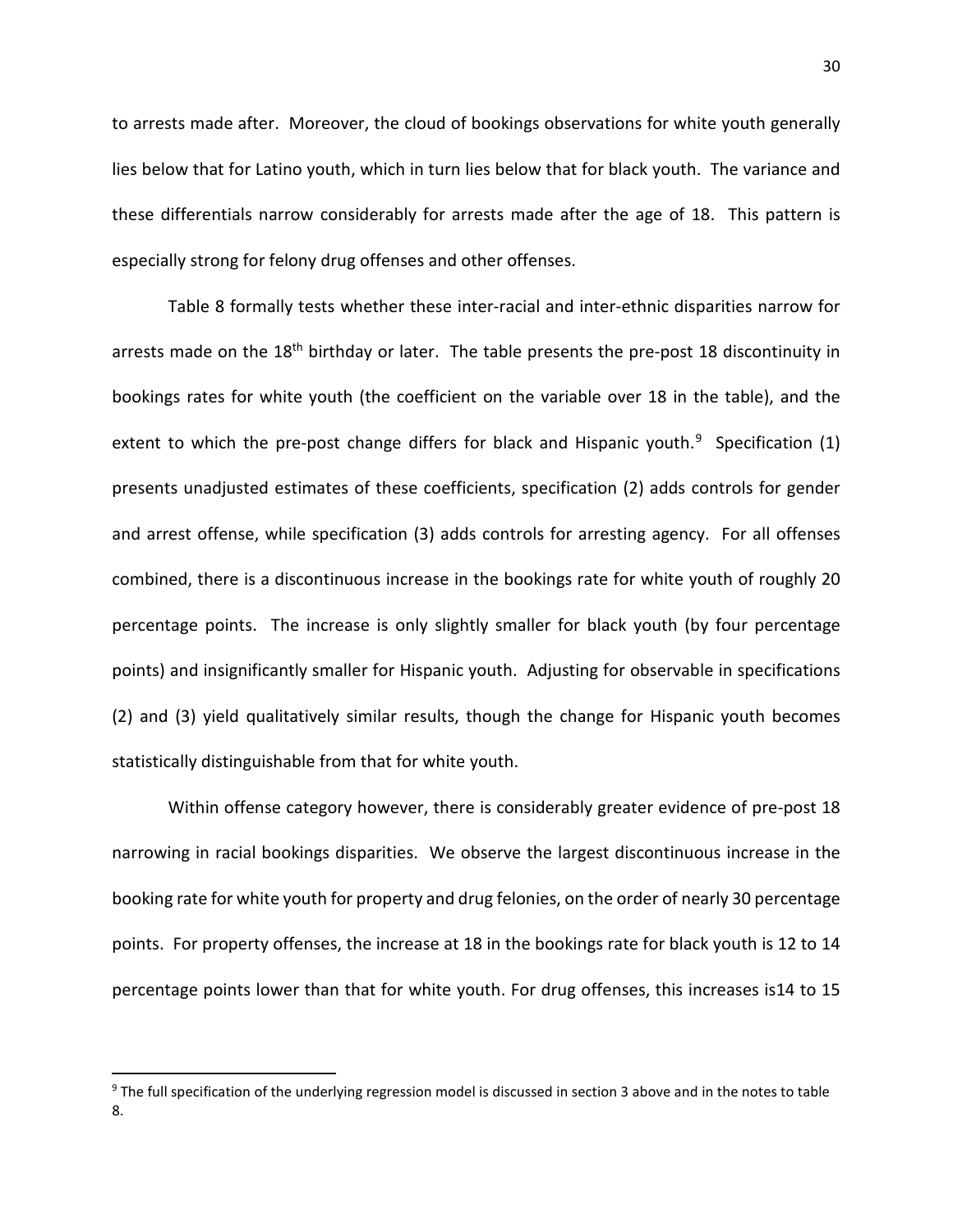percentage points lower relative to the white youth. The difference in discontinuities suggests that the Hispanic-white disparities narrows 9 to 10 percentage points for property felonies and by 12 to 13 percentage points for drug felonies. We see similar large changes for other felonies but relatively little narrowing for misdemeanors arrests. Hence, the data strongly suggest that the greater discretion exercised for arrests made prior to the age of 18 appears to favor white youth and disadvantage black and Hispanic youth.

Table 9 explores heterogeneity in bookings rates in a slightly different manner. We begin by estimating the rates at which white youth are booked for each of the 76 broad offense categories. We then sub-divide all arrests into nine groups by the bookings propensity for the arrest offense ordered from lowest to highest bookings rates.<sup>10</sup> Finally, we estimate racial and ethnic disparities in bookings rates within each group. The goal here is to assess whether disparities are largest for offenses with the highest bookings-rate variance. Given that the bookings outcome is a dichotomous variable, bookings variance is the highest in the intervals 0.4 to 0.5 and 0.5 to 0.6.

The table reveals a fairly clear pattern of heterogeneity in the bookings disparities. First, disparities are the largest for the high variance offenses, with the absolute largest disparities for offenses in the 0.5 to 0.6 strata for all specifications and for both the black-white and Hispanicwhite disparities. Second, comparing the lower-bookings rate groups to the higher bookings rate groups suggests that the disparities tend to be larger for offenses with bookings rates above 0.5 relative to offenses with similar bookings rate variance below 0.5. For example, the residual

<span id="page-30-0"></span> $10$  We group arrests by the white booking rate into the grouping 0.0 to 0.1, 0.1 to 0.2, 0.3 to 0.4. and so one. We combine the two highest groups (0.8 to 0.9 and 0.9 to 1.0) into one group due to relatively small number of arrests in the highest booking rate categories.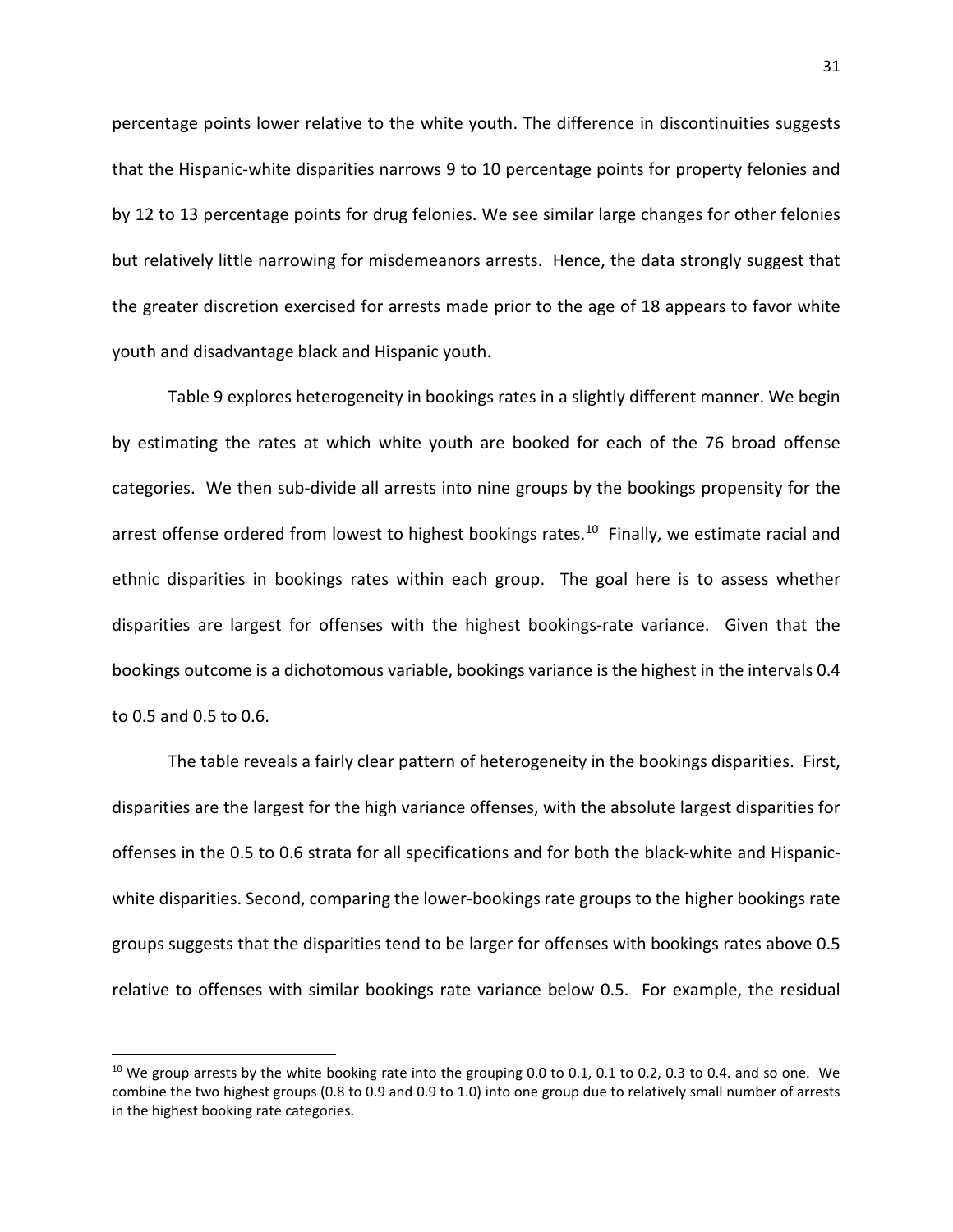black-white disparity in column (2) for offenses in the white bookings rate range of 0.6 to 0.7 is 0.101. The comparable difference for offenses in the bookings rate range of 0.3 to 0.4 (offenses with comparable booking variance) is 0.057. This asymmetric pattern is evident to varying degrees through the three specifications and for both black-white and Hispanic-white disparities. Finally, we again see that adjusting for inter-agency differences explains large portions of the inter-racial and inter-ethnic bookings disparities, though residual differences are still the largest for offenses in the 0.5 to 0.6 white bookings strata. Consistent with the findings in Table 7, this suggests that inter-agency disparities in practice as applied to offenses with high bookings variance seems to be a key driver of racial disparities in juvenile arrest processing.

Our final exploration of heterogeneity assesses whether racial disparities are largest within law enforcement agencies that exhibit the greatest leniency towards white youth. To characterize leniency, we restrict the sample to white, first-time arrestees and estimate agencylevel bookings rates after adjusting for cross-agency differences in the offenses committed by white youth, age difference, gender difference, and year of arrest. We then match these booking rates to each arrest in our data, stratify the sample into arrest quartiles based on the agencylevel booking rates, and estimate separate residual differences by offense category and leniency quartile.

For descriptive purposes, Figure 8 presents scatter plots of the offense-adjusted empirical Bayes estimates of agency-level bookings rates for black youth (left figure) and Hispanic youth (right figure) against the comparable adjusted booking rates for white youth. The figures reveal the very strong cross-agency correlation in the treatment of youth of different racial and ethnic groups. Given the difference in average offense severity between black and white youth, black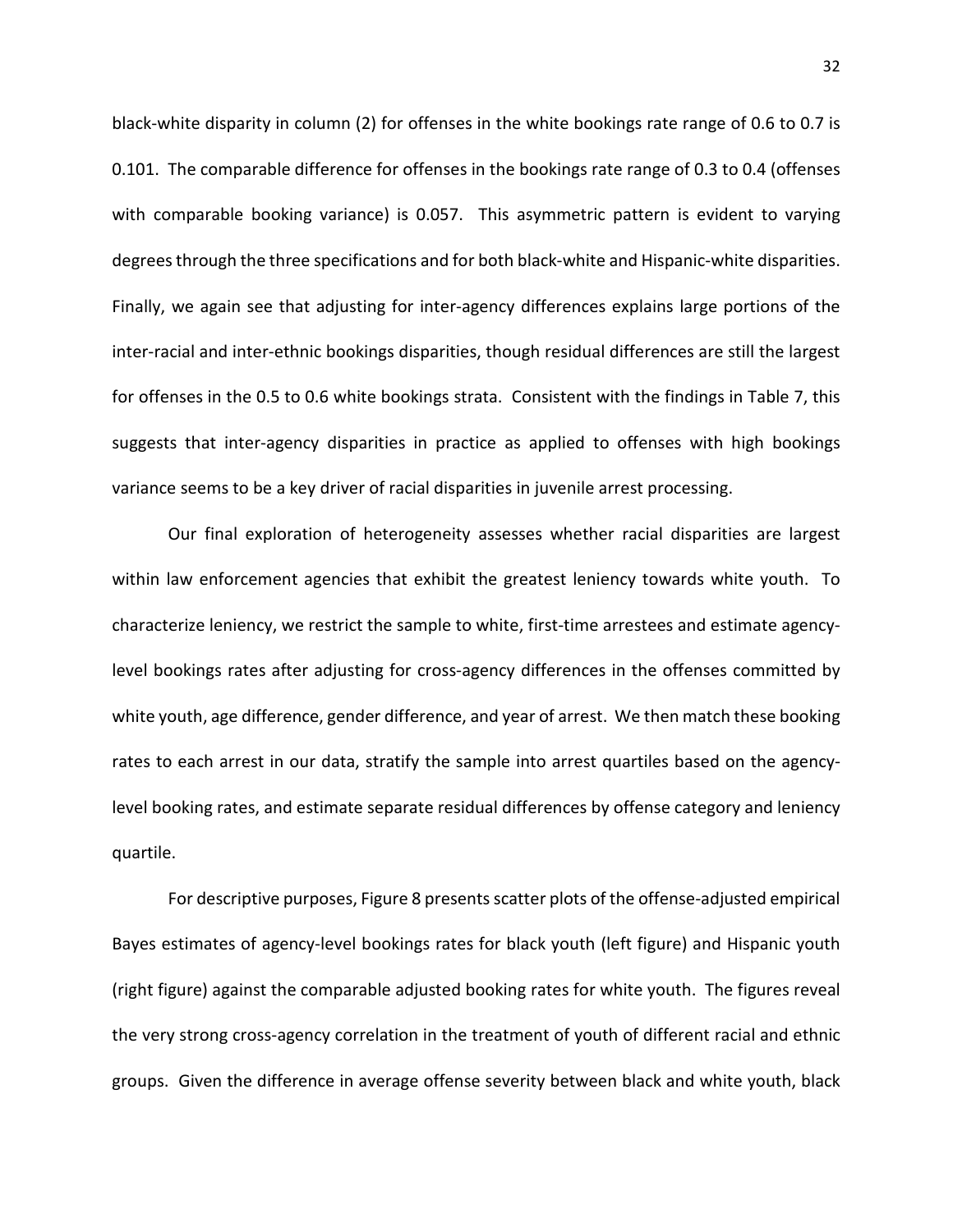booking rates tend to be higher than white booking rates (due to the centering of the effect estimates around the respective sample means). However, agencies that book white youth arrestees at high rates tend to book black youth arrestees at high rates. The scatter plot of Hispanic youth booking rates against white youth booking rates similarly reveals a tight linear association that is parametrically close to the 45 degree line sketched on the figure.

Table 10 presents the estimation results by leniency quartile (as measured by the agencylevel booking rates of white youth). The figures in the table are either the coefficient on the black dummy variable or the Hispanic dummy variable from a linear probability bookings model that includes single year of age dummies, a gender dummy, year of arrest dummies, arrest offense and arrest and bookings history variables, and a complete set of law enforcement agency dummies. Hence, the figures show the residual race/ethnicity disparities relative top white youth that exists within agencies for each quartile after adjusting for the other covariates. Starting with the results for black-white disparities in Panel A, we see no clear pattern for all arrests, with roughly comparable disparities of 3.4 to 4.1 percentage points (all statistically significant) for the bottom three quartiles of the white bookings distribution, and no measurable difference for agencies that book white youth at the highest rates. Similarly, for misdemeanor offenses and status offenses, we do not see greater disparities among agencies that are more lenient with white youth (i.e., the lower quartile agencies).

For felony offenses, however, we do observe relatively larger disparities conditional on observables and law enforcement agency dummies among agencies that show more leniency. For example for felony person offenses, the disparity declines monotonically from a significant 7.2 percentage points in quartile 1 to an insignificant difference of 0.007 in quartile 4. A similar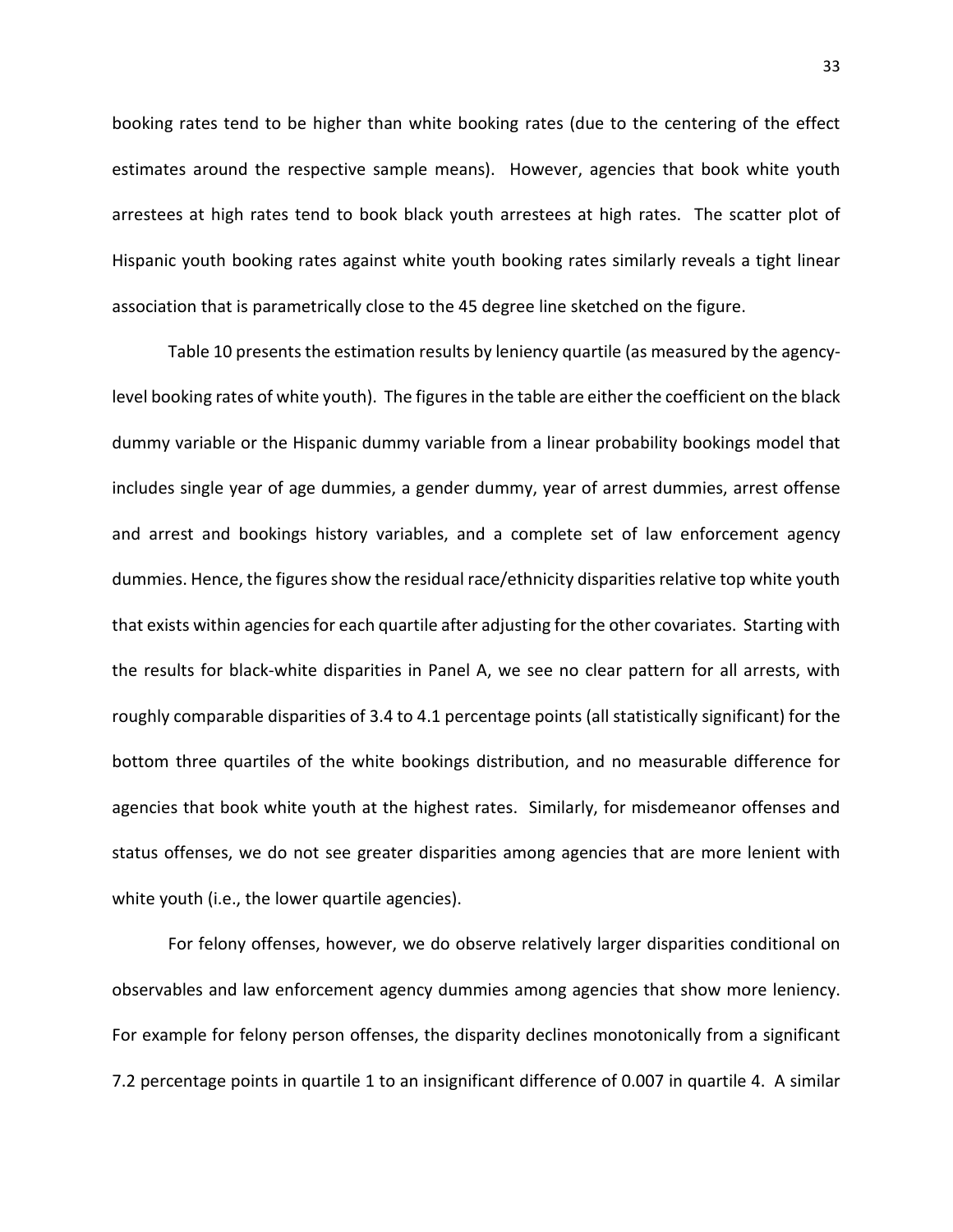pattern is observed for property offenses. For drug offenses, black-white disparities are large conditional on observables and agency dummies for the bottom two quartiles (9.8 and 12.4 percentage points in quartiles 1 and 2 respectively, both statistically significant at the one percent level of confidence), but near zero and insignificant for the top two quartiles. A similar yet nonmonotonic pattern emerges for other felony arrest.

The results for Hispanic-white booking difference in panel B are qualitatively similar. Disparities decline monotonically from roughly 5 to 6 percentage points to zero felony person and property offenses. For drug offenses the disparities are largest in the bottom two quartiles and small or near zero for the quartiles 3 and 4 respectively. For other felony offenses, the bookings rate disparities are large in more lenient jurisdictions, decline from 8 percentage points in bottom quartile agencies to near zero in quartile 4 agencies. We observe no systematic relationships for status arrest and misdemeanors arrests.

## **6. Conclusion**

In summary, we document very large racial and ethnic disparities in the propensity of law enforcement to formally book, and thus officially record juvenile arrests, with black youth booked at the highest rate, followed by Hispanic youth, and white youth. A fair share of the black-white disparity can be attributed to difference in arrest offense severity and arrest history, though this is not true for Hispanic-white disparities. In addition, a very large share of the raw differences can be explained by differences in practice between law enforcement agencies that tend to arrest minority youth and law enforcement agencies that tend to arrest white youth. While race/ethnicity specific bookings rates are highly correlated across agencies, the segregation of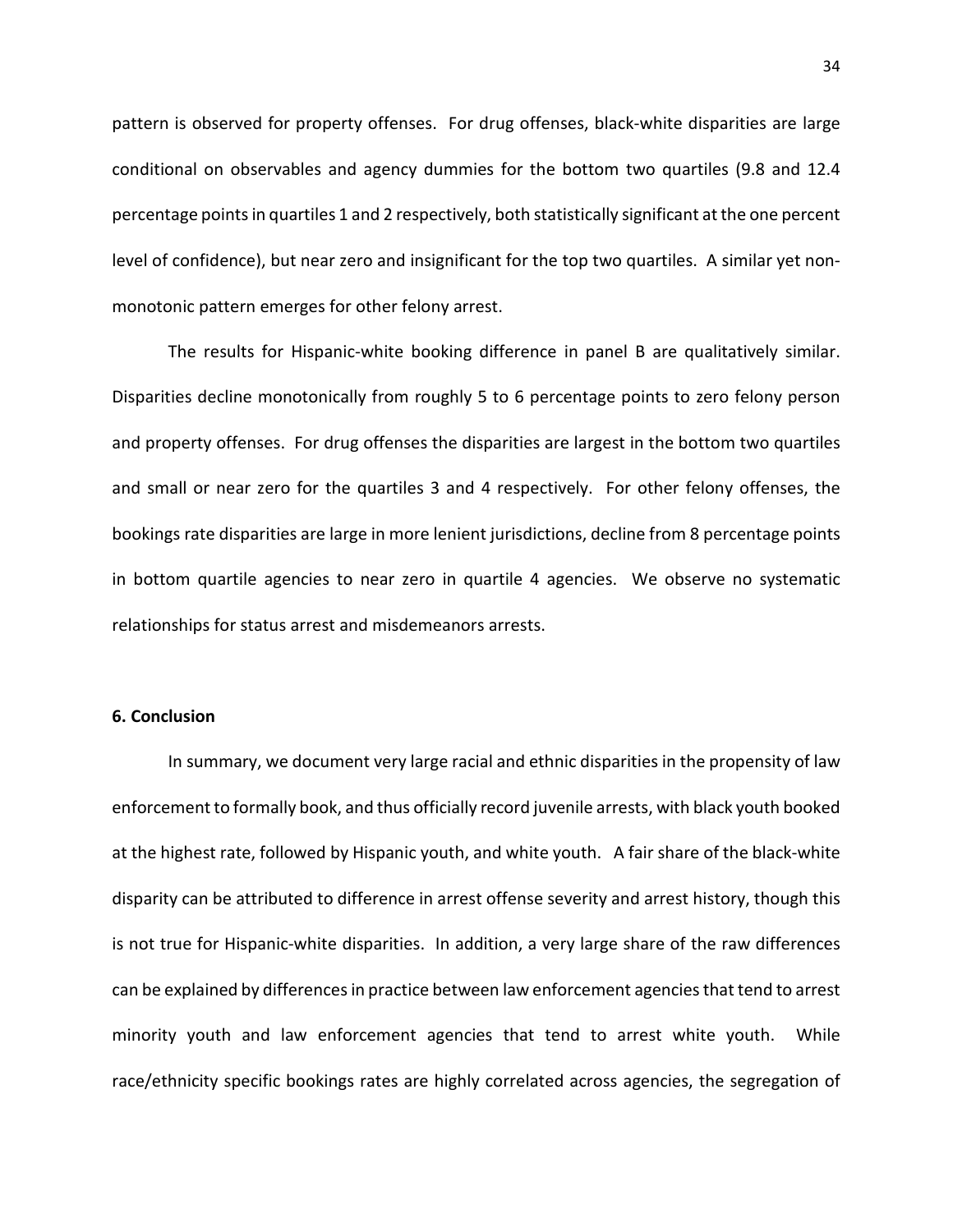youth of different race and ethnicities across California cities, coupled with tougher policing practices in cities with larger minority populations leads to sizable differences in the propensity to formally book minority youth (black youth in particular).

We also present evidence using both simple regression analysis conditioning on observables and an RD-design indicating that once one becomes formally involved with the criminal justice system this increases the likelihood of further criminal justice involvement. In particular, we find that variation along the extensive margin in prior bookings is associated with a discrete increase in the likelihood that a future incident is booked, while variation along the intensive margin is not. One potential explanation for this empirical pattern concerns the fact that prior arrests that are booked appear on criminal history records while those that are not booked often will not. Law enforcement officers in the field are able to query criminal histories in their patrol cars using the California Law Enforcement Telecommunication System (CLETS), and presumably may handle juveniles with prior booked arrests more formally than juveniles without. Interestingly, greater discretion in youth arrests is often justified in informal conversations by a desire to keep people "out of the system" based on the supposition that once one has a formal criminal record one is treated differently by law enforcement and other agents of the criminal justice system. More research on this question in particular is needed.

While we cannot construct a sharp test for differential treatment by law enforcement, we can draw some conclusions based on heterogeneity in the racial/ethnic bookings disparities by offense and agency. First, we should note that roughly three quarters of the black-white disparity and two-thirds of the Hispanic-white disparity are attributable to observable factors including offense severity and arresting law enforcement agency. While one might question why some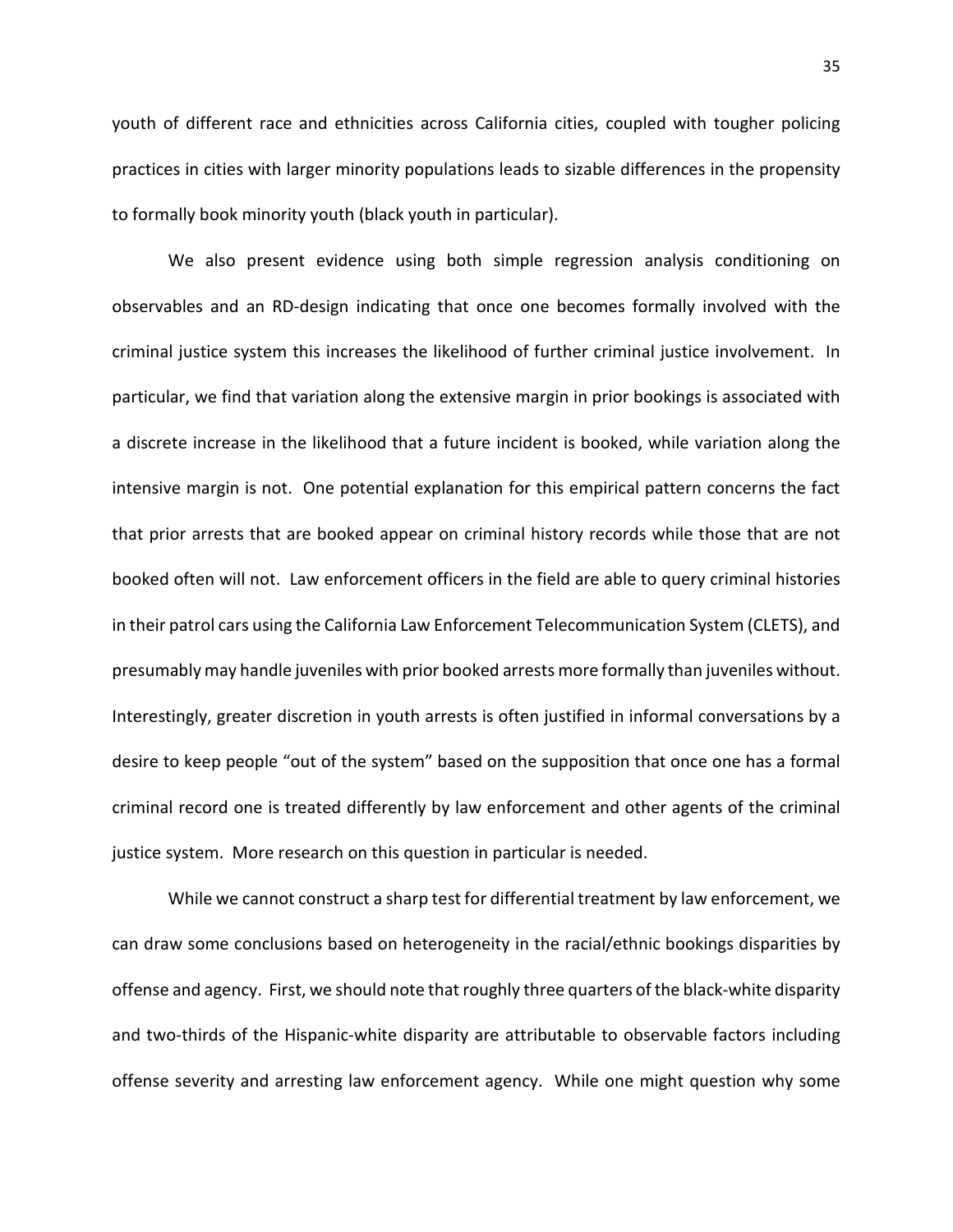police departments are tougher than others, the data do reveal a strong correlation across departments between the bookings rates of youths of different races and ethnicities. That is to say, departments that are tough with black youth are also tough with white and Hispanic youth.

Regarding the residual disparities that survive controlling for offense severity and arresting agency, we do observe larger disparities for age ranges, offenses, and in departments where the greatest discretion is exercised. We also document an interaction effect between the degree of leniency displayed for white youth and the bookings disparities by offenses. While this is not decisive evidence of differential treatment, the data do indicate that further exploration of this very early decision point in the criminal case process flow is warranted. Further research should assess whether there is evidence of corrective actions by criminal justice agents further up-stream (higher propensity of juvenile probation to close cases at intake, divert to nonincarceration alternatives, or a higher likelihood of acquittal), or whether future actions concur and thus potentially validate the residual disparities documented here.

A further issue raised by the findings here concerns whether the differential treatment of minority youth is permanently impacting their life prospects via the creation of a criminal history record. Employers increasingly use criminal history records in screening applicants and audit evidence suggests that even arrests without conviction may impact employer hiring choices (Uggen et. al. 2014). Moreover, the results here suggest that police officers likely consult criminal histories in deciding how to proceed with specific incidents. Risk assessments for pre-trial release and bail decisions, community supervision conditions for prison and jail releases, and increasingly sentencing rely on such factors as number of prior arrests and age at first arrest. Harcourt (2010) argues that criminal history has increasingly become a "proxy" for race and that risk assessment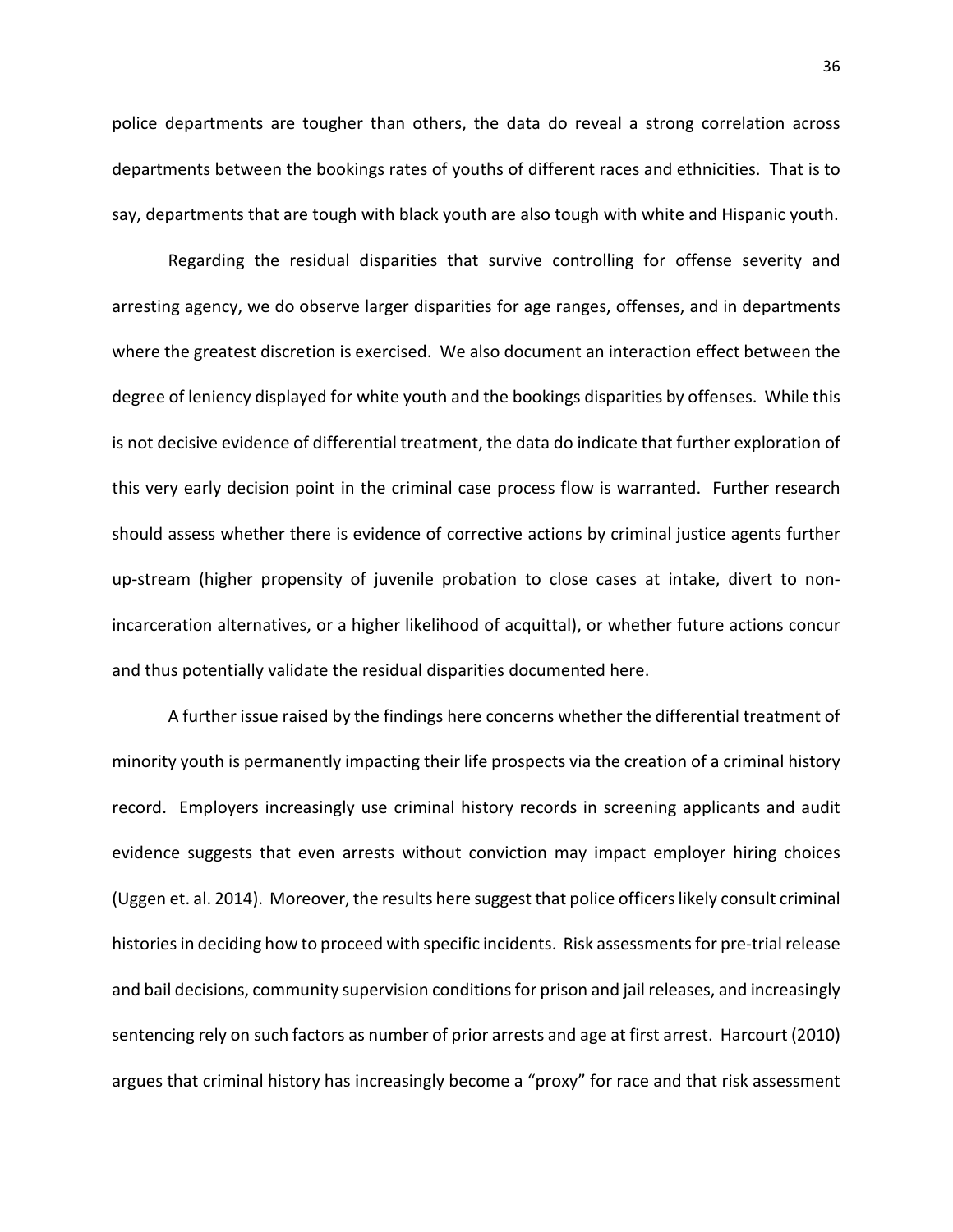tools that rely on criminal history in making important supervision and sentencing determinations may be unwarrantedly contributing to racial inequality. Similar arguments are made in Starr (2014), who proposes that risk assessment, especially in the context of criminal sentencing, may be validating and reifying past discriminatory treatment. While Harcourt does not provide a precise definition of what he means by "proxy" and why the correlation of criminal history with racial categorization should lead one to be against risk assessment, the findings in this paper present one concrete justification that may call into question the value of certain predictors commonly used in risk assessment tools. Specifically, to the extent that black youth are disproportionately exposed to police departments that handle the arrests of young people more harshly and who face police officers who treat them differentially, racial disparities in arrest history will in part reflect racial disparities in treatment. Moreover, to the extent that in the future black youth will be exposed to police departments that handle arrests of young people more harshly and face police officers who treat them differentially, racial disparities in arrest history will predict racial disparities in future arrests.

Of course, our results show large black-white disparities in offense severity, a fact in and of itself that would generate more booked arrests among African American youth. Moreover, if black youth are arrested more times on average, the exposure risk to a booking will be higher simply as a matter of frequency. As a final task, we explore the degree to which closing the bookings rate gap would narrow racial disparities in the proportion of young people with recorded juvenile arrest histories. We focus on youth born between 1990 and 1993, all of whom reach 18 by 2011 and thus for whom we observe all recorded juvenile arrests. For black, white, and Hispanic youth, we first tabulate the number of youths by observed juvenile arrest totals.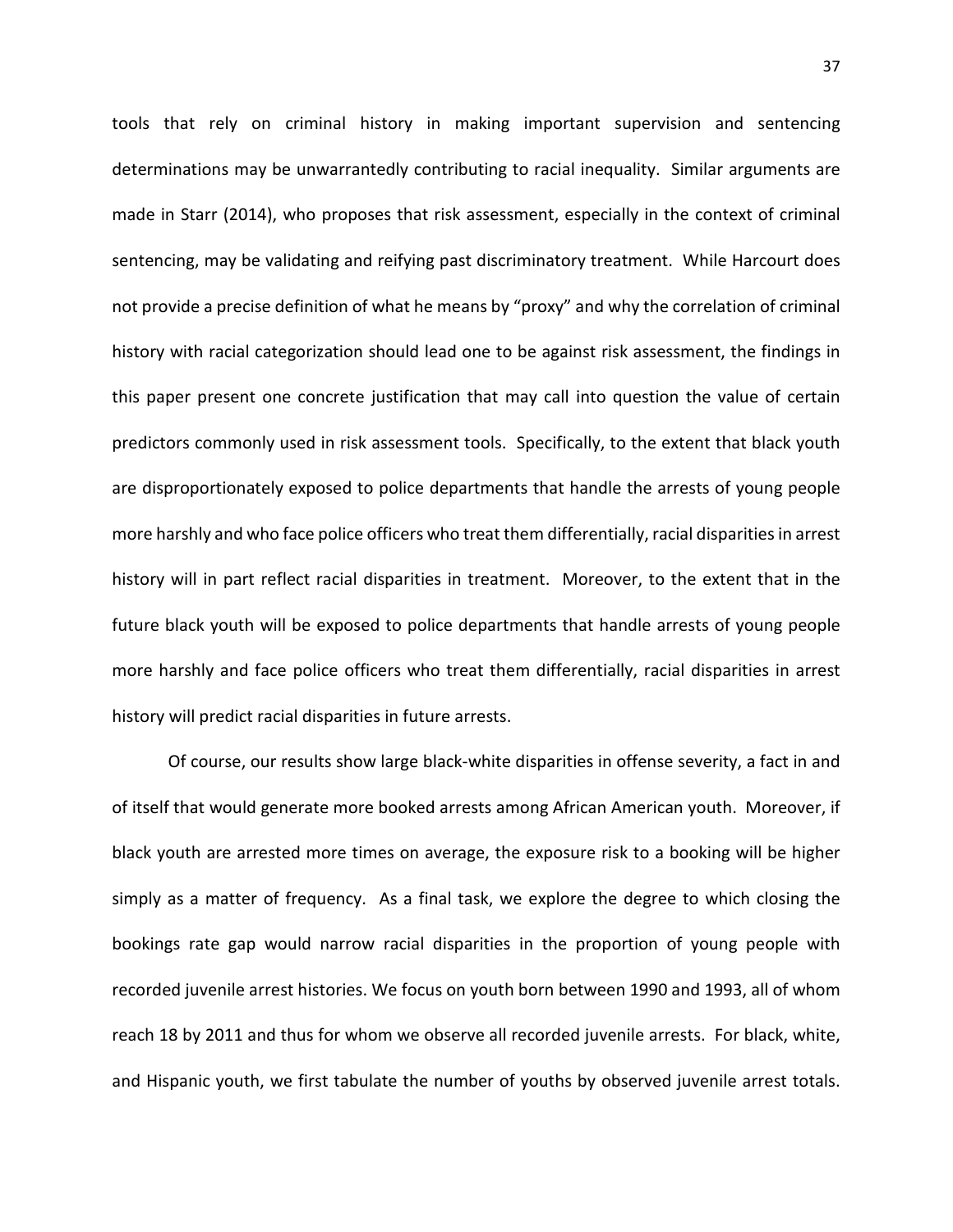We then calculate the average booking rate by race/ethnicity for first arrests, second arrest, third arrests, and so on. Next we use a simple probabilistic model to simulate the proportion of each group that has ever been booked given the distribution of each racial group by juvenile arrest totals and the booking rate by incident order.<sup>11</sup> This simple model is then used to estimate what the proportion with a booking would be if black and Hispanic youth were booked at the same rate as whites, if the inter-racial gaps were narrowed to one-half the actual gap (equivalent to accounting for the effect of offense severity), and if the inter-racial gaps were narrowed to one quarter (equivalent to accounting for offense severity and differences in the distribution of arrests across law enforcement agencies). With these simulated booking rates, we then generate population totals for these particular birth cohorts with any juvenile bookings. Comparison of these totals to population estimates for California from the 2013 American Community Survey (ACS) (pertaining to calendar year 2012), allow us to assess the likely effect of closing the racial and ethnic booking gaps on the proportions of these cohorts with juvenile arrest records.<sup>[12](#page-37-1)</sup>

<span id="page-37-0"></span><sup>&</sup>lt;sup>11</sup> More formally, let  $B_{ij}$  be the observable booking rate for youth of race i=(black, white, Hispanic) on arrest j=(first, second, third,...). Assuming that these empirical booking rates apply to the arrest of all youth of race i on arrest j, the likelihood of every having been booked can be calculated in the following manner. The likelihood that a youth of race i who is only arrested once is ever booked is given by  $B_{i1}$ . The likelihood that a youth arrested twice is ever booked is given by  $1-(1-B_{12})(1-B_{12})$ , equal to one minus the probability of never having been booked. Similarly the likelihood that a youth arrested three times is ever booked is given by  $1-(1-B_{11})(1-B_{12})(1-B_{13})$ , and so on. Multiplying these probabilities by the frequency count of youth by total arrests provides a simulation estimate of the fraction of youth that have ever been booked taking into account differences in racial booking rates by arrest order and racial differences in the distribution of youth by number of juvenile arrests. Substituting the booking rates for a different racial group or booking rates that are half-way between the rates for say, black and white youth, permits simulation of what the proportion ever booked would be.

<span id="page-37-1"></span><sup>&</sup>lt;sup>12</sup> We use the ACS to estimate the population total for non-Hispanic blacks, non-Hispanic whites, and Hispanics born between 1990 and 1993 who are residing in California in 2012. Note, police agencies across the state sometimes identify Hispanics as whites and in some instance (San Francisco being a prominent example) always count Hispanics as white. Hence, our estimates of prior juvenile arrests histories will be biased upwards for non-Hispanic whites and downwards for Hispanics. This disparity results from a conflation of race and ethnicity in criminal justice statistics that does not conform with the separation of racial and ethnic categories practiced by the U.S. Census Bureau.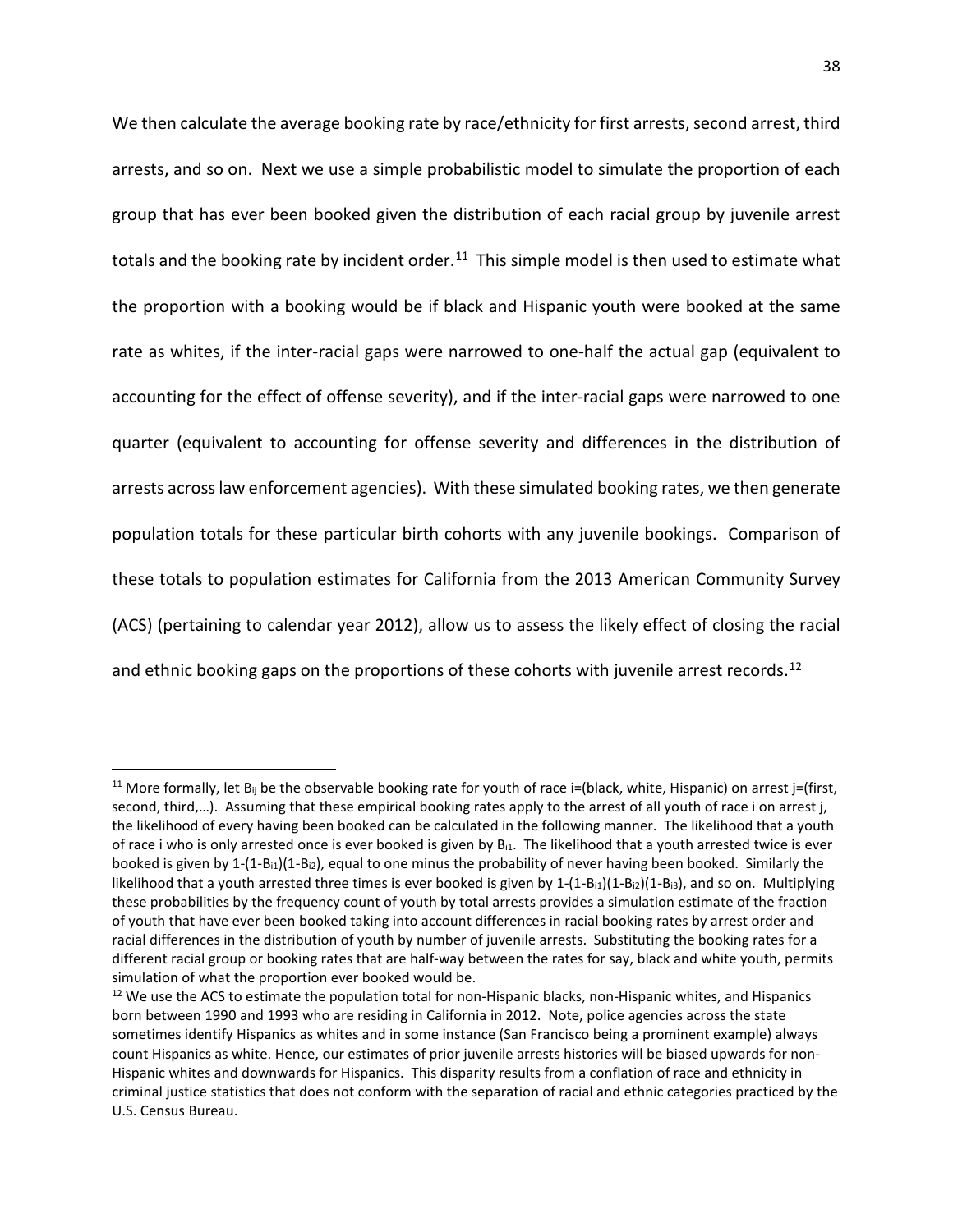Table 11 reports the results of this exercise. Panel A shows simulations for the proportion of youth who are ever arrested that experience at least one booking. Our simple simulations predict that among those youth observed at least once in the MACR data the proportion with at least one booked arrest (and hence a juvenile arrest record) is 0.55 for black youth, 0.45 for Hispanic youth, and 0.37 for white youth. While these values are slightly higher than the actual proportions (by two percentage points in each case), the simulated racial disparities are equal to actual disparities. We simulate three alternative bookings proportions for black and Hispanic youth: (1) assuming booking rates by arrest order for white youth, (2) assuming booking rates by arrest order midway between those for black or Hispanic youth and white youth (closing half the gap), and (3) assuming booking rates equal to the black or Hispanic booking rate minus onequarter of the gap relative to whites. The simulations reveal that most of the bookings rate gap is driven by racial disparities in booking rates within arrest order with very little driven by black and Hispanic youth having more arrests on average.

Panel B uses these results in conjunction with population estimates from the ACS to estimate the proportion of those born between 1990 and 1993 with a recorded juvenile arrest by the time they turn 18 years of age. Ignoring for the moment whether the arrest is booked, the MACR data in conjunction with the census population estimates imply that 62 percent of black youth in this cohort are arrested at some point between the ages of 11 and 17. The comparable figures for Hispanic and white youth are 28 and 20 percent. Our booking simulations predict that 34 percent of black youth will have a juvenile arrest record compared with 13 percent of Hispanic youth and 8 percent of white youth. The remaining results indicate that if black youth were booked at the same rates as white youth, the proportion with a recorded juvenile arrest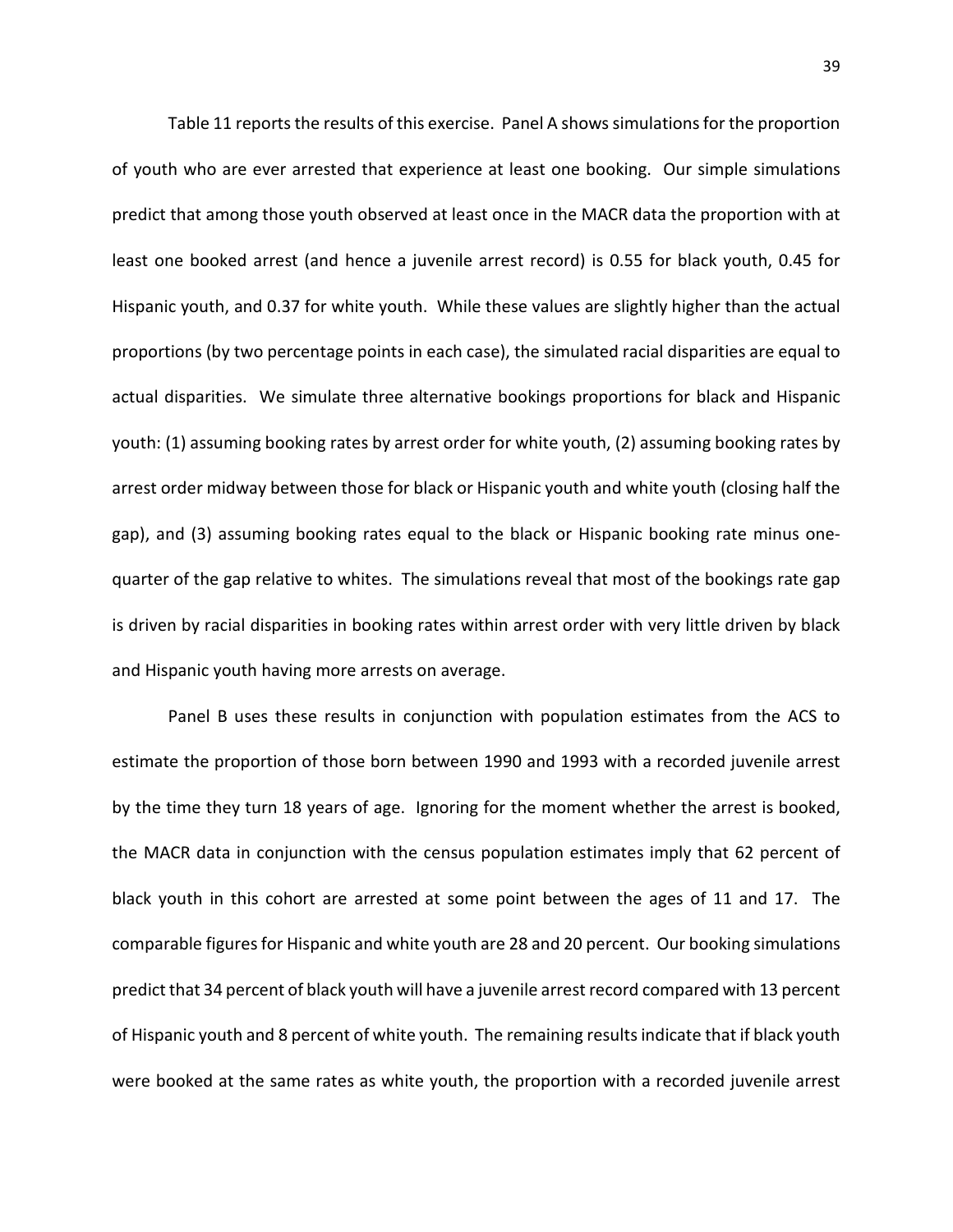history would drop from 0.34 to 0.24 percent. If half the gap were closed (for example, if black youth were arrested by similar agencies a white youth) the proportion with a juvenile record would decline from 0.34 to 0.29.

These simulation suggest that booking rates differential explain only a portion of the 24 percentage point black-white disparity in having a recorded juvenile arrest history (at most 42 percent of the differential, roughly 20 percent of the differential if one accounts for offense severity, and as little as eight percent of the differential if one adjusts for offense severity and differences in arresting agency). Hence, a higher propensity to come into contact with the police is proportionally more important than higher booking rates in explaining the relatively higher proportion of African Americans who enter young adulthood with an official arrest record. Nonetheless, the differential processing of black arrests aggravates this disparity.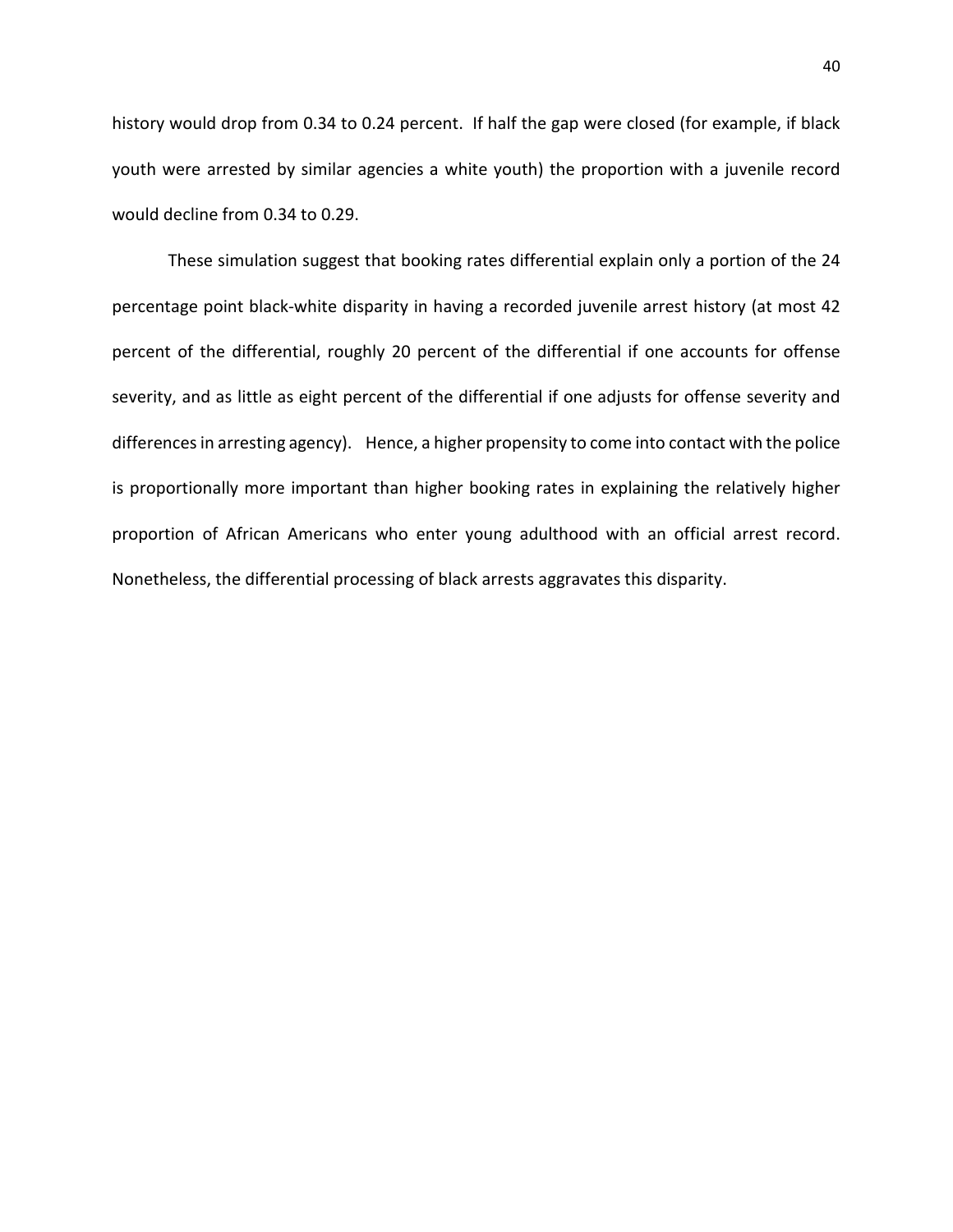## **References**

Aizer, Anna and Joseph J. Doyle (2015), "Juvenile Incarceration, Human Capital, and Future Crime: Evidence from Randomly Assigned Judges," *The Quarterly Journal of Economics*, 130(2): 759-803.

Angwin, Julia; Larson, Jeff; Mattu, Surya and Lauren Kirchner (2016), "Machine Bias: There's software used across the country to predict future criminals. And it's biased against blacks," *ProPublica* accessed on July 8, 2016 [https://www.propublica.org/article/machine-bias-risk](https://www.propublica.org/article/machine-bias-risk-assessments-in-criminal-sentencing)[assessments-in-criminal-sentencing.](https://www.propublica.org/article/machine-bias-risk-assessments-in-criminal-sentencing)

Antonovics, Kate and Brian G. Knight (2009), "A New Look at Racial Profiling: Evidence from the Boston Police Department," *Review of Economics and Statistics*, 91(1): 163-177.

Anwar, Shamena and Hanming Fang (2006), "An Alternative Test of Racial Prejudice in Motor Vehicle Searches: Theory and Evidence," *American Economic Review,* 96(1): 127-151.

Ayres, Ian and Joel Waldfogel (1994), "A Market Test for Race Discrimination in Bail Setting," *Stanford Law Review*, 46: 987-1047.

Bergman, Paul and Sara J. Berman (2015), *The Criminal Law Handbook: Know Your Rights, Survive the System*. Nolo Press, Berkeley, CA.

Bonczar, Thomas P. 2003. *Prevalence of Imprisonment in the U.S. Population, 1974-2001*. Washington, D.C.: Bureau of Justice Statistics Special Report, NCJ 197976.

Dobbie, Will; Golden, Jacob and Crystal Yang (2016), "The Effect of Pre-Trial Detention on Conviction, Future Crime, and Employment: Evidence from Randomly Assigned, Judged," Working Paper, Princeton University.

Fryer, Roland G. (2016), "An Empirical Analysis of Racial Difference in Police Use of Force," National Bureau of Economic Research Working Paper #22399.

Harcourt, Bernard E., (2010), "Risk as a Proxy for Race," John M. Olin Law & Economics Working Paper No. 535, University of Chicago.

Bonczar, Thomas P.; Kaeble, Danielle, and Laura Maruschak (2015), *Probation and Parole in the United States, 2014*, Bureau of Justice Statistics (BJS), US Department of Justice, and Office of Justice Programs, Washington, D.C.

Knowles, John; Persico, Nicola and Petra Todd (2001), "Racial Bias in Motor Vehicle Searches: Theory and Evidence," *Journal of Political Economy*, 109(1): 203-229.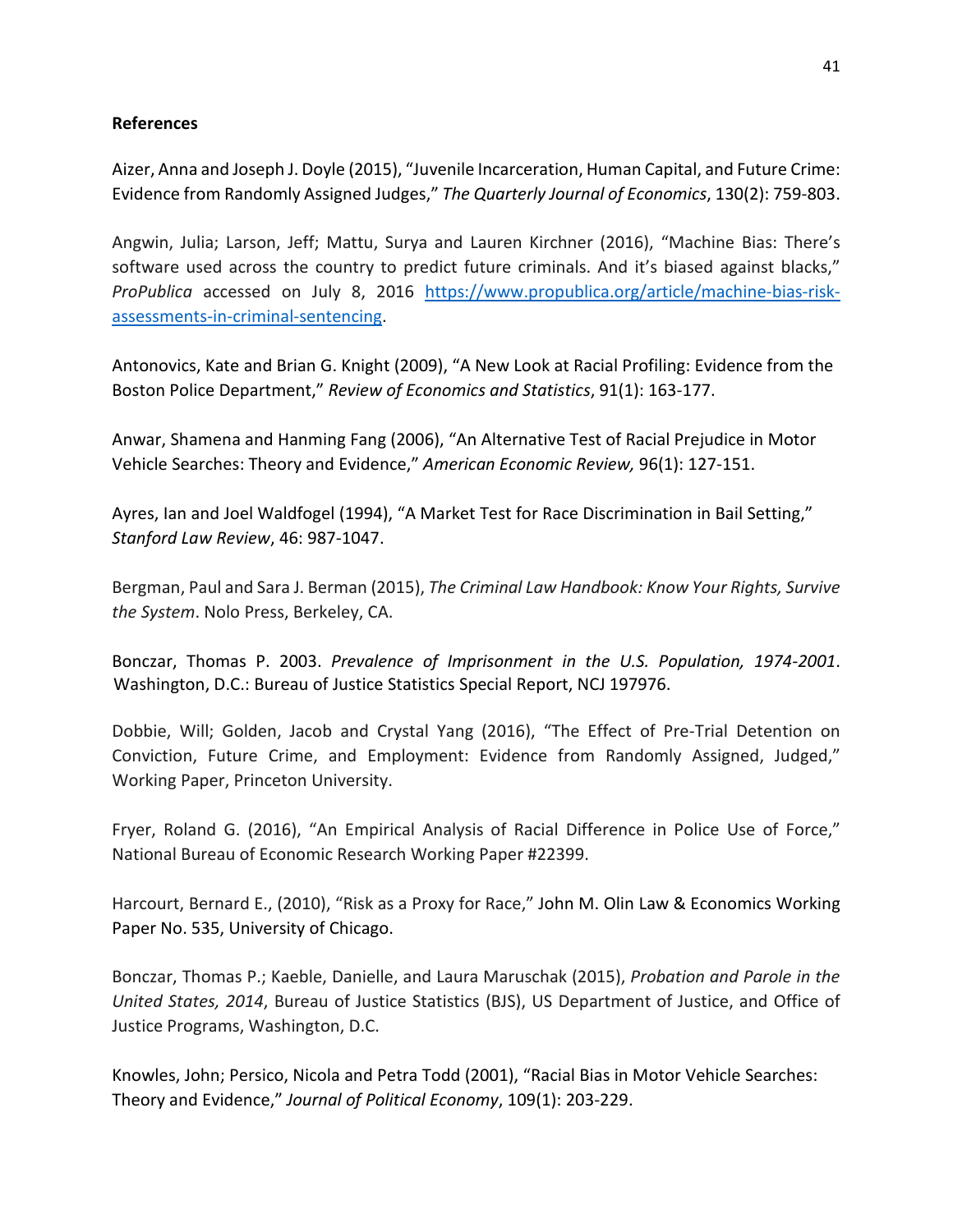McCrary, Justin and Steven Raphael (2015), "Deaths in Custody in California: 2005 through 2014," Working Paper, UC Berkeley.

Monahan, John and Jennifer L. Skeem (2015), "Risk Assessment in Criminal Sentencing," forthcoming *Annual Review of Clinical Psychology*.

Mueller-Smith, Michael (2015), "The Criminal and Labor Market Impacts of Incarceration," Working Paper, University of Michigan.

Mustard, David B. (2001), "Racial, Ethnic, and Gender Disparities in Sentencing: Evidence from the US Federal Courts," *Journal of Law and Economics*, *44*(1): 285-314.

Rehavi, M. Marit and Sonja B. Starr (2014), "Racial Disparity in Federal Criminal Sentences," *Journal of Political Economy*, 122(6): 1320-1354.

Raphael, Steven and Michael A. Stoll (2013), *Why Are so Many Americans in Prison?* Russell Sage Foundation, New York, NY.

Sanga, Sarath (2009), "Reconsidering Racial Bias in Motor Vehicle Searches: Theory and Evidence," *Journal of Political Economy*, 117(6): 1155-1159.

Snyder, Howard N. (2013), *Arrest in the United States, 1990-2010,* U.S. Department of Justice. Office of Justice Programs. Bureau of Justice Statistics, Washington, D.C.

Starr, Sonja B. (2014), "Evidence-Based Sentencing and the Scientific Rationalization of Discrimination," *Stanford Law Review*, 66(4): 803-872.

Uggen, Christopher; Vuolo, Mike; Lageson, Sarah; Ruhland, Ebony and Hilary K. Whitham (2014), "The Edge of Stigma: An Experimental Audit of the Effects of Low-Level Criminal Records and Employment," *Criminology,* 52(4): 627-654.

Federal Bureau of Investigation (2004), *Uniform Crime Reporting Handbook,* U.S. Department of Justice, Washington, D.C.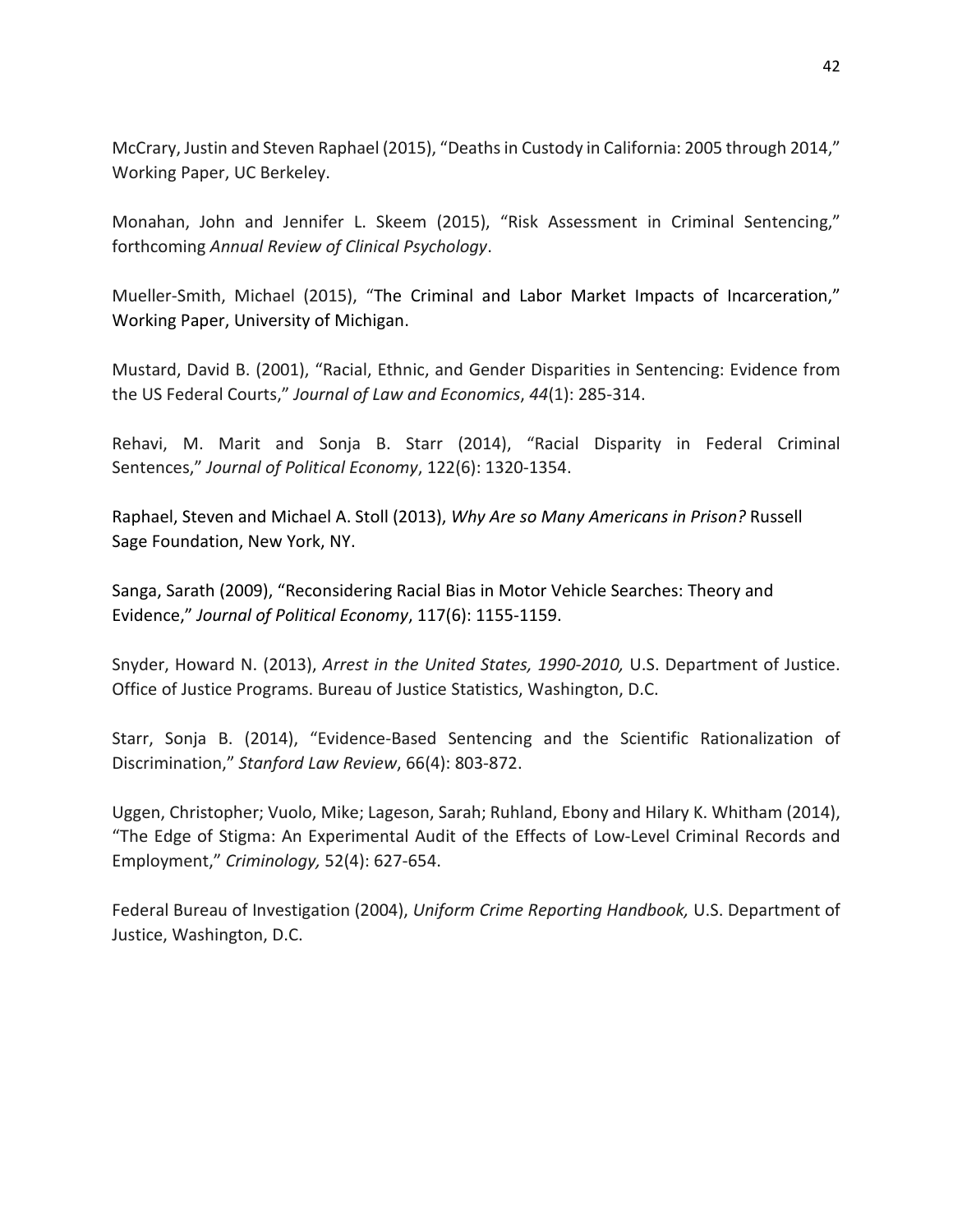

**Figure 1: Proportion of Arrests Made in California in 2012 that are Booked, Cited, or Neither (Other) by Age for those 11 to 25 at Time of Arrest**

**Figure 2: Status of Arrests by Race/Ethnicity: All Juvenile Arrest, First Arrests, and Arrests among those Arrested at Least Four Times**

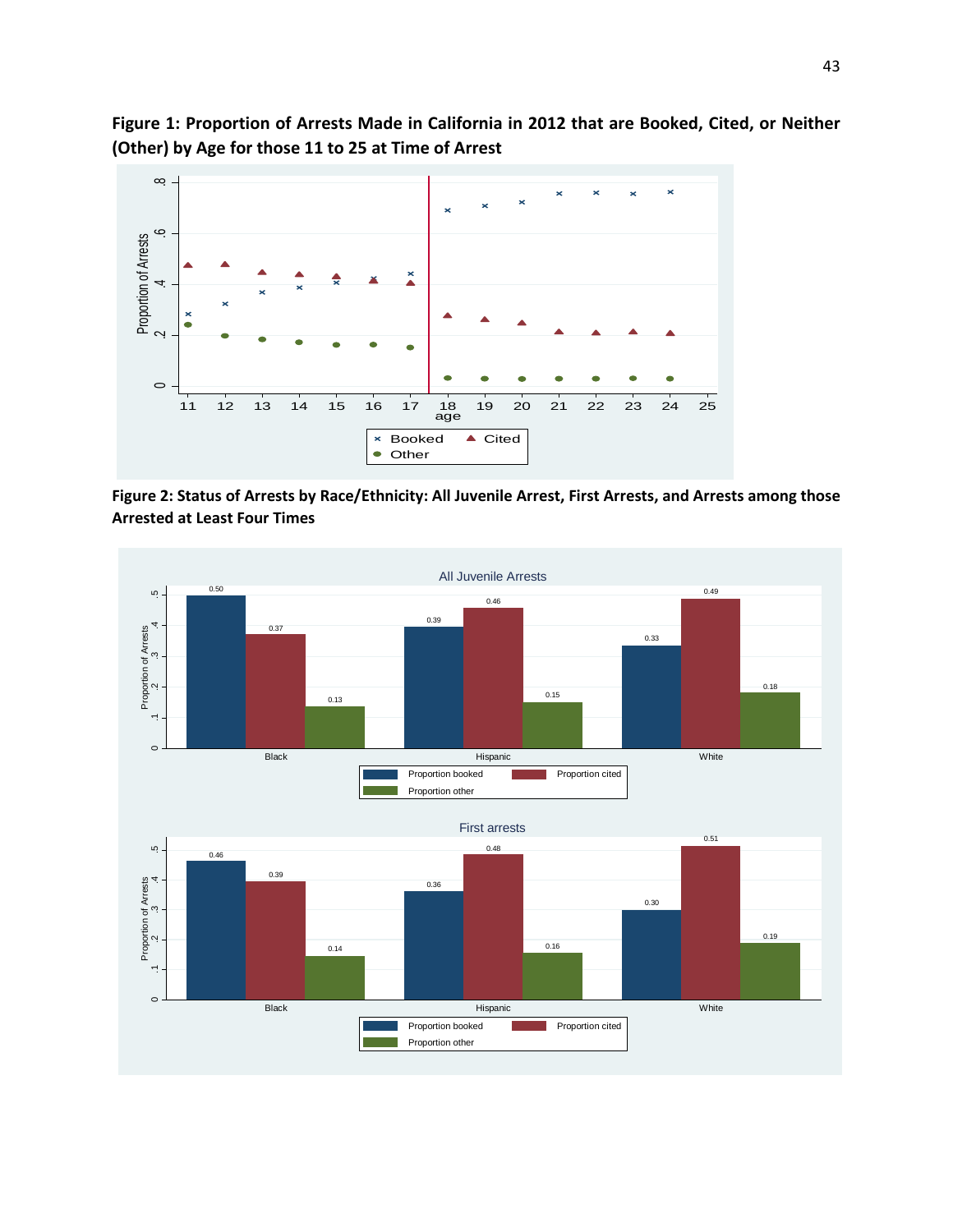

**Figure 3: Booking Rates by Age and Race, All Juvenile Arrests and First Arrests**

**Figure 4: Arrest Status by Arrest Sequence and Race/Ethnicity for those Youth Arrested at Least Four Times**

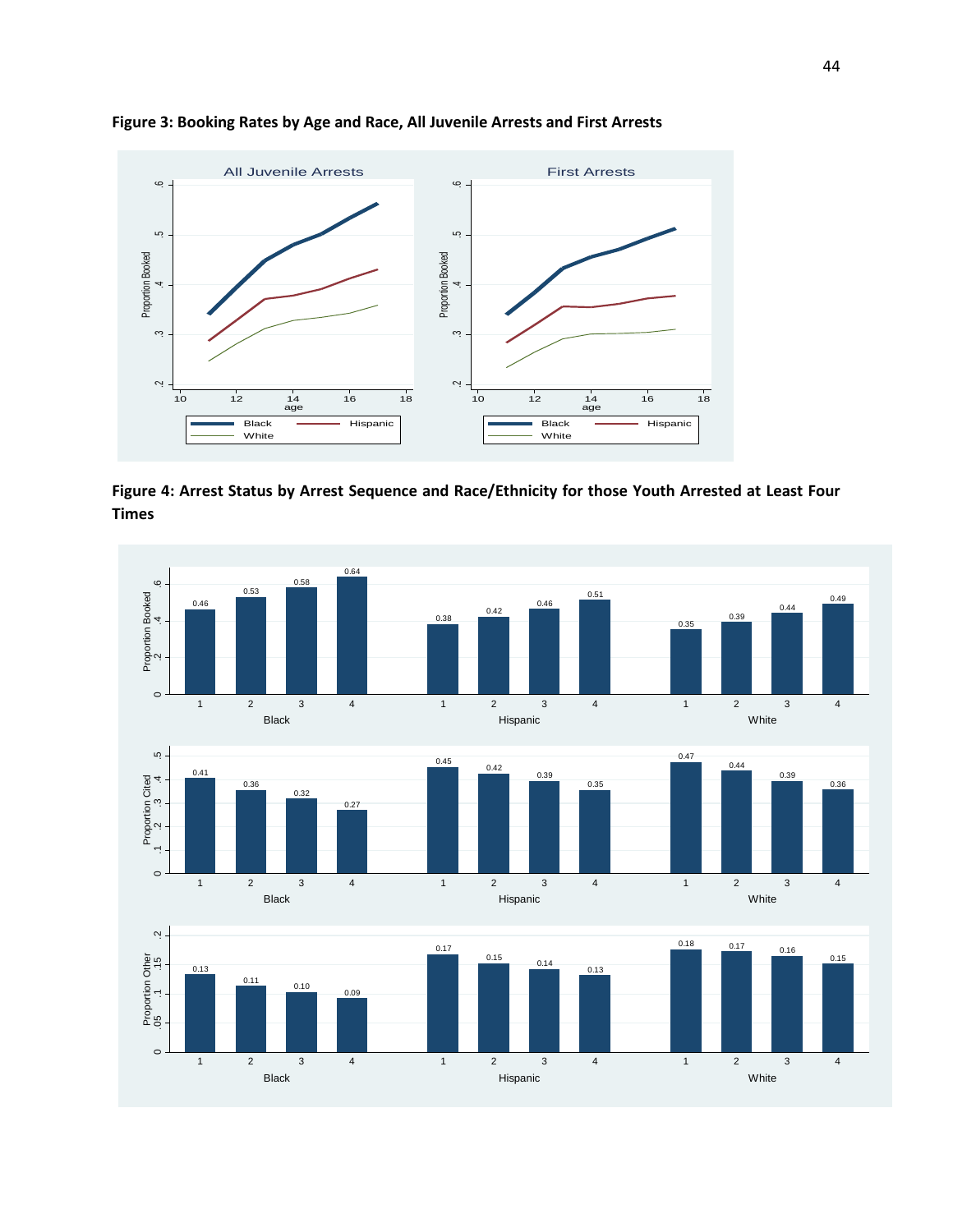

**Figure 5: Proportion Booked at First Arrest by Arrest Date Relative to 18th Birthday of the Arrestee and the Proportion Booked at Second Arrest by First-Arrest Arrest Date Relative to the 18th Birthday of the Arrestee**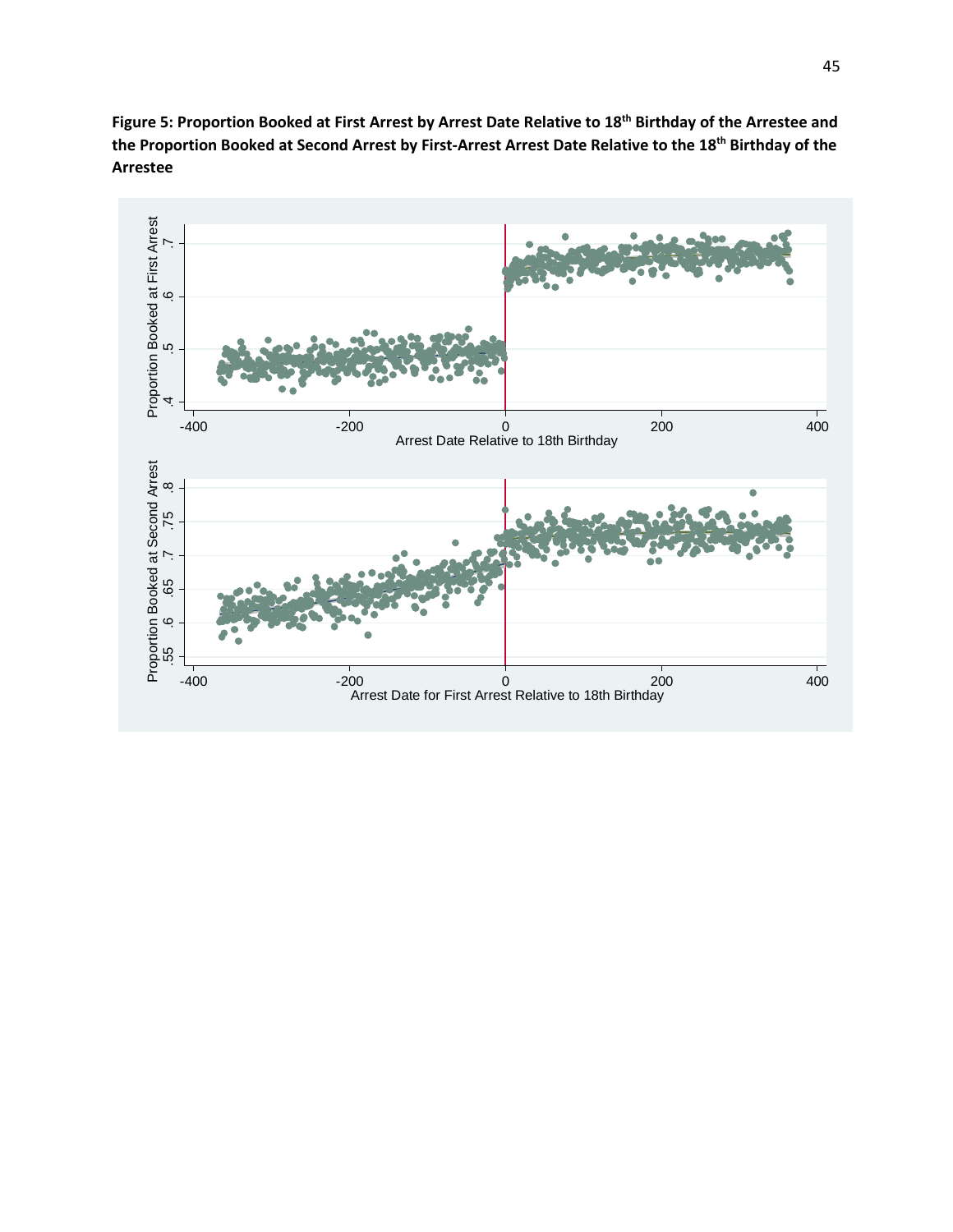

**Figure 6: Relationship between Average Demographics Characteristics and Incident Count by Arrest Date Relative to the 18th Birthday of the Arrestee**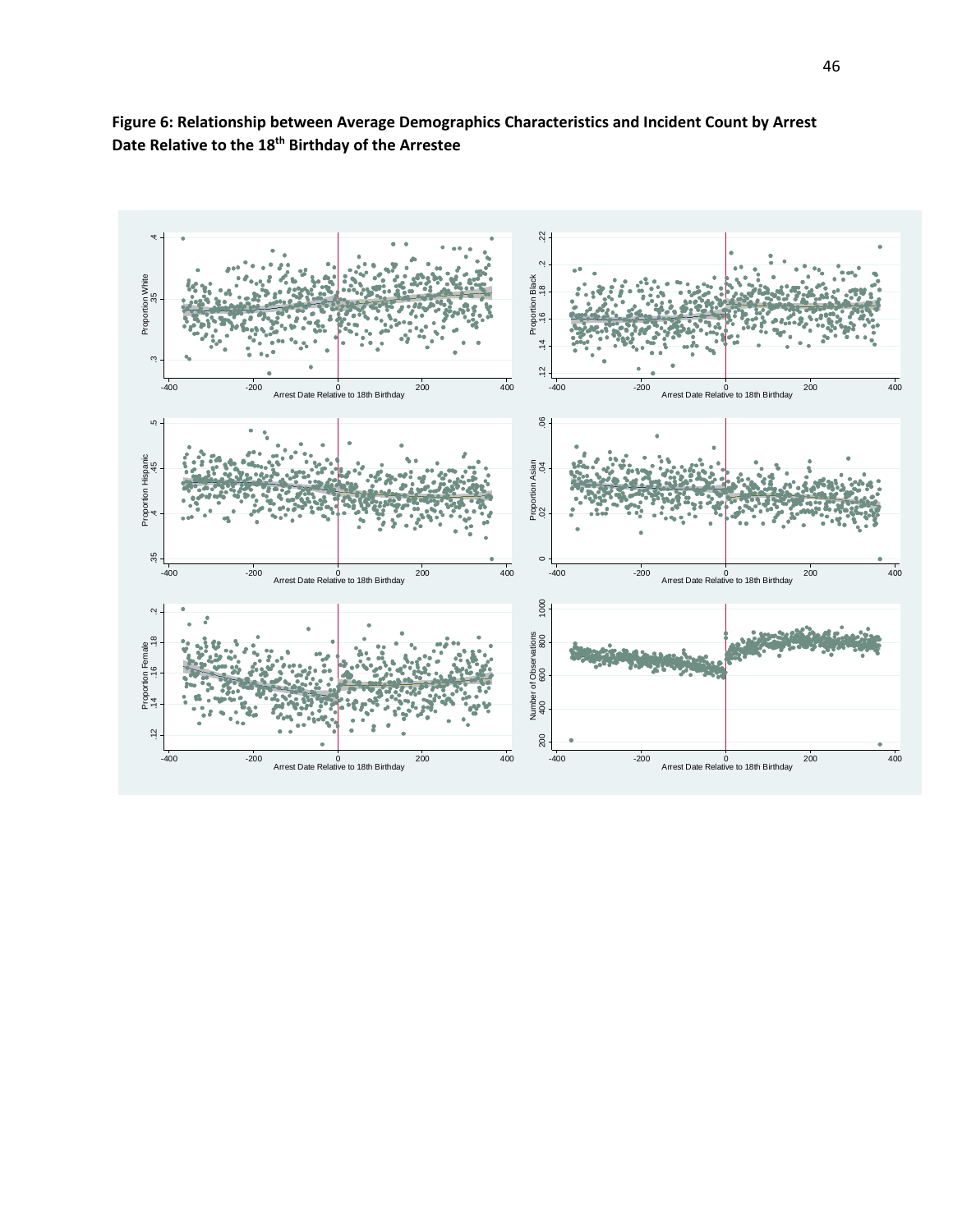

**Figure 7: Proportion Booked by Race and Date of Arrest Relative to the Arrestee's Birthday for Black, White, and Hispanic Youth: All Offenses and by Broad Offense Category**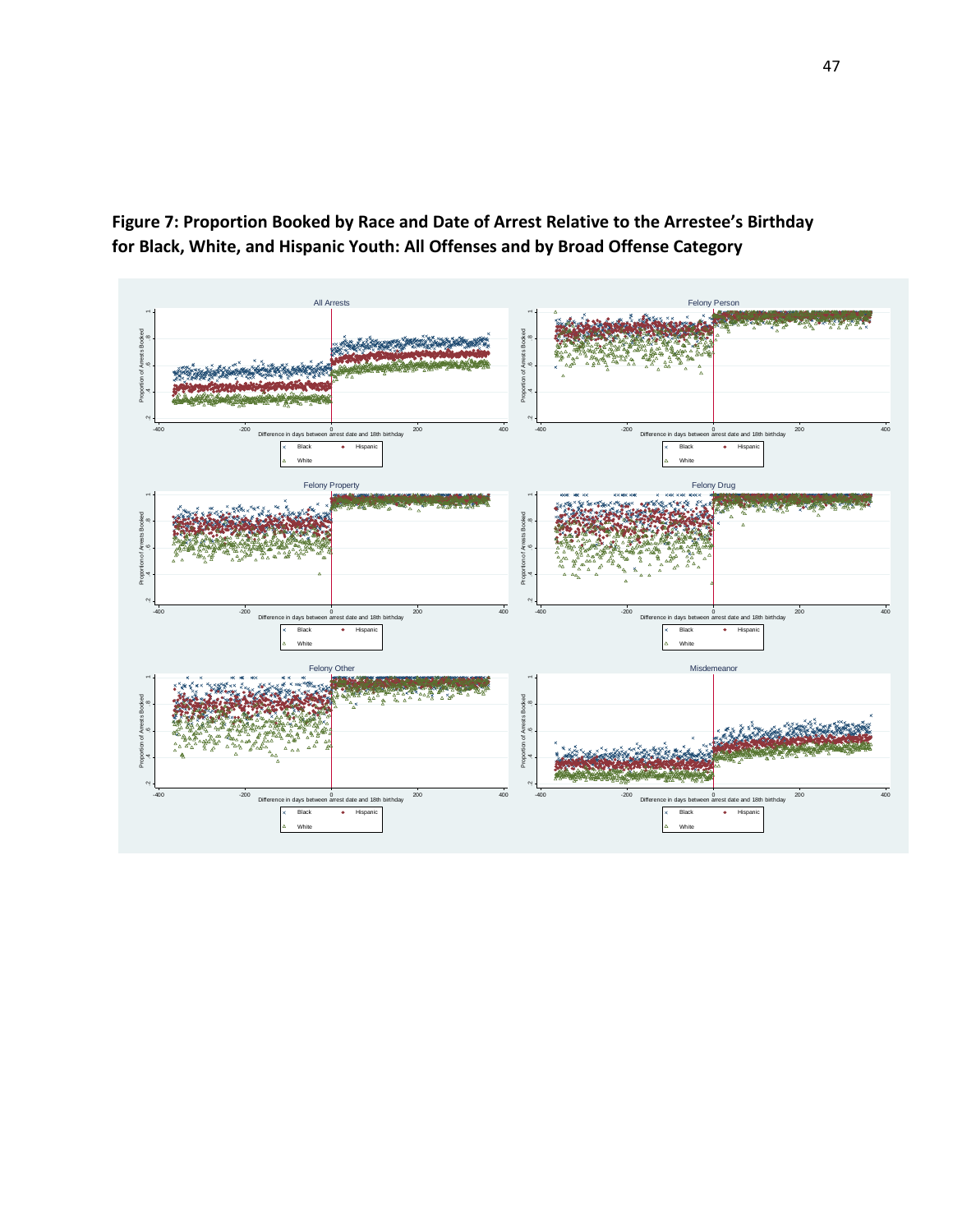**Figure 8: Scatter Plots of Agency-Level Bookings Rates (Shrinkage Estimates Adjusted for Cross-Agency Differences in Offense Distribution) for Black and Hispanic Youth Against Corresponding Rates for White Youth**

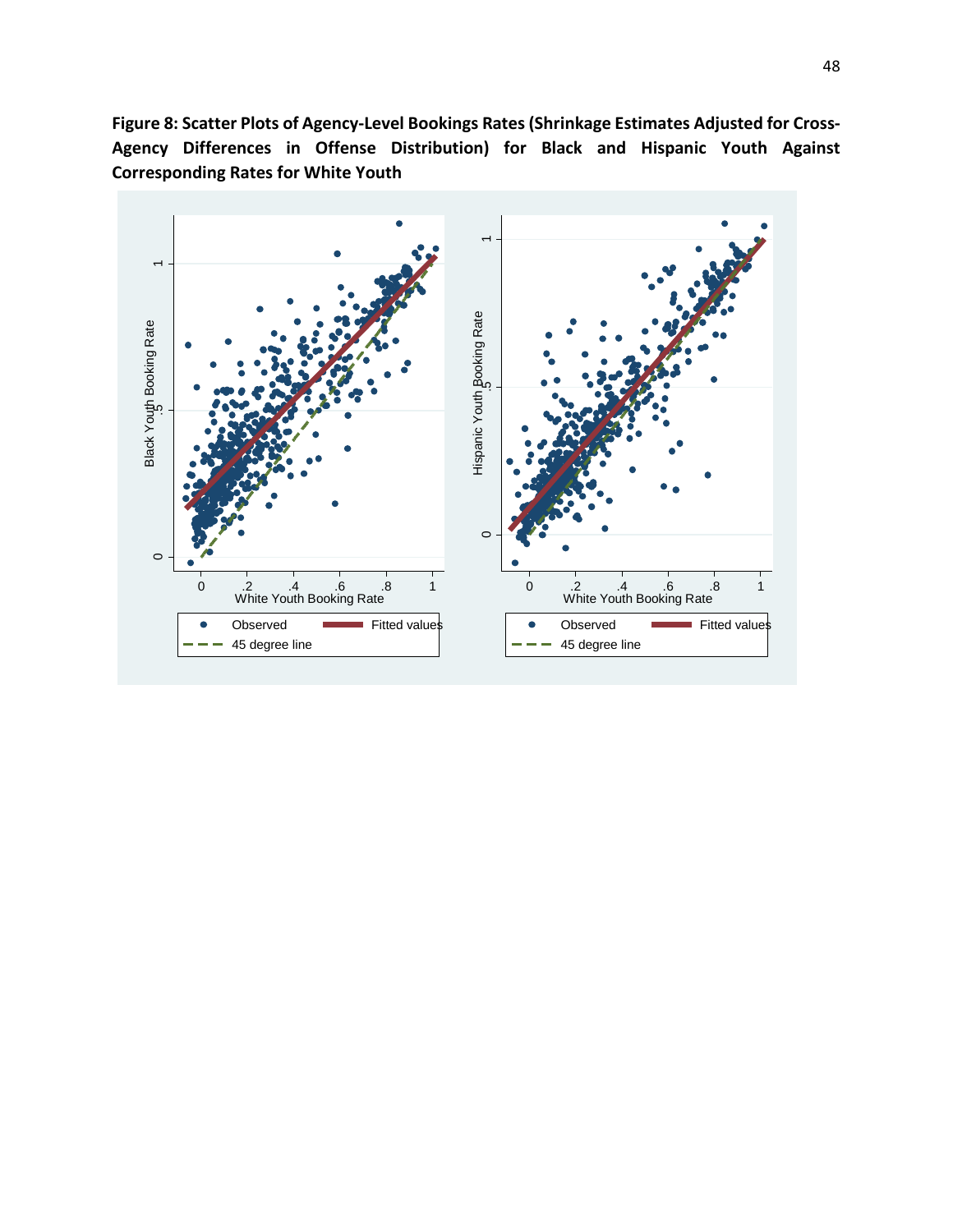| וטו<br>∍ | e |
|----------|---|
|----------|---|

**Key Percentiles of Agency-Level Bookings Rates, Citation Rates, and the Proportion of Arrests Neither Booked Nor Cited for Young Adults and Juveniles, 2012**

| Panel A: Arrests of Young Adults (18 to 25 Years of Age) |                                                       |                  |                       |  |  |
|----------------------------------------------------------|-------------------------------------------------------|------------------|-----------------------|--|--|
| Percentile of cross-                                     | Proportion booked                                     | Proportion cited | Proportion<br>neither |  |  |
| agency distribution                                      |                                                       |                  | booked nor cited      |  |  |
| 10 <sup>th</sup>                                         | 0.497                                                 | 0.000            | 0.000                 |  |  |
| 25 <sup>th</sup>                                         | 0.646                                                 | 0.086            | 0.000                 |  |  |
| 50 <sup>th</sup>                                         | 0.742                                                 | 0.250            | 0.000                 |  |  |
| 75 <sup>th</sup>                                         | 0.897                                                 | 0.339            | 0.011                 |  |  |
| 90 <sup>th</sup>                                         | 1.000                                                 | 0.418            | 0.040                 |  |  |
|                                                          |                                                       |                  |                       |  |  |
| Inter-quartile range                                     | 0.251                                                 | 0.253            | 0.011                 |  |  |
|                                                          | Panel B: Arrests of Juveniles (11 to 17 Years of Age) |                  |                       |  |  |
| Percentile of cross-                                     | Proportion booked                                     | Proportion cited | Proportion<br>neither |  |  |
| agency distribution                                      |                                                       |                  | booked nor cited      |  |  |
| 10 <sup>th</sup>                                         | 0.086                                                 | 0.024            | 0.000                 |  |  |
| 25 <sup>th</sup>                                         | 0.184                                                 | 0.099            | 0.000                 |  |  |
| 50 <sup>th</sup>                                         | 0.371                                                 | 0.418            | 0.005                 |  |  |
| 75 <sup>th</sup>                                         | 0.557                                                 | 0.661            | 0.193                 |  |  |
| 90 <sup>th</sup>                                         | 0.922                                                 | 0.816            | 0.686                 |  |  |
|                                                          |                                                       |                  |                       |  |  |
| Inter-quartile range                                     | 0.373                                                 | 0.562            | 0.193                 |  |  |

Note: The figures in the table are percentiles of the agency-level distribution of variables measuring the proportion booked, cited, or neither booked nor cited.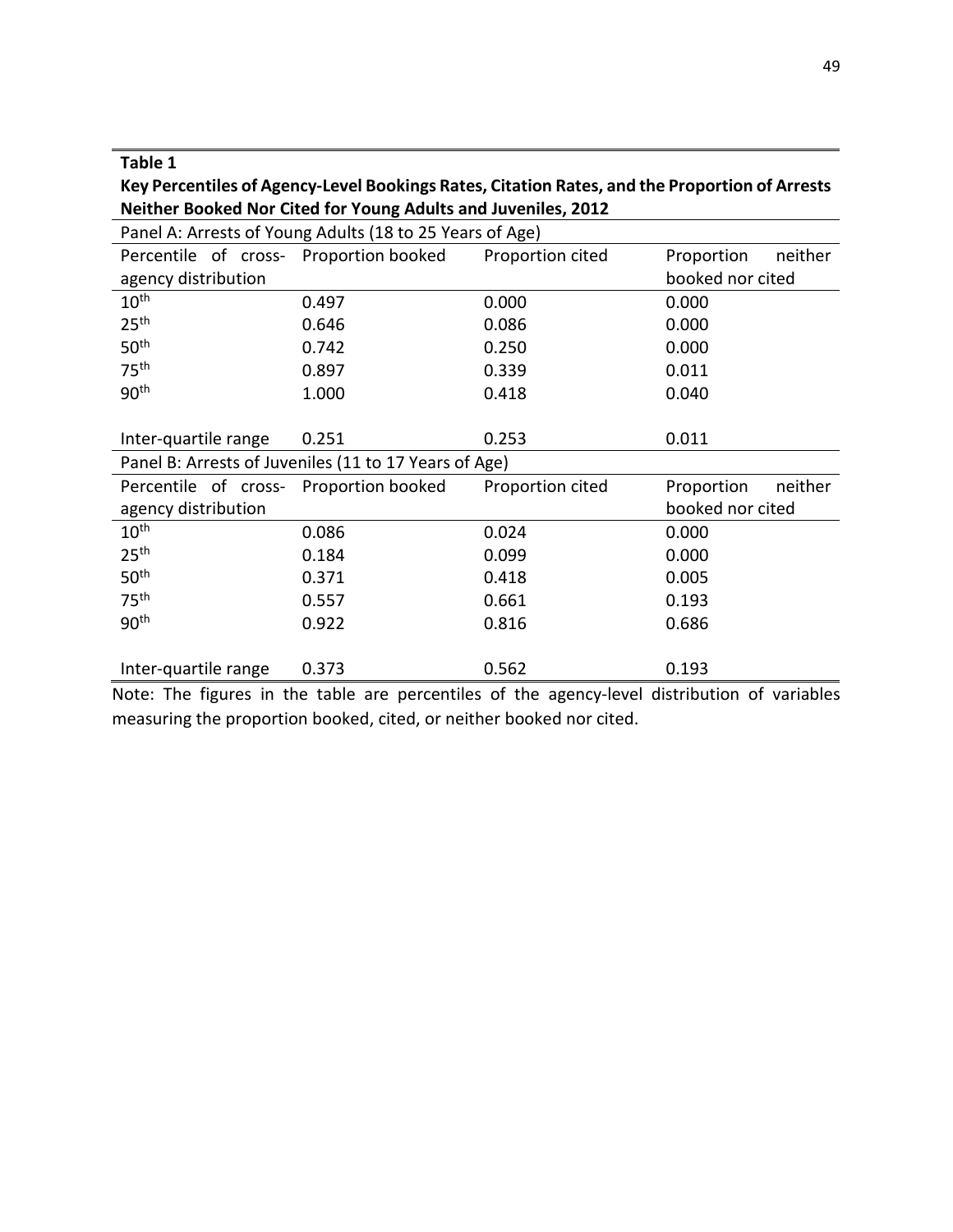|                                  | White   | <b>Black</b> | Hispanic |
|----------------------------------|---------|--------------|----------|
| Age                              | 15.04   | 14.81        | 15.01    |
| Age at first arrest <sup>a</sup> | 14.91   | 14.64        | 14.82    |
| Male                             | 0.69    | 0.71         | 0.74     |
|                                  |         |              |          |
| <b>Prior Bookings</b>            | 0.20    | 0.29         | 0.28     |
|                                  |         |              |          |
| <b>Prior Arrests</b>             |         |              |          |
| Total                            | 0.59    | 0.64         | 0.77     |
| <b>Felony Person</b>             | 0.03    | 0.08         | 0.05     |
| <b>Felony Property</b>           | 0.06    | 0.10         | 0.07     |
| Felony Drug                      | 0.01    | 0.01         | 0.01     |
| Felony Other                     | 0.04    | 0.04         | 0.07     |
| Misdemeanor                      | 0.32    | 0.34         | 0.41     |
| <b>Status</b>                    | 0.13    | 0.07         | 0.16     |
|                                  |         |              |          |
| <b>Current Arrest Offense</b>    |         |              |          |
| <b>Felony Person</b>             | 0.06    | 0.15         | 0.07     |
| <b>Felony Property</b>           | 0.10    | 0.15         | 0.09     |
| <b>Felony Drug</b>               | 0.03    | 0.02         | 0.02     |
| Felony Other                     | 0.06    | 0.06         | 0.08     |
| Misdemeanor                      | 0.61    | 0.52         | 0.56     |
| <b>Status</b>                    | 0.14    | 0.11         | 0.17     |
|                                  |         |              |          |
| Arrest Offense,<br>First         |         |              |          |
| Arrest <sup>a</sup>              |         |              |          |
| <b>Felony Person</b>             | 0.06    | 0.14         | 0.06     |
| <b>Felony Property</b>           | 0.10    | 0.14         | 0.09     |
| <b>Felony Drug</b>               | 0.03    | 0.02         | 0.02     |
| Felony Other                     | 0.06    | 0.05         | 0.08     |
| Misdemeanor                      | 0.63    | 0.54         | 0.58     |
| <b>Status</b>                    | 0.13    | 0.11         | 0.17     |
|                                  |         |              |          |
| $\mathsf{N}$                     | 313,300 | 235,997      | 718,191  |

**Demographic Characteristics, Offense Type, and Arrest and Booking Histories of Juvenile Arrests by Race/Ethnicity**

a. Sample restricted to observations with no observed prior arrests.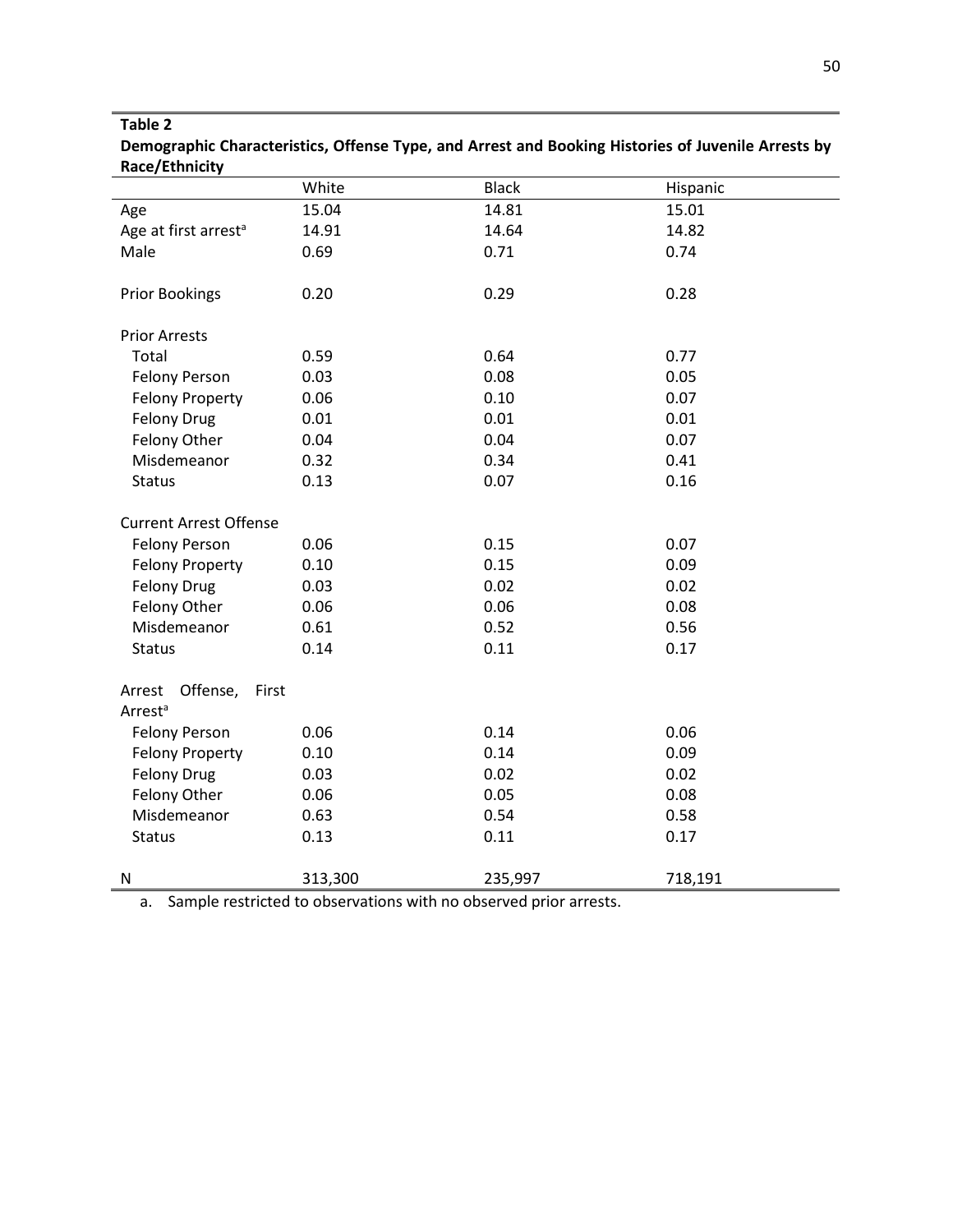| Dissimilarity Indices Characterizing Disparities in the Distributions of Youth Arrests by Race Across |
|-------------------------------------------------------------------------------------------------------|
| <b>Roughly 700 Law Enforcement Agencies</b>                                                           |

|              | <b>Black</b>             | <b>Hispanic</b>          | Asian                    | Other |
|--------------|--------------------------|--------------------------|--------------------------|-------|
| White        | 0.53                     | 0.45                     | 0.52                     | 0.39  |
| <b>Black</b> | $\overline{\phantom{0}}$ | 0.41                     | 0.51                     | 0.45  |
| Hispanic     | $\overline{\phantom{0}}$ | $\overline{\phantom{0}}$ | 0.50                     | 0.44  |
| Asian        | $\overline{\phantom{a}}$ | $\overline{\phantom{0}}$ | $\overline{\phantom{a}}$ | 0.52  |

Note: The dissimilarity index measures the degree to which youth of different racial/ethnic groups are being arrested by different law enforcement agencies. The actual value can be interpreted as the proportion of youth arrests for a given racial/ethnic group that would have to be reallocated to yield a similar distribution to the comparison group. For example, the value of 0.53 for white-black dissimilarity index indicates that 53 percent of black youth arrests would have to be reallocated across departments to yield a distribution across departments that matches that of white youth.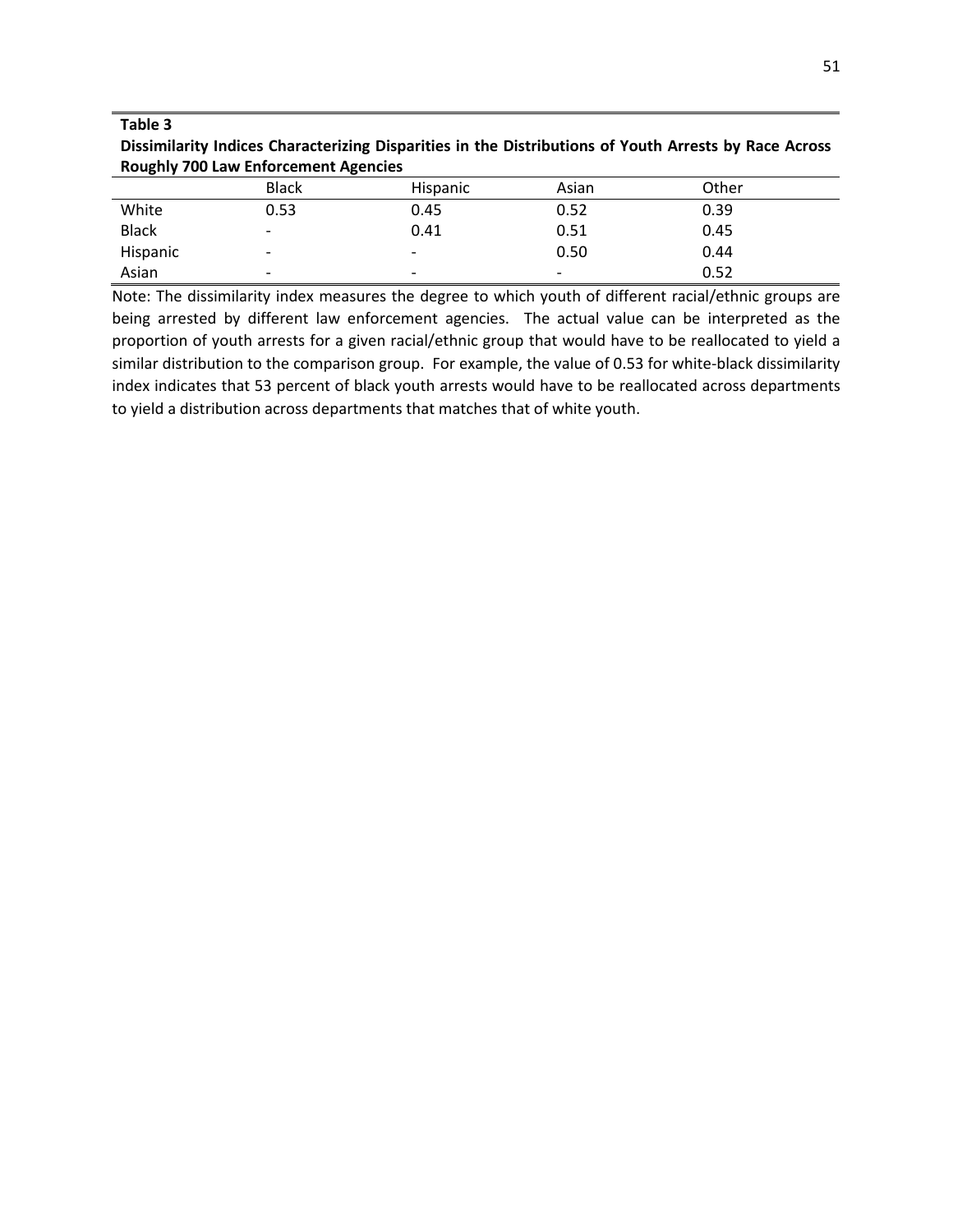| IV Estimates of the Effect of a Prior Booking on the Likelihood that the Current Arrest is Booked |
|---------------------------------------------------------------------------------------------------|
| Exploiting the Discontinuous Increases in Bookings Occurring at the Age of 18                     |

| Sample              | Specification (1)            | Specification (2)            | Specification (3)  |
|---------------------|------------------------------|------------------------------|--------------------|
| All Arrests         | $0.239(0.024)^a$             | $0.117(0.027)^a$             | $0.112(0.026)^a$   |
| Felony arrests      | $0.045(0.017)^a$             | $0.055(0.027)^{b}$           | $0.043(0.025)^c$   |
| Misdemeanor arrests | $0.388(0.034)^a$             | $0.164$ (0.039) <sup>a</sup> | $0.150(0.036)^{a}$ |
|                     |                              |                              |                    |
| <b>Black</b>        | $0.202$ (0.065) <sup>a</sup> | 0.110(0.072)                 | $0.109(0.066)^c$   |
| White               | $0.246(0.037)^a$             | $0.161(0.038)^a$             | $0.139(0.036)^a$   |
| Hispanic            | $0.224(0.039)^{a}$           | 0.048(0.051)                 | 0.072(0.045)       |
|                     |                              |                              |                    |
| Male                | $0.204$ (0.025) <sup>a</sup> | $0.083(0.028)^{a}$           | $0.075(0.027)^a$   |
| Female              | $0.460(0.069)^{a}$           | $0.342(0.092)^a$             | $0.331(0.082)^a$   |

Standard errors are in parentheses. Estimates are based on a just-identified 2SLS model where the first stage includes the arrest date for the first arrest relative to the arrestees 18<sup>th</sup> birthday, the date variable squared, a dummy for over 18, interaction terms between the dummy and the quadratic function for the running variable and various additional covariates. Specification (1) only includes these variables. Specification (2) adds dummy variables for race and ethnicity, gender, the first arrest offense (roughly 76 categories), and the current arrest offense (roughly 72 categories). The final specification adds over 700 fixed effects for arresting agency.

- a. Statistically significant at the one percent level of confidence.
- b. Statistically significant at the five percent level of confidence.
- c. Statistically significant at the ten percent level of confidence.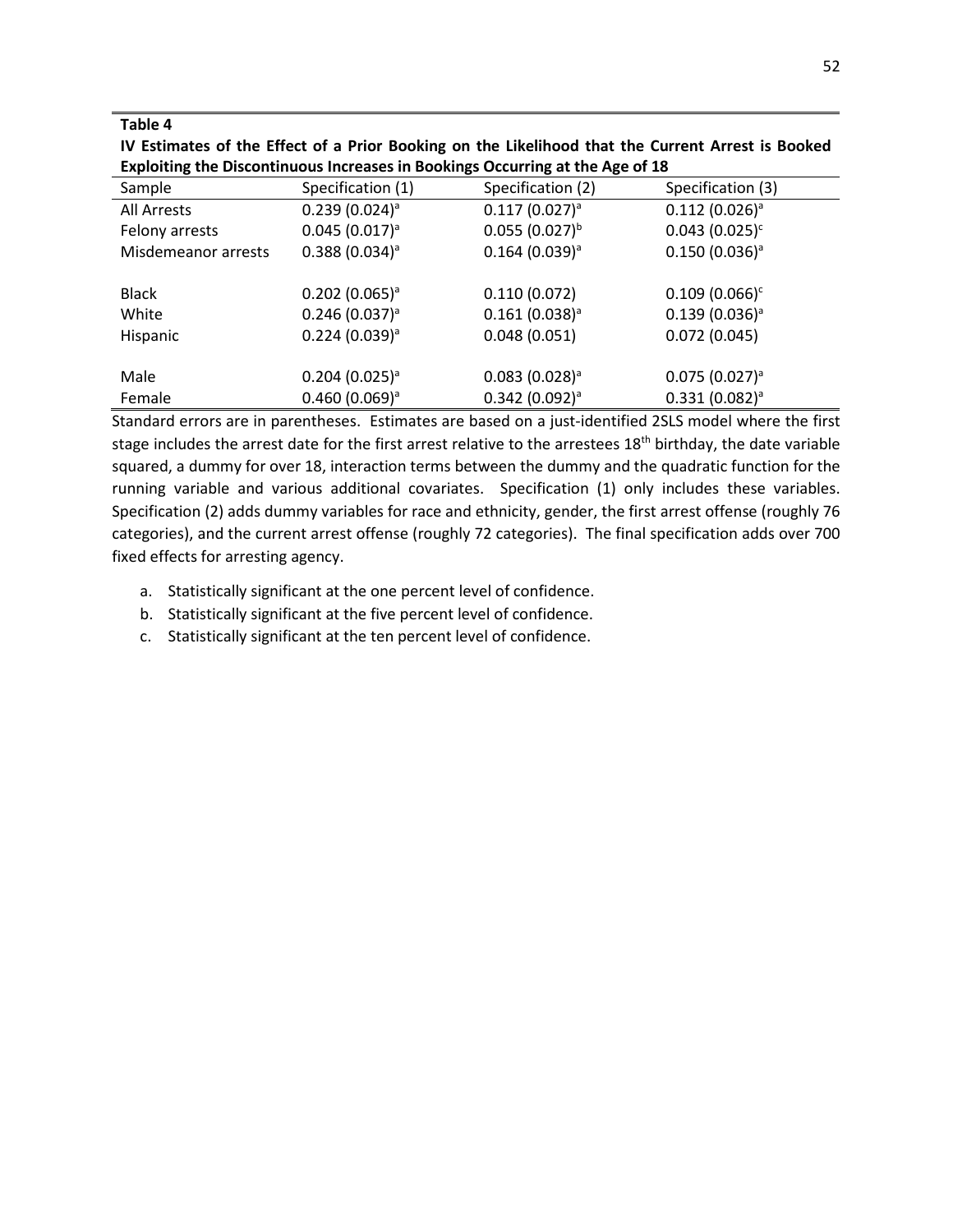| Linear Probability Models Estimates of Racial/Ethnic Disparities in the Likelihood that a Juvenile |  |  |  |  |  |
|----------------------------------------------------------------------------------------------------|--|--|--|--|--|
| <b>Arrest is Booked</b>                                                                            |  |  |  |  |  |

|                        | (1)                  | (2)         | (3)      | (4)                  | (5)                   | (6)                  |
|------------------------|----------------------|-------------|----------|----------------------|-----------------------|----------------------|
| <b>Black</b>           | 0.163a               | $0.164^{a}$ | 0.092a   | $0.088$ <sup>a</sup> | 0.082a                | 0.039a               |
|                        | (0.024)              | (0.023)     | (0.019)  | (0.019)              | (0.017)               | (0.004)              |
| Hispanic               | $0.061$ <sup>a</sup> | $0.055^a$   | 0.064a   | 0.062a               | $0.058$ <sup>a</sup>  | $0.016^{a}$          |
|                        | (0.018)              | (0.018)     | (0.015)  | (0.015)              | (0.014)               | (0.004)              |
| Asian                  | $-0.019$             | $-0.019$    | $-0.031$ | $-0.032$             | $-0.027$              | $-0.009$             |
|                        | (0.028)              | (0.028)     | (0.023)  | (0.023)              | (0.022)               | (0.006)              |
| Other                  | 0.019                | 0.015       | 0.022    | 0.023                | 0.023                 | 0.005                |
|                        | (0.020)              | (0.020)     | (0.016)  | (0.016)              | (0.015)               | (0.006)              |
| <b>Prior Arrests</b>   |                      |             |          |                      |                       |                      |
| <b>Felony Person</b>   |                      |             |          | $0.051$ <sup>a</sup> | $-0.089$ <sup>a</sup> | 0.009                |
|                        |                      |             |          | (0.007)              | (0.007)               | (0.006)              |
| <b>Felony Property</b> |                      |             |          | 0.049a               | $-0.070$ <sup>a</sup> | 0.013a               |
|                        |                      |             |          | (0.006)              | (0.006)               | (0.004)              |
| <b>Felony Drug</b>     |                      |             |          | $0.053$ <sup>a</sup> | $-0.068$ <sup>a</sup> | 0.011                |
|                        |                      |             |          | (0.007)              | (0.008)               | (0.008)              |
| Felony Other           |                      |             |          | 0.039a               | $-0.067$ <sup>a</sup> | $0.008$ <sup>a</sup> |
|                        |                      |             |          | (0.007)              | (0.006)               | (0.004)              |
| Misdemeanor            |                      |             |          | 0.002                | $-0.042$ <sup>a</sup> | 0.007a               |
|                        |                      |             |          | (0.005)              | (0.004)               | (0.003)              |
| <b>Status</b>          |                      |             |          | $-0.011c$            | $-0.017$ <sup>a</sup> | $-0.007a$            |
|                        |                      |             |          | (0.006)              | (0.004)               | (0.003)              |
| <b>Prior Bookings</b>  |                      |             |          |                      |                       |                      |
| One                    |                      |             |          |                      | $0.252$ <sup>a</sup>  | 0.087a               |
|                        |                      |             |          |                      | (0.017)               | (0.007)              |
| Two                    |                      |             |          |                      | 0.370a                | 0.107a               |
|                        |                      |             |          |                      | (0.022)               | (0.012)              |
| Three                  |                      |             |          |                      | 0.457a                | 0.107a               |
|                        |                      |             |          |                      | (0.024)               | (0.015)              |
| Four +                 |                      |             |          |                      | $0.608$ <sup>a</sup>  | 0.094a               |
|                        |                      |             |          |                      | (0.033)               | (0.023)              |
| Demographics/year      | No                   | Yes         | Yes      | Yes                  | Yes                   | Yes                  |
| <b>Current Offense</b> | <b>No</b>            | No          | Yes      | Yes                  | Yes                   | Yes                  |
| Agency                 | No                   | No          | No       | No                   | No                    | Yes                  |

Note: Standard errors are in parentheses and are clustered by arresting law enforcement agency. All models are estimated on 1,349,477 observations and include a constant term. "White" is the omitted race/ethnicity category. Specifications including demographic/year controls include single-year age dummies, a dummy for male, and year-of-arrest dummies. Specifications including controls for current offense include 274 fixed effects for the most serious charge. Specifications including controls for agency include 708 agency-fixed effects.

- a. Statistically significant at the one percent level of confidence.
- b. Statistically significant at the five percent level of confidence
- c. Statistically significant at the ten percent level of confidence.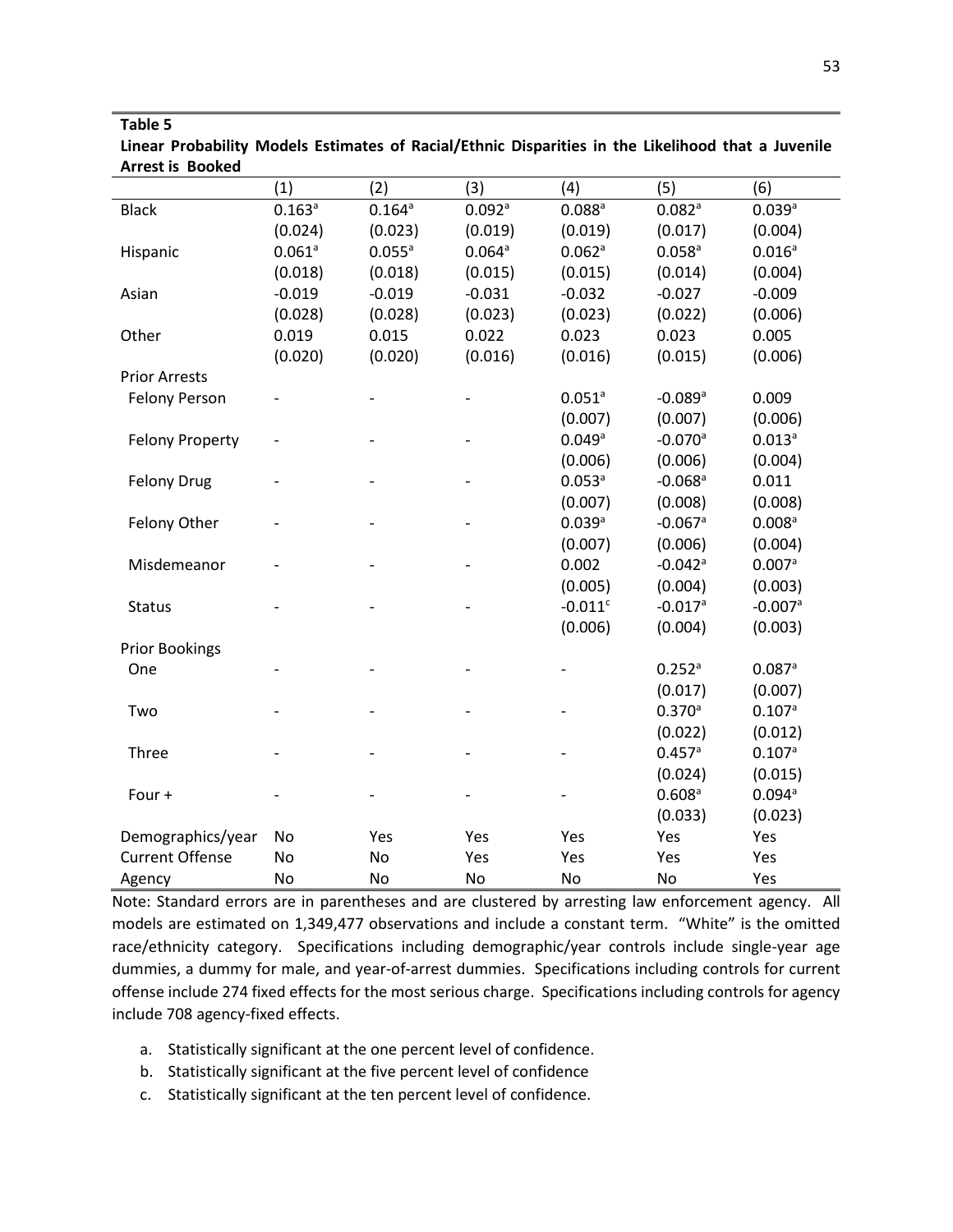|                        | (1)                  | $\left( 2\right)$    | (3)                  | (4)                  |  |
|------------------------|----------------------|----------------------|----------------------|----------------------|--|
| <b>Black</b>           | $0.162$ <sup>a</sup> | $0.164$ <sup>a</sup> | $0.100^a$            | $0.041$ <sup>a</sup> |  |
|                        | (0.024)              | (0.023)              | (0.020)              | (0.004)              |  |
| Hispanic               | $0.061$ <sup>a</sup> | $0.059$ <sup>a</sup> | $0.077$ <sup>a</sup> | $0.017$ <sup>a</sup> |  |
|                        | (0.018)              | (0.018)              | (0.016)              | (0.004)              |  |
| Asian                  | $-0.014$             | $-0.014$             | $-0.025$             | $-0.005$             |  |
|                        | (0.029)              | (0.028)              | (0.024)              | (0.006)              |  |
| Other                  | 0.024                | 0.021                | 0.031c               | 0.006                |  |
|                        | (0.019)              | (0.019)              | (0.016)              | (0.007)              |  |
|                        |                      |                      |                      |                      |  |
| Demographics/year      | No.                  | Yes                  | Yes                  | Yes                  |  |
| <b>Current Offense</b> | No                   | No                   | Yes                  | Yes                  |  |
| Agency                 | No                   | No                   | No                   | Yes                  |  |

**Linear Probability Models Estimates of Racial/Ethnic Disparities in the Likelihood that a Juvenile Arrest is Booked Among Youth Arrested for the First Time**

Note: Standard errors are in parentheses and are clustered by arresting law enforcement agency. All models are estimated on 948,845 observations and include a constant term. "White" is the omitted race/ethnicity category. Specifications including demographic/year controls include single-year age dummies, a dummy for male, and year-of-arrest dummies. Specifications including controls for current offense include 270 fixed effects for the most serious charge. Specifications including controls for agency include 707 agency-fixed effects.

- a. Statistically significant at the one percent level of confidence.
- b. Statistically significant at the five percent level of confidence
- c. Statistically significant at the ten percent level of confidence.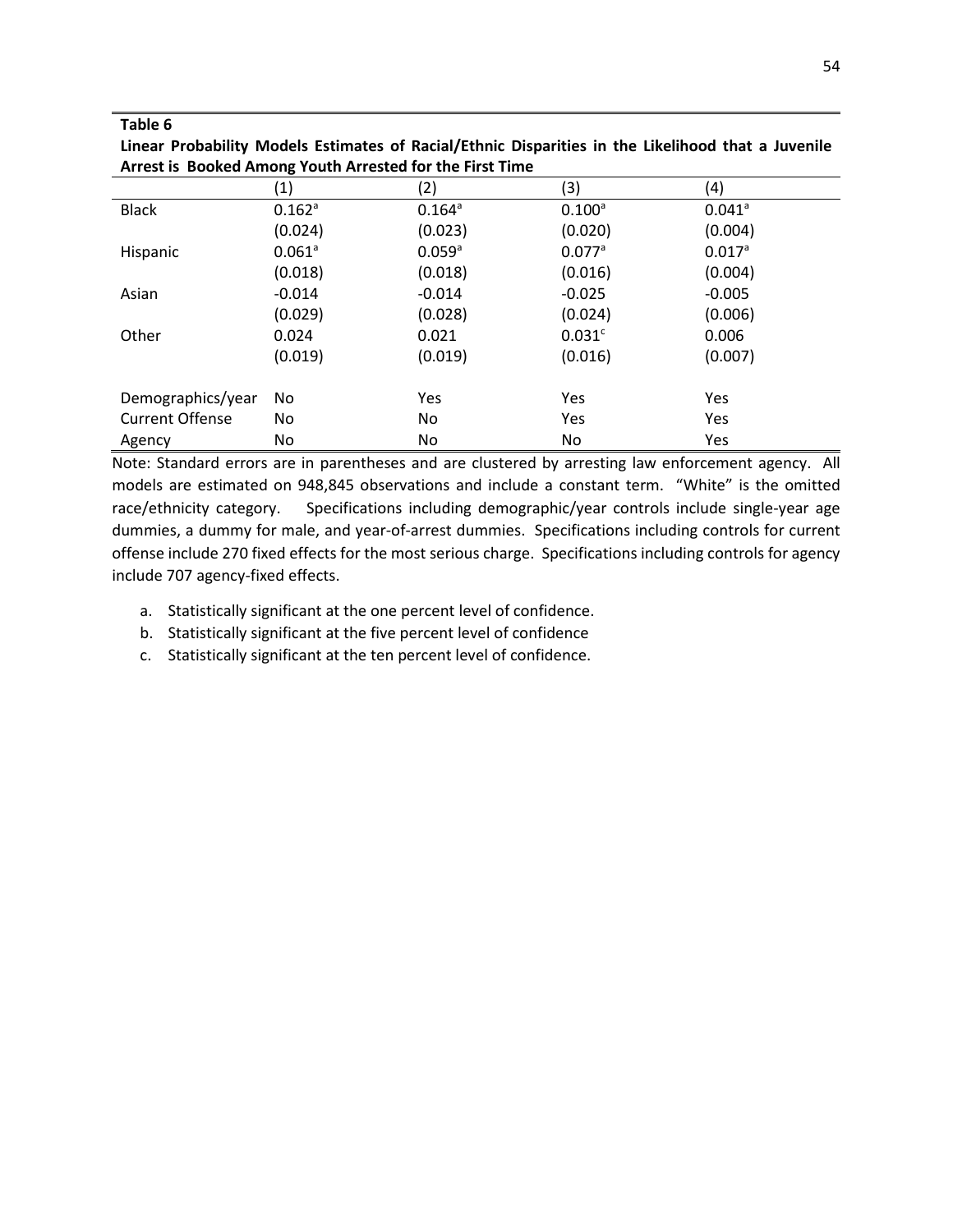**Estimates of Racial Bookings Disparities within Broad Offense Categories**

| Panel A: Black-White Disparities    |                        |                            |                            |  |  |
|-------------------------------------|------------------------|----------------------------|----------------------------|--|--|
|                                     | (1) Basic demographics | (2) Specification (1) plus | (3) Specification (2) plus |  |  |
|                                     |                        | offense and criminal       | controls for arresting     |  |  |
|                                     |                        | history                    | agency                     |  |  |
| All arrests combined                | 0.164a                 | 0.082a                     | 0.039a                     |  |  |
|                                     | (0.023)                | (0.017)                    | (0.004)                    |  |  |
| Felony-person                       | $0.152^{a}$            | $0.102$ <sup>a</sup>       | $0.043$ <sup>a</sup>       |  |  |
|                                     | (0.021)                | (0.019)                    | (0.005)                    |  |  |
| Felony property                     | $0.183^{a}$            | $0.161$ <sup>a</sup>       | 0.054a                     |  |  |
|                                     | (0.024)                | (0.020)                    | (0.005)                    |  |  |
| Felony drug                         | 0.236a                 | 0.186a                     | 0.047a                     |  |  |
|                                     | (0.030)                | (0.028)                    | (0.013)                    |  |  |
| Felony other                        | 0.214a                 | $0.166^a$                  | 0.065a                     |  |  |
|                                     | (0.023)                | (0.029)                    | (0.009)                    |  |  |
| Misdemeanor                         | 0.085a                 | 0.061a                     | 0.034a                     |  |  |
|                                     | (0.030)                | (0.022)                    | (0.004)                    |  |  |
| <b>Status</b>                       | 0.017                  | 0.017                      | 0.006                      |  |  |
|                                     | (0.048)                | (0.023)                    | (0.004)                    |  |  |
|                                     |                        |                            |                            |  |  |
| Panel B: Hispanic-White Disparities |                        |                            |                            |  |  |
|                                     | (1) Basic demographics | (2) Specification (1) plus | (3) Specification (2) plus |  |  |
|                                     |                        | offense<br>and<br>criminal | controls for arresting     |  |  |
|                                     |                        | history                    | agency                     |  |  |
| All arrests combined                | $0.055^a$              | $0.058$ <sup>a</sup>       | $0.016^a$                  |  |  |
|                                     | (0.018)                | (0.014)                    | (0.004)                    |  |  |
| Felony-person                       | $0.112^{a}$            | 0.077a                     | $0.035^{a}$                |  |  |
|                                     | (0.023)                | (0.021)                    | (0.004)                    |  |  |
| Felony property                     | 0.123a                 | 0.104a                     | 0.036                      |  |  |
|                                     | (0.024)                | (0.021)                    | (0.005)                    |  |  |
| Felony drug                         | $0.160^a$              | $0.134^{a}$                | $0.042$ <sup>a</sup>       |  |  |
|                                     | (0.036)                | (0.034)                    | (0.007)                    |  |  |
| Felony other                        | $0.153^{a}$            | $0.135^{a}$                | $0.051$ <sup>a</sup>       |  |  |
|                                     | (0.032)                | (0.030)                    | (0.006)                    |  |  |
| Misdemeanor                         | $0.053^a$              | 0.056a                     | 0.009                      |  |  |
|                                     | (0.019)                | (0.016)                    | (0.007)                    |  |  |
| <b>Status</b>                       | $-0.039c$<br>(0.023)   | $-0.025c$<br>(0.013)       | $-0.004$<br>(0.003)        |  |  |

Note: Standard errors are in parentheses and are clustered by agency. Each coefficient corresponds to a separate regression. The first specification includes basic demographics. The second specification adds dummies for the number of prior bookings, dummies for detailed categories of current arrest offense, and controls for the number of arrests by type. The final specification adds a complete set of dummy variables for the arresting agency.

- a. Statistically significant at the one percent level of confidence.
- b. Statistically significant at the five percent level of confidence.
- c. Statistically significant at the ten percent level of confidence.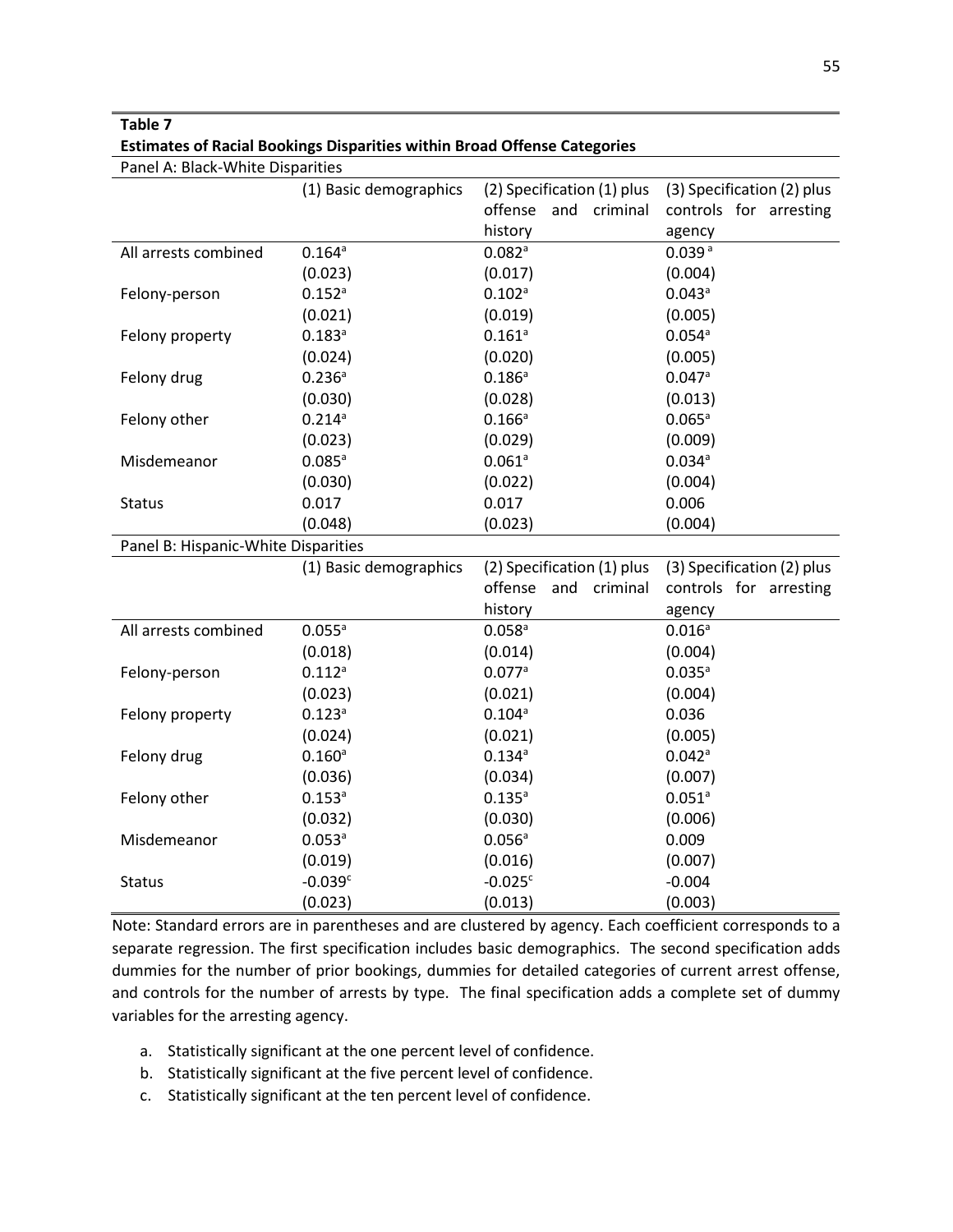## **Estimates of the Discontinuous Increase in Bookings Rates for White Youth at Age 18 and the Difference in this Change for Black and Hispanic Youth Relative to White Youth**

| Panel A: All Arrests                           |                        |                      |                               |
|------------------------------------------------|------------------------|----------------------|-------------------------------|
|                                                | Specification (1)      | Specification (2)    | Specification (3)             |
| Over 18                                        | $0.196(0.004)^a$       | $0.147(0.003)^{a}$   | $0.145(0.003)^{a}$            |
| Over 18*black                                  | $-0.039(0.007)^a$      | $-0.037(0.006)^a$    | $-0.042$ (0.005) <sup>a</sup> |
| Over 18 *Hispanic                              | $-0.005(0.005)$        | $-0.025(0.004)^a$    | $-0.030(0.004)^a$             |
| Panel B: Arrests for a Felony Against a Person |                        |                      |                               |
|                                                | Specification (1)      | Specification (2)    | Specification (3)             |
| Over 18                                        | $0.173(0.010)^{a}$     | $0.173(0.010)^{a}$   | $0.170(0.009)^{a}$            |
| Over 18*black                                  | $-0.082(0.013)^{a}$    | $-0.084(0.013)^{a}$  | $-0.081(0.012)^{a}$           |
| Over 18 *Hispanic                              | $-0.065(0.012)^{a}$    | $-0.065(0.012)^{a}$  | $-0.061(0.011)^{a}$           |
| Panel C: Arrests for Felony Property Offense   |                        |                      |                               |
|                                                | Specification (1)      | Specification (2)    | Specification (3)             |
| Over 18                                        | $0.298(0.008)^{a}$     | $0.298(0.009)^{a}$   | $0.285(0.007)^a$              |
| Over 18*black                                  | $-0.138(0.013)^{a}$    | $-0.137(0.013)^{a}$  | $-0.122(0.012)^{a}$           |
| Over 18 *Hispanic                              | $-0.102$ $(0.011)^{a}$ | $-0.102$ $(0.011)^a$ | $-0.092$ (0.010) <sup>a</sup> |
| Panel D: Arrests for Felony Drug Offense       |                        |                      |                               |
|                                                | Specification (1)      | Specification (2)    | Specification (3)             |
| Over 18                                        | $0.296(0.011)^{a}$     | $0.295(0.011)^{a}$   | $0.291(0.010)^{a}$            |
| Over 18*black                                  | $-0.151(0.018)^{a}$    | $-0.149(0.018)^{a}$  | $-0.140(0.016)^{a}$           |
| Over 18 *Hispanic                              | $-0.134(0.014)^{a}$    | $-0.133(0.014)^{a}$  | $-0.124(0.013)^{a}$           |
| Panel E: Arrests for Other Felonies            |                        |                      |                               |
|                                                | Specification (1)      | Specification (2)    | Specification (3)             |
| Over 18                                        | $0.253(0.012)^a$       | $0.254(0.012)^{a}$   | $0.250(0.011)^{a}$            |
| Over 18*black                                  | $-0.157(0.019)^{a}$    | $-0.161(0.019)^a$    | $-0.152(0.017)^{a}$           |
| Over 18 *Hispanic                              | $-0.118(0.014)^{a}$    | $-0.122(0.014)^{a}$  | $-0.113(0.013)^{a}$           |
| Panel F: Misdemeanor Arrests                   |                        |                      |                               |
|                                                | Specification (1)      | Specification (2)    | Specification (3)             |
| Over 18                                        | $0.136(0.005)^{a}$     | $0.113(0.004)^a$     | $0.114(0.004)^{a}$            |
| Over 18*black                                  | $-0.029(0.009)^{a}$    | $-0.020(0.008)^a$    | $-0.033(0.007)^{a}$           |
| Over 18 *Hispanic                              | $-0.009(0.007)$        | $-0.017(0.005)^{a}$  | $-0.028(0.005)^{a}$           |

Standard errors are in parentheses. The specification in all models is a dummy variable indicating that the arrest was booked. Specification (1) includes a running variable measuring date of arrest relative to the 18th birthday, the running variable squared, dummies for Hispanic and black, interactions between the running variable and its square and the race/ethnicity dummies, a dummy variables for being over 18 at the time of arrest, and interaction terms between black and Hispanic and being over 18. Specification (2) adds controls for gender and for arrest offense. Specification (3) adds controls for arresting agency. Each panel corresponds to separate models estimated on the indicated subset of offenses.

- a. Statistically significant at the one percent level of confidence.
- b. Statistically significant at the five percent level of confidence
- c. Statistically significant at the ten percent level of confidence.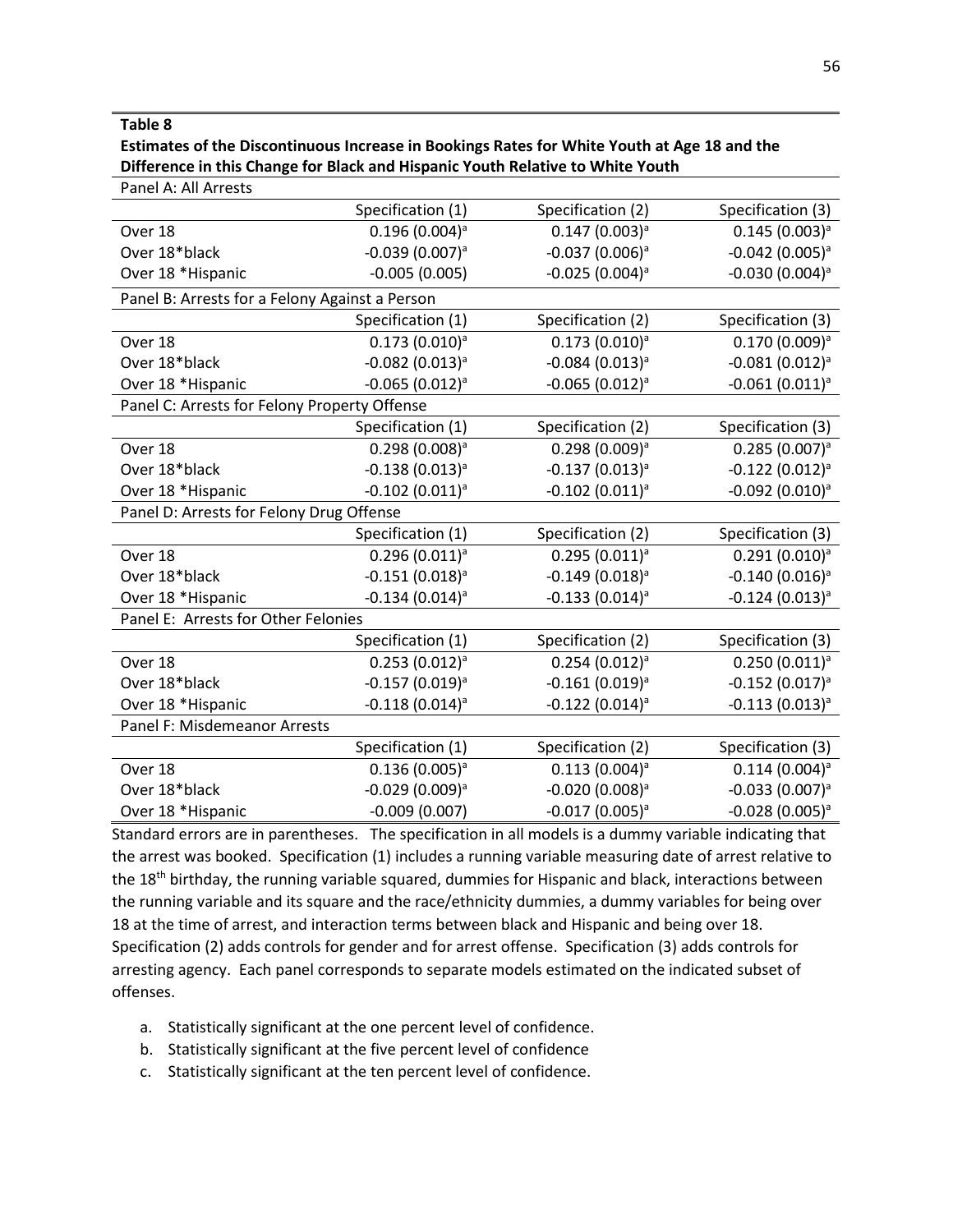| Table 9<br>Estimated Racial/Ethnic Booking Disparities for Offense Groups Defined by the White Booking Rate |                              |                              |                              |  |  |  |
|-------------------------------------------------------------------------------------------------------------|------------------------------|------------------------------|------------------------------|--|--|--|
| Panel A: Black-White Bookings Disparities                                                                   |                              |                              |                              |  |  |  |
| booking<br>rate<br>White                                                                                    | (1) Basic demographics       | (2) Specification (1) plus   | (3) Specification (2) plus   |  |  |  |
| group                                                                                                       |                              | offense<br>criminal<br>and   | controls for arresting       |  |  |  |
|                                                                                                             |                              | history                      | agency                       |  |  |  |
| $0 < x \le 0.1$                                                                                             | $-0.020(0.019)$              | $-0.001(0.015)$              | $0.008(0.004)^{b}$           |  |  |  |
| $0.1 < x \leq 0.2$                                                                                          | $0.087(0.040)^{b}$           | $0.088(0.034)^{b}$           | $0.043(0.006)^a$             |  |  |  |
| $0.2 < x \leq 0.3$                                                                                          | $0.064$ (0.029) <sup>b</sup> | $0.059(0.027)^{b}$           | $0.032$ (0.007) <sup>a</sup> |  |  |  |
| $0.3 < x \leq 0.4$                                                                                          | $0.073(0.036)^{b}$           | $0.057(0.030)^c$             | $0.050(0.018)^{a}$           |  |  |  |
| $0.4 < x \leq 0.5$                                                                                          | 0.110(0.037) <sup>a</sup>    | $0.083(0.033)^{b}$           | $0.016(0.004)^a$             |  |  |  |
| $0.5 < x \leq 0.6$                                                                                          | $0.198(0.022)^a$             | $0.174(0.022)^a$             | $0.059(0.008)^a$             |  |  |  |
| $0.6 < x \leq 0.7$                                                                                          | $0.131(0.022)^a$             | $0.101(0.020)^a$             | $0.038(0.006)^a$             |  |  |  |
| $0.7 < x \leq 0.8$                                                                                          | $0.112(0.020)^a$             | $0.079(0.018)^a$             | 0.040(0.007) <sup>a</sup>    |  |  |  |
| $0.8 < x \leq 1.0$                                                                                          | 0.027(0.016)                 | 0.019(0.016)                 | $0.016(0.007)^{b}$           |  |  |  |
|                                                                                                             |                              |                              |                              |  |  |  |
| booking<br>White<br>rate                                                                                    | (1) Basic demographics       | (2) Specification (1) plus   | (3) Specification (2) plus   |  |  |  |
| group                                                                                                       |                              | offense<br>and<br>criminal   | controls for arresting       |  |  |  |
|                                                                                                             |                              | history                      | agency                       |  |  |  |
| $0 < x \le 0.1$                                                                                             | $-0.023(0.017)$              | $-0.003(0.013)$              | $-0.000(0.002)$              |  |  |  |
| $0.1 < x \leq 0.2$                                                                                          | $0.049(0.020)^{b}$           | $0.054$ (0.022) <sup>b</sup> | $0.026(0.005)^{a}$           |  |  |  |
| $0.2 < x \le 0.3$                                                                                           | $0.072$ (0.024) <sup>a</sup> | $0.067(0.022)^a$             | 0.006(0.004)                 |  |  |  |
| $0.3 < x \leq 0.4$                                                                                          | $0.055(0.023)^{b}$           | $0.045(0.019)^{b}$           | $0.026(0.006)^a$             |  |  |  |
| $0.4 < x \leq 0.5$                                                                                          | $0.084~(0.036)^b$            | $0.054(0.031)^c$             | $0.009(0.003)^{b}$           |  |  |  |
| $0.5 < x \leq 0.6$                                                                                          | $0.135(0.027)^a$             | $0.121(0.025)^a$             | $0.039(0.004)^a$             |  |  |  |
| $0.6 < x \leq 0.7$                                                                                          | $0.097(0.026)^a$             | $0.068(0.023)^a$             | $0.030(0.005)^a$             |  |  |  |
| $0.7 < x \leq 0.8$                                                                                          | $0.075(0.020)^{a}$           | $0.057(0.018)^{a}$           | $0.035(0.006)^{a}$           |  |  |  |
| $0.8 < x \leq 1.0$                                                                                          | 0.003(0.014)                 | $-0.000(0.013)$              | $-0.007(0.007)$              |  |  |  |

Note: Standard errors are in parentheses. The first specification including basic demographics includes single year of age dummies, a dummy for recorded gender, and year of arrest dummies. The second specification includes the basic demographics, dummies for the number of prior bookings, dummies for detailed categories of current arrest offense, and controls for the number of arrests by type. The final specification includes all of the variables from the first two specifications plus a complete set of dummy variables for the arresting agency. Standard errors are clustered by agency. Separate models are estimated for each booking rate group.

- a. Statistically significant at the one percent level of confidence.
- b. Statistically significant at the five percent level of confidence.
- c. Statistically significant at the ten percent level of confidence.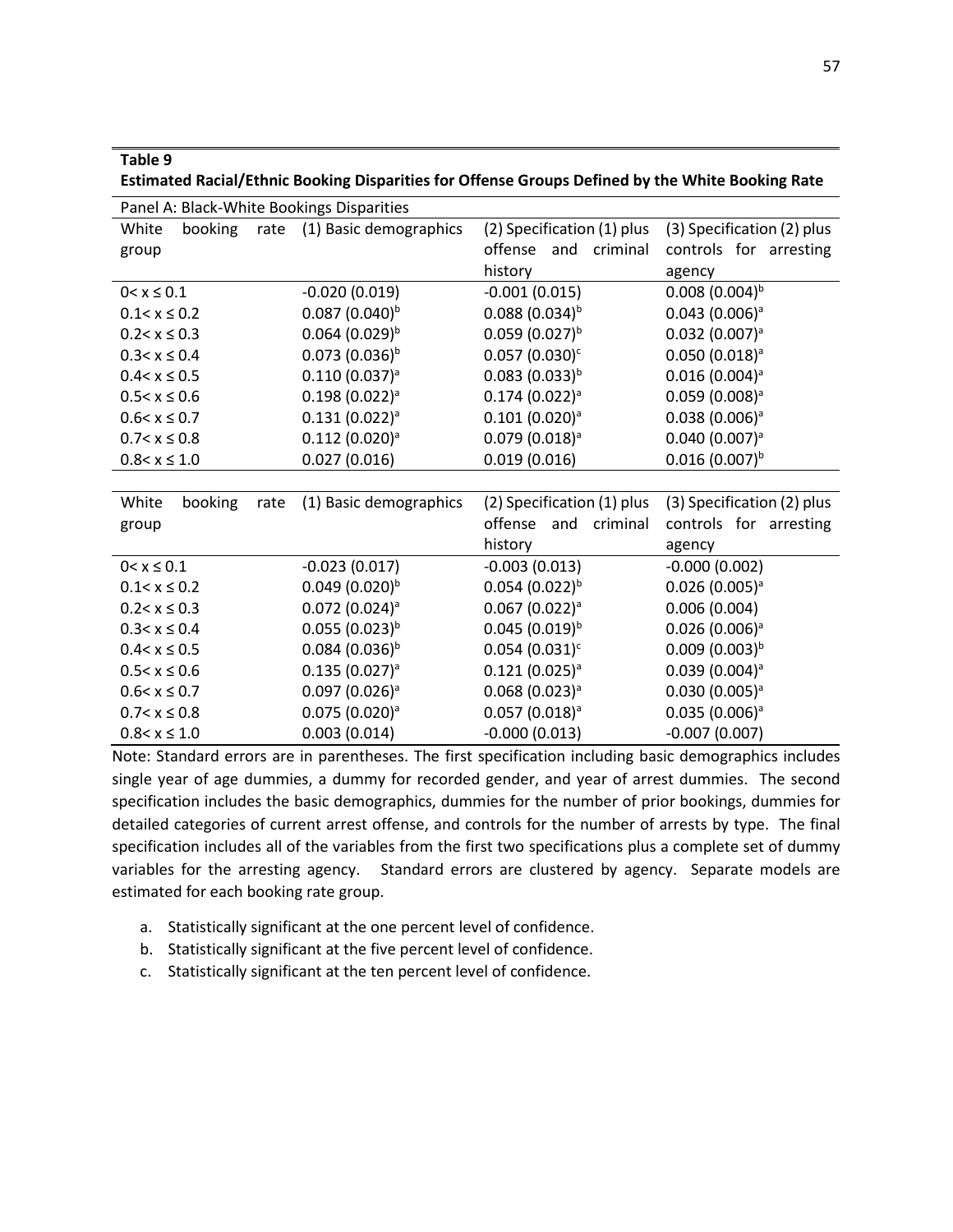## **Table 10 Racial and Ethnic Bookings Rates Disparities by Sub-Strata Defined by Quartiles of the White Juvenile Bookings Rate**

| Panel A: Black-White Bookings Rate Disparities    |                              |                              |                     |                    |
|---------------------------------------------------|------------------------------|------------------------------|---------------------|--------------------|
|                                                   | Quartile 1                   | Quartile 2                   | Quartile 3          | Quartile 4         |
| All arrests                                       | $0.035(0.005)^{a}$           | $0.041(0.004)^a$             | $0.037(0.006)^a$    | 0.009(0.007)       |
|                                                   |                              |                              |                     |                    |
| Felony person                                     | $0.072$ (0.009) <sup>a</sup> | $0.050(0.012)^a$             | $0.027(0.008)^a$    | 0.007(0.004)       |
| Felony property                                   | $0.098(0.014)^{a}$           | $0.086(0.009)^{a}$           | $0.026(0.008)^{a}$  | 0.007(0.004)       |
| Felony drug                                       | $0.098(0.026)^a$             | $0.124(0.020)^{a}$           | $-0.000(0.017)$     | 0.009(0.012)       |
|                                                   |                              |                              |                     |                    |
| Felony other                                      | $0.084(0.011)^a$             | $0.094(0.015)^{a}$           | $0.066(0.021)^a$    | 0.006(0.009)       |
| Misdemeanor                                       | $0.021(0.005)^a$             | $0.027(0.004)^a$             | $0.054(0.010)^a$    | $0.019(0.009)^{b}$ |
| <b>Status</b>                                     | $0.010(0.005)^{b}$           | $-0.001(0.005)$              | $-0.002(0.005)$     | 0.002(0.007)       |
| Panel B: Hispanic-White Bookings Rate Disparities |                              |                              |                     |                    |
|                                                   | Quartile 1                   | Quartile 2                   | Quartile 3          | Quartile 4         |
| All arrests                                       | $0.020(0.002)^a$             | $0.022$ (0.003) <sup>a</sup> | 0.009(0.007)        | $0.009(0.005)^c$   |
|                                                   |                              |                              |                     |                    |
| Felony person                                     | $0.050(0.009)^a$             | $0.041(0.009)^a$             | $0.030(0.008)^a$    | 0.001(0.004)       |
| Felony property                                   | $0.057(0.009)^{a}$           | $0.040(0.007)^a$             | $0.025(0.008)^{a}$  | 0.007(0.005)       |
| Felony drug                                       | $0.047(0.014)^a$             | $0.088(0.016)^{a}$           | $0.021(0.012)^c$    | 0.007(0.008)       |
|                                                   |                              |                              |                     |                    |
| Felony other                                      | $0.080(0.009)^a$             | $0.059(0.010)^a$             | $0.048(0.014)^a$    | 0.006(0.008)       |
| Misdemeanor                                       | $0.010(0.002)^a$             | $0.014(0.004)^a$             | 0.004(0.009)        | $0.014(0.007)^{b}$ |
| <b>Status</b>                                     | $-0.001(0.004)$              | 0.001(0.003)                 | $-0.011(0.005)^{b}$ | 0.005(0.007)       |

Note: Standard errors are in parentheses. Each coefficient corresponds to a separate regression. The figures in the table are the coefficients on a dummy variable indicating a black arrestee (panel A) and the coefficient on a dummy variable indicating a Hispanic arrestee (panel B) from a linear probability model regression of the booking outcomes on single year of age dummies, a dummy for recorded gender, year of arrest dummies, a complete set of arrest dummies, the arrest history variables, previous bookings variables used in the regression models in Tables 5 through 7, and a complete set of law enforcement agency dummies. Quartiles are defined by the agency-level booking rate for white juvenile arrests. Standard errors are clustered by law enforcement agency.

- a. Statistically significant at the one percent level of confidence.
- b. Statistically significant at the five percent level of confidence.
- c. Statistically significant at the ten percent level of confidence.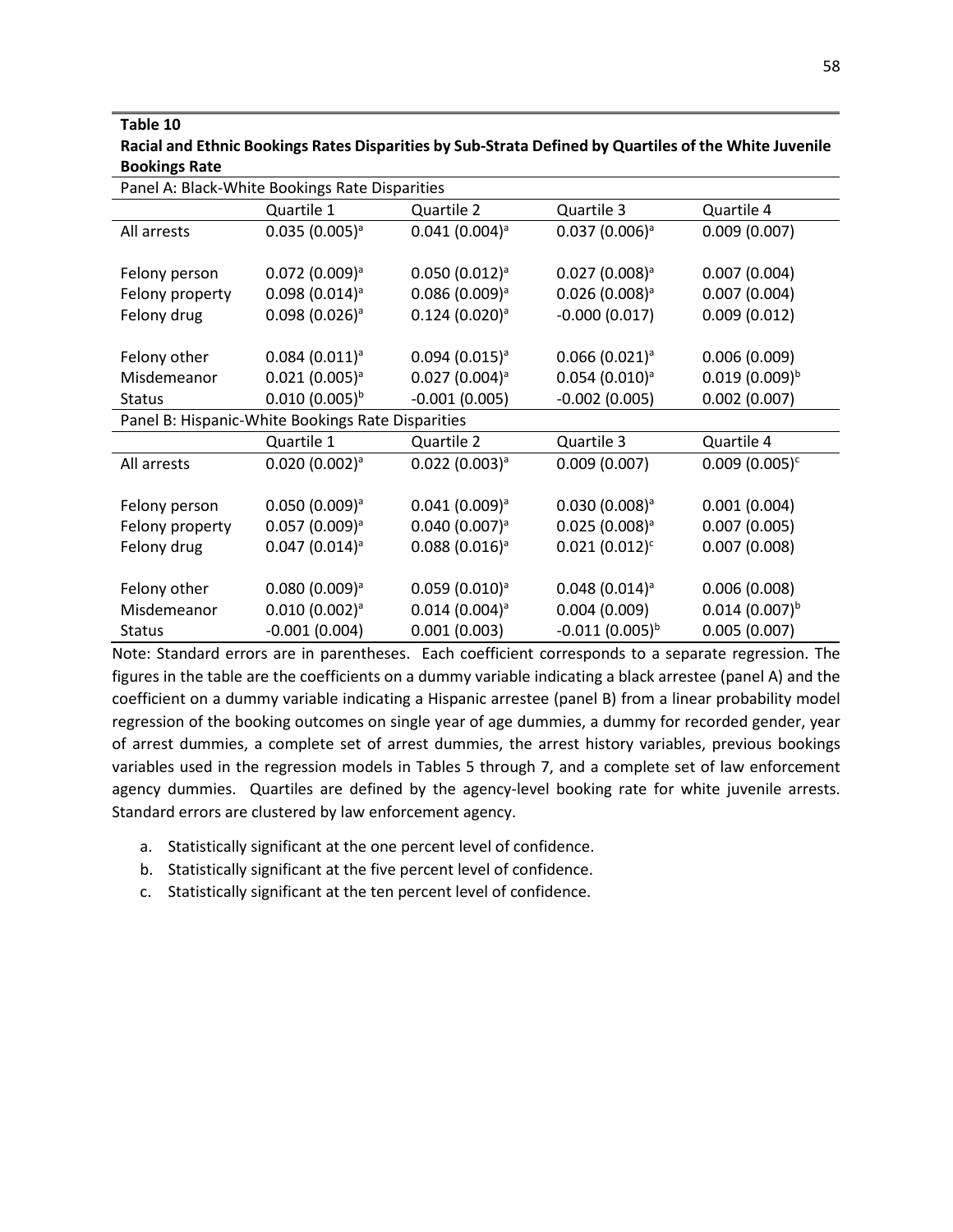**Simulated Proportions of Arrested Youth Who Have Ever Been Booked Under Various Assumptions Regarding the Black-White and Hispanic-White Bookings Rates Differentials and Corresponding Simulations of the Proportion of Young Adults with Juvenile Arrest Records**

| Panel A: Simulations of proportion of youth arrestees ever booked                                 |                           |                       |                    |  |
|---------------------------------------------------------------------------------------------------|---------------------------|-----------------------|--------------------|--|
|                                                                                                   | <b>Black young adults</b> | Hispanic young adults | White young adults |  |
| <b>Base Simulation</b>                                                                            | 0.55                      | 0.46                  | 0.37               |  |
| Assuming bookings<br>rates of white youth                                                         | 0.39                      | 0.39                  | 0.37               |  |
| Assuming closing half<br>the difference in<br>booking rates relative<br>to white youth            | 0.47                      | 0.42                  | 0.37               |  |
| Assuming closing a<br>quarter of the<br>difference in booking<br>rates relative to white<br>youth | 0.51                      | 0.44                  | 0.37               |  |
| Panel B: Simulations of birth cohort with a juvenile arrest record                                |                           |                       |                    |  |
|                                                                                                   | <b>Black young adults</b> | Hispanic young adults | White young adults |  |
| <b>Base Simulation</b>                                                                            | 0.34                      | 0.13                  | 0.08               |  |
| Assuming bookings<br>rates of white youth                                                         | 0.24                      | 0.11                  | 0.08               |  |
| Assuming closing half<br>the difference in<br>booking rates relative<br>to white youth            | 0.29                      | 0.12                  | 0.08               |  |
| Assuming closing a<br>quarter of the<br>difference in booking<br>rates relative to white<br>youth | 0.32                      | 0.12                  | 0.08               |  |

Simulations are for the youth cohorts born between 1990 and 1993. For Panel B, we generate estimates of the size of the birth cohort by estimating population totals for the non-Hispanic black, non-Hispanic white, and Hispanic population age 19 to 22 in the 2013 American Community Survey. See the details in footnotes 7 and 8 for the specifics of the ever-booked simulations.